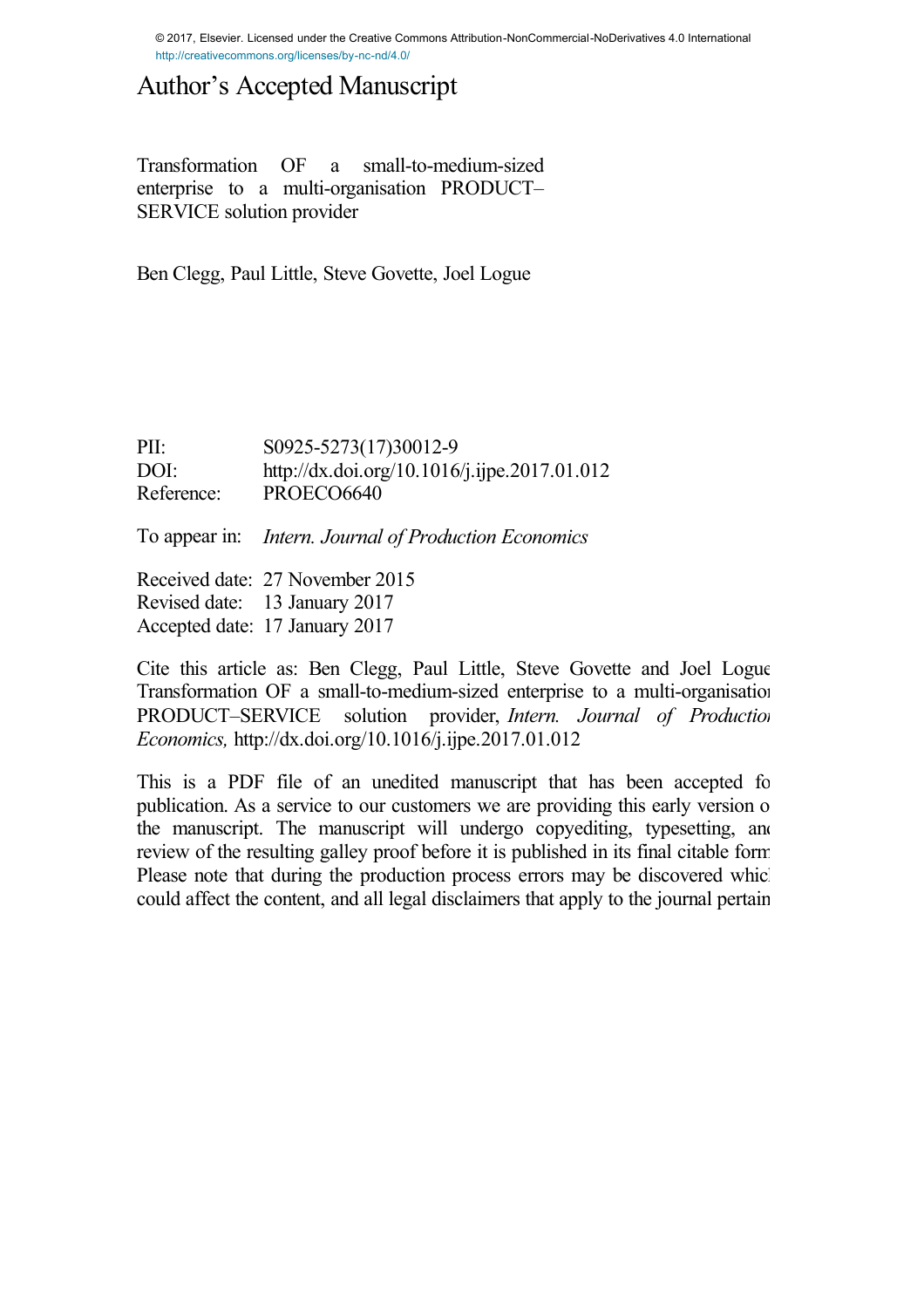# TRANSFORMATION OF A SMALL-TO-MEDIUM-SIZED ENTERPRISE

# TO A MULTI-ORGANISATION PRODUCT–SERVICE SOLUTION PROVIDER

Ben Clegg<sup>\*</sup>, Paul Little<sup>†</sup>, Steve Govette<sup>†</sup> and Joel Logue<sup>\*</sup>

\*Aston Business School, Aston University, Birmingham, B4 7ET, UK

Contact author: Ben Clegg. b.t.clegg@aston.ac.uk, +44 (0)121 2043063

Ϯ Coen Limited, Birmingham, UK

Jeo Fré

ABSTRACT

This paper aims to: (1) précis the extant literature on servitization and enterprization transformations, focusing on the role of information technology (IT) and information systems (IS) and their inter-relationships; (2) illustrate these interrelationships by showing how a small-to-medium-sized enterprise (SME) can move from being a predominantly independent SME, delivering only products, to become part of a multi-organisation enterprise able to deliver product-service solutions; and (3) provide generic learning by proposing a new integrated business transformation model. The methodology used is abductive action research. A literature review is conducted to provide academically grounded themes to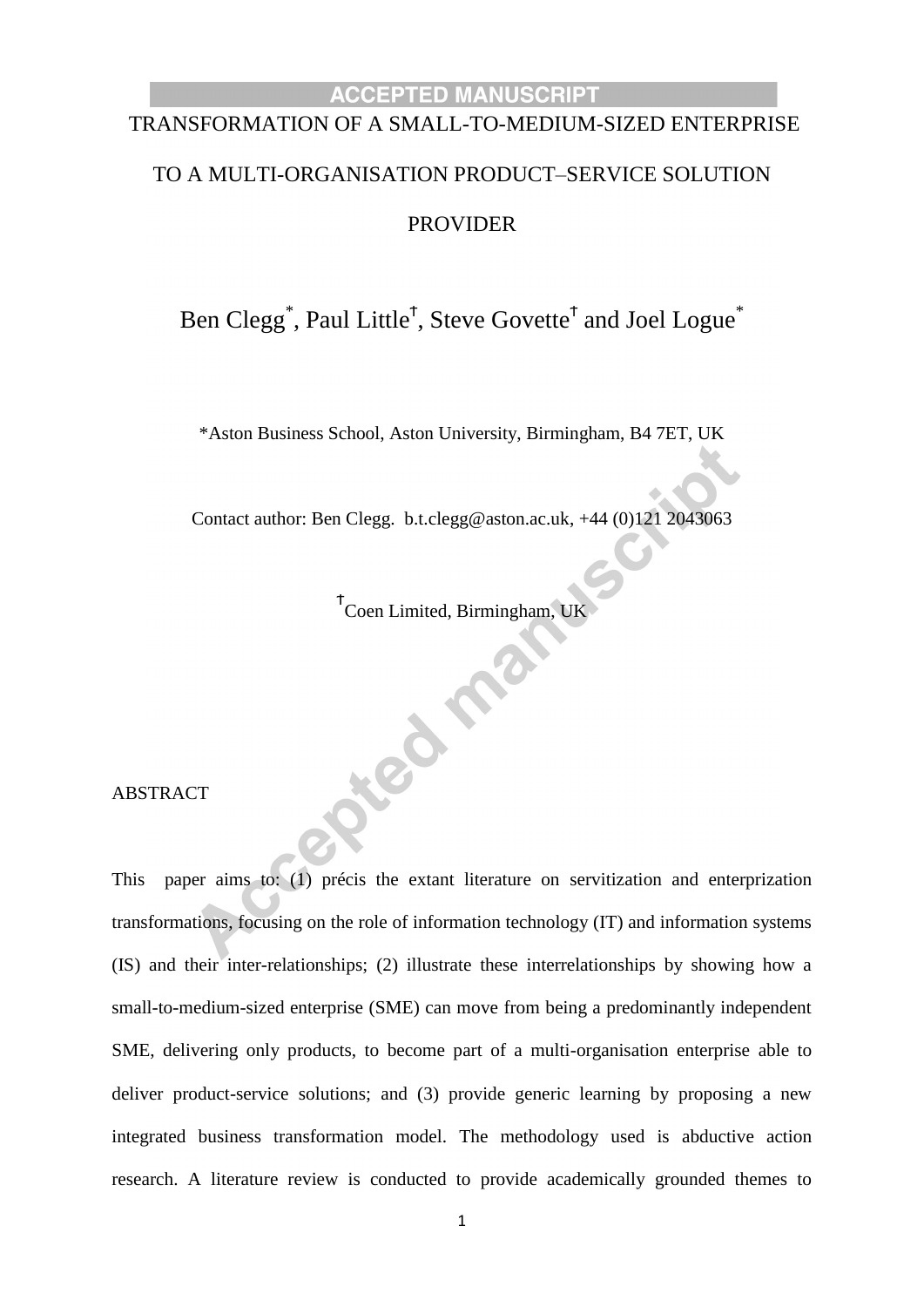inform and interpret practical actions. An empirical case study is conducted with a UK SME from the construction industry that provides empirical data to illustrate a business transformation. Inductive reasoning is used to propose a new integrated transformation model. Findings show that enterprization and servitization transformation themes are highly interdependent and co-implementable when an IT/IS focus is taken. Furthermore, these transformations can be used as part of a successful strategy for growth by an SME. A new operating structure, labelled a product-service enterprise (PSE), is proposed as part of a business transformation model to assist future deliveries of product-service solutions (PSSns). Actions and findings are based on a single empirical case abducted with academic themes. Whilst it is probable that the themes and actions have contributed towards the organization's successful growth, no absolute deterministic causality is claimed.

Keywords: product–service system (PSS); servitization; multi-organisation enterprise (MOE); enterprise systems (ES); enterprization; action research.

Accepted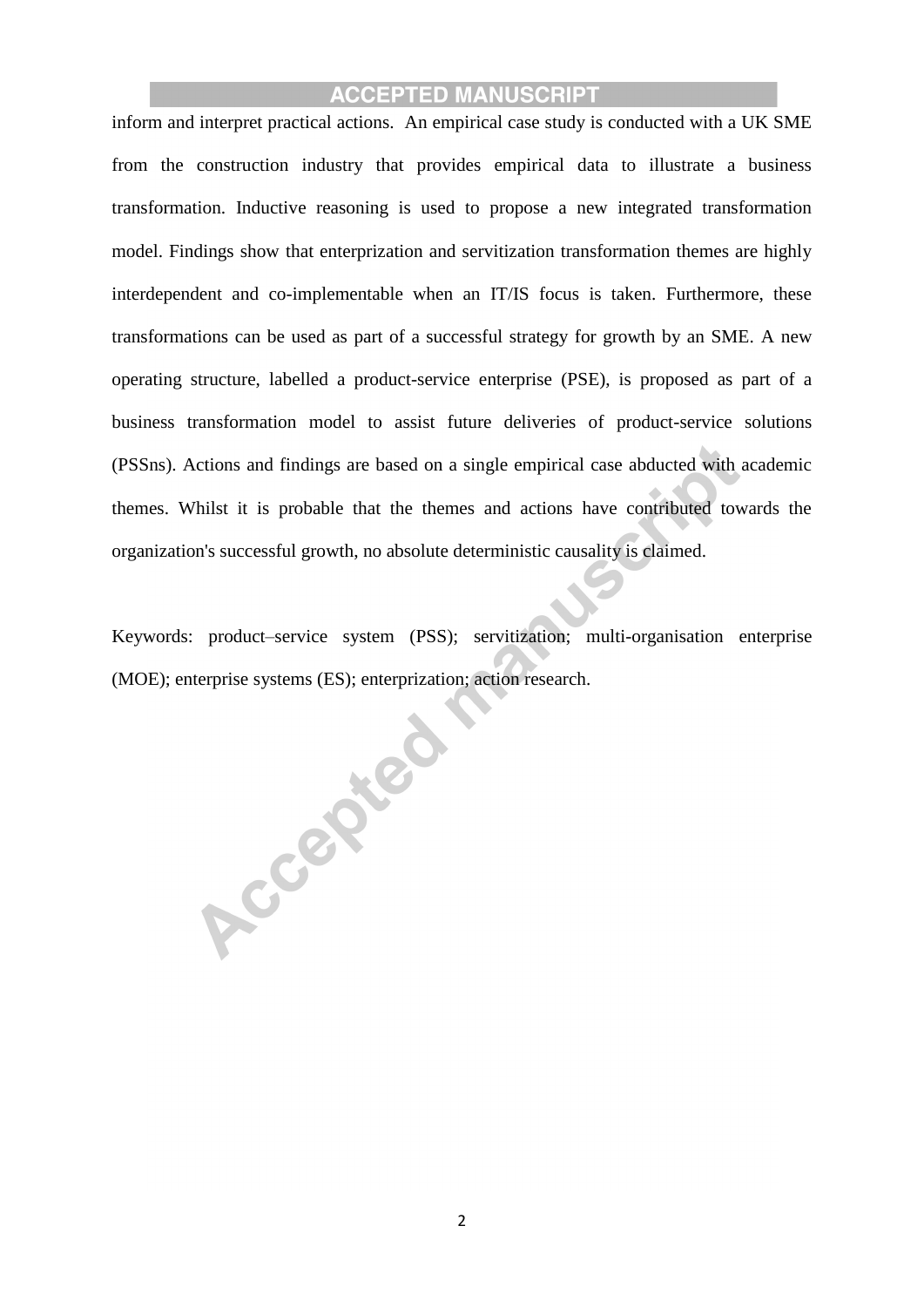# 1. WHY ARE MULTI-ORGANISATION ENTERPRISES AND PRODUCT–SERVICE SYTEMS IMPORTANT?

In a competitive globalising world, organisations increasingly need to adapt their business models to bundle together products and services into integrated customer solutions, a practice that is often referred to as delivering a 'product–service system' (PSS) through the transformative tenets of servitization (Baines et al., 2009a). Servitization itself is a relatively new phenomenon and a term first coined by Vandermerwe and Rada in 1988. It describes manufacturing firms' strategic desires to enhance their business models and modus operandi by generating new revenue streams through more highly valued services, in addition to their existing product-related revenue generating activities (Baines et al., 2009a). Thus servitized organisations predominantly deliver PSSs, whereas non-servitized manufacturers will predominantly deliver only products. PSSs providers are considered to be a 'system of products, services and networks of "players" with supporting infrastructure who continuously strive to be competitive, satisfy customer needs and have lower environmental impact than traditional business models' (Goedkoop et al., 1999). It is believed that key benefits to being a provider of PSSs, through servitization, over and above purely product-based deliverables, are that PSSs are able to create a more sustainable competitive advantage for both providers and recipients of the PSSs (Cohen et al., 2006) as revenues increase and strategic relationships are prolonged (Sundin et al., 2009).

Thus the primary tenets of servitization and PSS deliveries seem to be intrinsically linked (Baines and Lightfoot, 2014). However, successful and profitable delivery of PSSs through servitization is not straightforward and requires product-centric organisations to undergo radical transformations from only being providers of products towards being providers of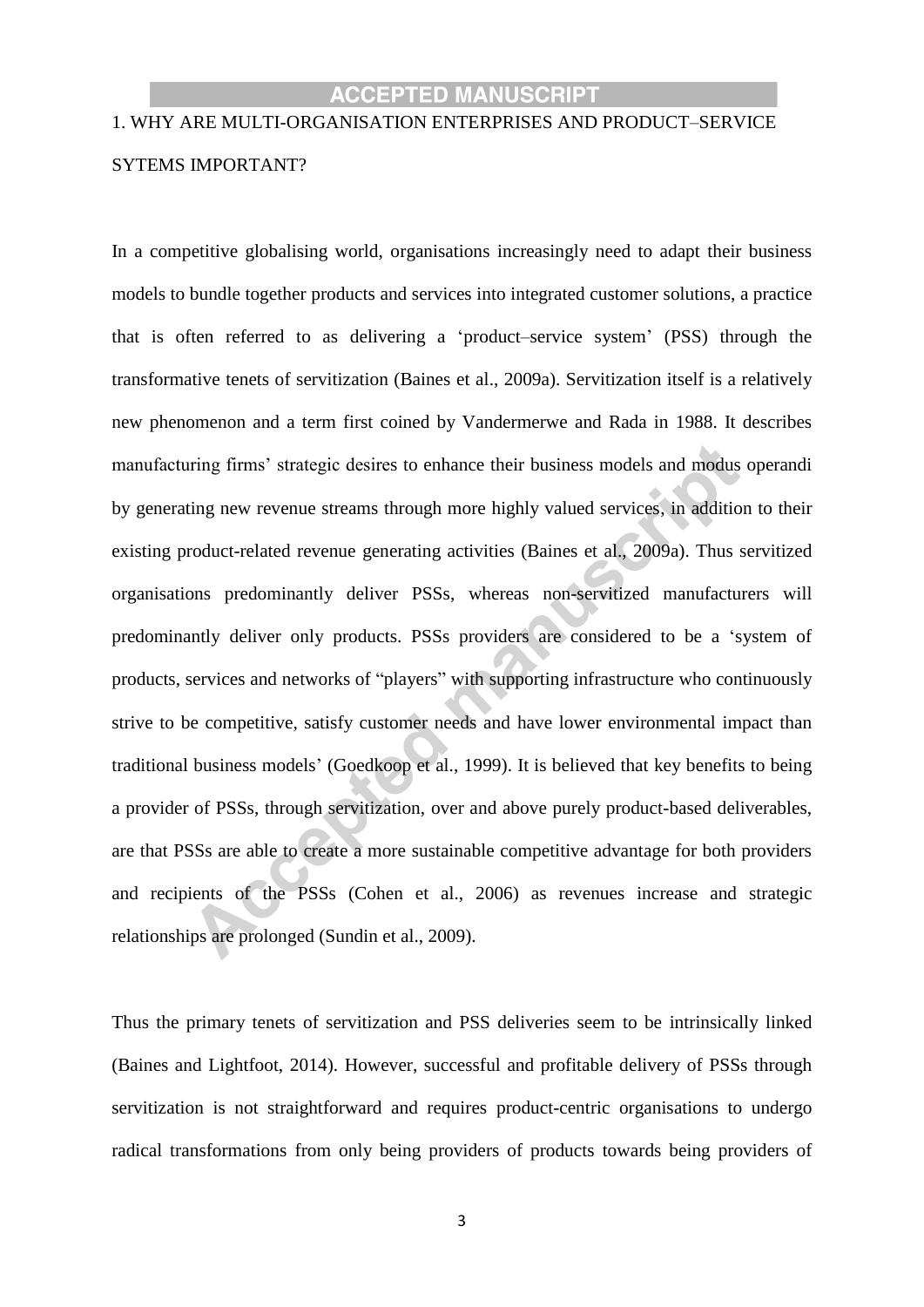products and highly valued, advanced, integrated services via radically adapted business models, something the construction industry might traditionally refer to as a 'turnkey solution provider' (Korczynski, 1996). Servitization transformation in construction can be broadranging and include changing inter-related and interdependent aspects of business models by using new product technology, adopting new infrastructure technology, devising an enhanced operations strategy, producing new sales and marketing plans and devising innovative financial revenue streams (Leiringer and Bröchner, 2010).

The full magnitude of such changes, required by servitization and PPS delivery, are often not achievable in the short term by single, traditionally structured organisations, especially if they are a small-to-medium-sized enterprise (SME) with a limited resource base to drawn upon. Hence the pressure on organisations to transform more quickly can sometimes lead to managers of contemporary organisations changing from operating as a traditional, single, autonomous, legal entity towards producing creative outsourcing strategies and, in some more ambitious instances, to use the concepts, structures and strategies of multi-organisation enterprise (MOE) management (Binder and Clegg, 2007). The European Commission's (2003) definition of an enterprise is 'an entity, regardless of its legal form … including partnerships or associations regularly engaged in economic activities' and is used to define the high-level unit of analysis for this research, with particular emphasis on partnering and associations rather than on the traditional, single, autonomous, organisation. Parts of such MOEs can be either quasi-autonomous parts of large companies (e.g. a product division or a geographically based business unit), or whole SMEs, or quasi-autonomous parts of SMEs. In this context these quasi-autonomous 'parts' are referred to as an enterprise module where each module provides a valuable core competence (e.g. specialised design, fabrication, or installation knowledge and equipment) for the whole MOE at some point in the multi-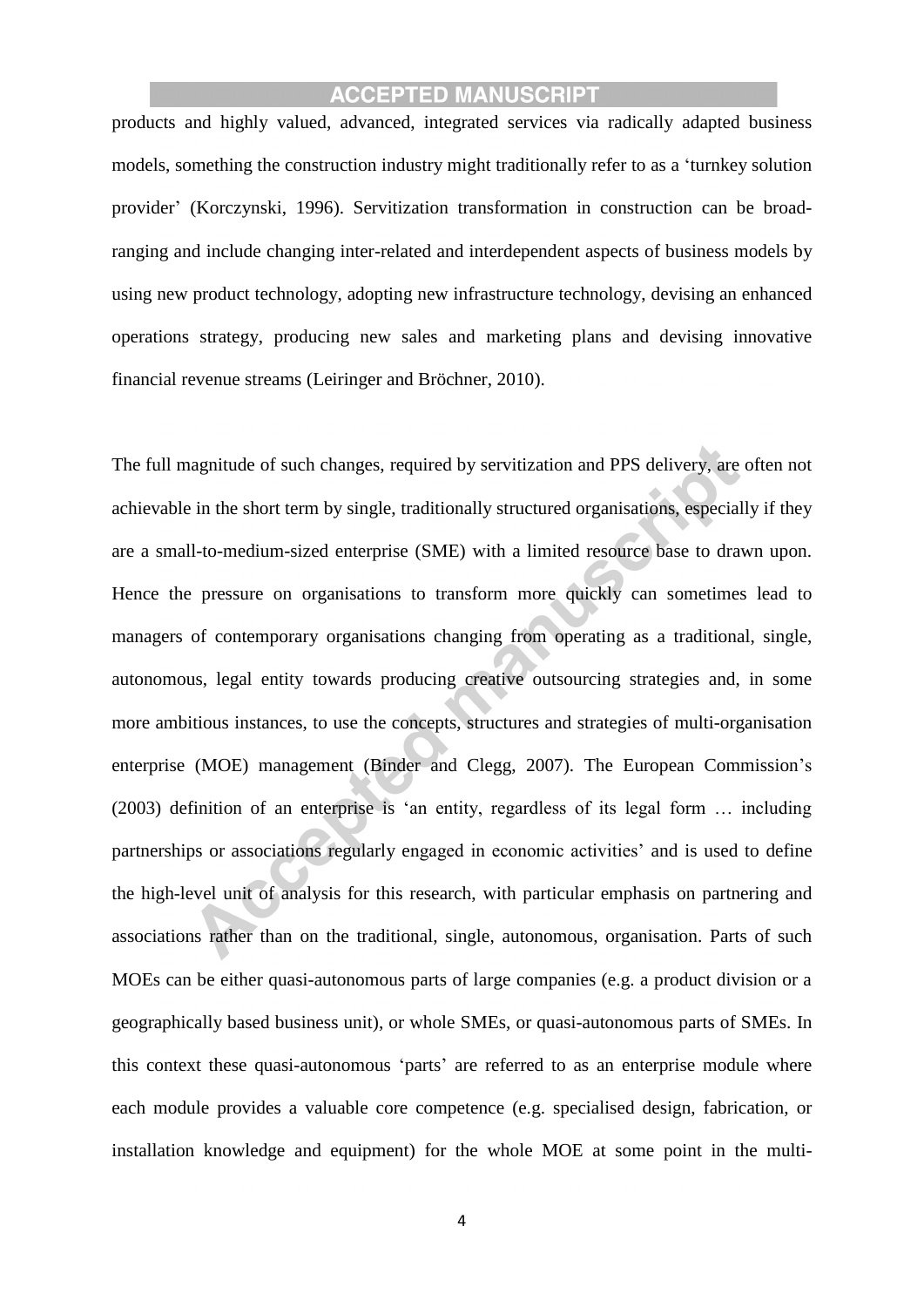organisation value stream, together with boundary-spanning connective capabilities (e.g. IT, Internet connection, culturally acceptability, etc.) to allow core competences to be effectively absorbed into and utilised by a wider enterprise.

In this context the theory of boundary-spanning uses boundary objects (e.g. people and or artefacts) from parts of different organisations to develop a new joint interest in pursuit of a common goal (e.g. PSS delivery) which unites them while, at the same time, distinguishes them from others who are not engaged in a similar pursuit (Levina and Vaast, 2005). Organisations often try to develop boundary-spanning competences with other organisations for this purpose (Dyer and Singh, 1998; Powell, 1990); a prime example being how IS technologists (e.g. people) develop new shared IT solutions (e.g. artefacts) to help catalyse organisation change. Thus enterprise modules which form the sub-units of analysis in an MOE analysis (Binder and Clegg, 2007), and embed boundary objects, are able to unite with boundary objects embedded in other organisations' modules through boundary-spanning activities; such as new IT developments as 'IT-based artefacts can support the development of an organisation competence in boundary-spanning by becoming boundary objects-in-use' (Levina and Vaast, 2005).

This study purports that by using the concepts of MOE thinking (European Commission, 2003) to deliver a PSS, an organisation can develop increased agility and be more prepared for proactive changes, can become more resilient and reactive to external socio-economic changes and can create greater trust in new and more sustainable revenue streams (Trim and Lee, 2008). Dramatic transformative shifts of this type are considered more likely to occur if information technology (IT) is also embedded into both operational and strategic processing roles (Ojiako and Maguire, 2008) where any information system (IS)/IT being used becomes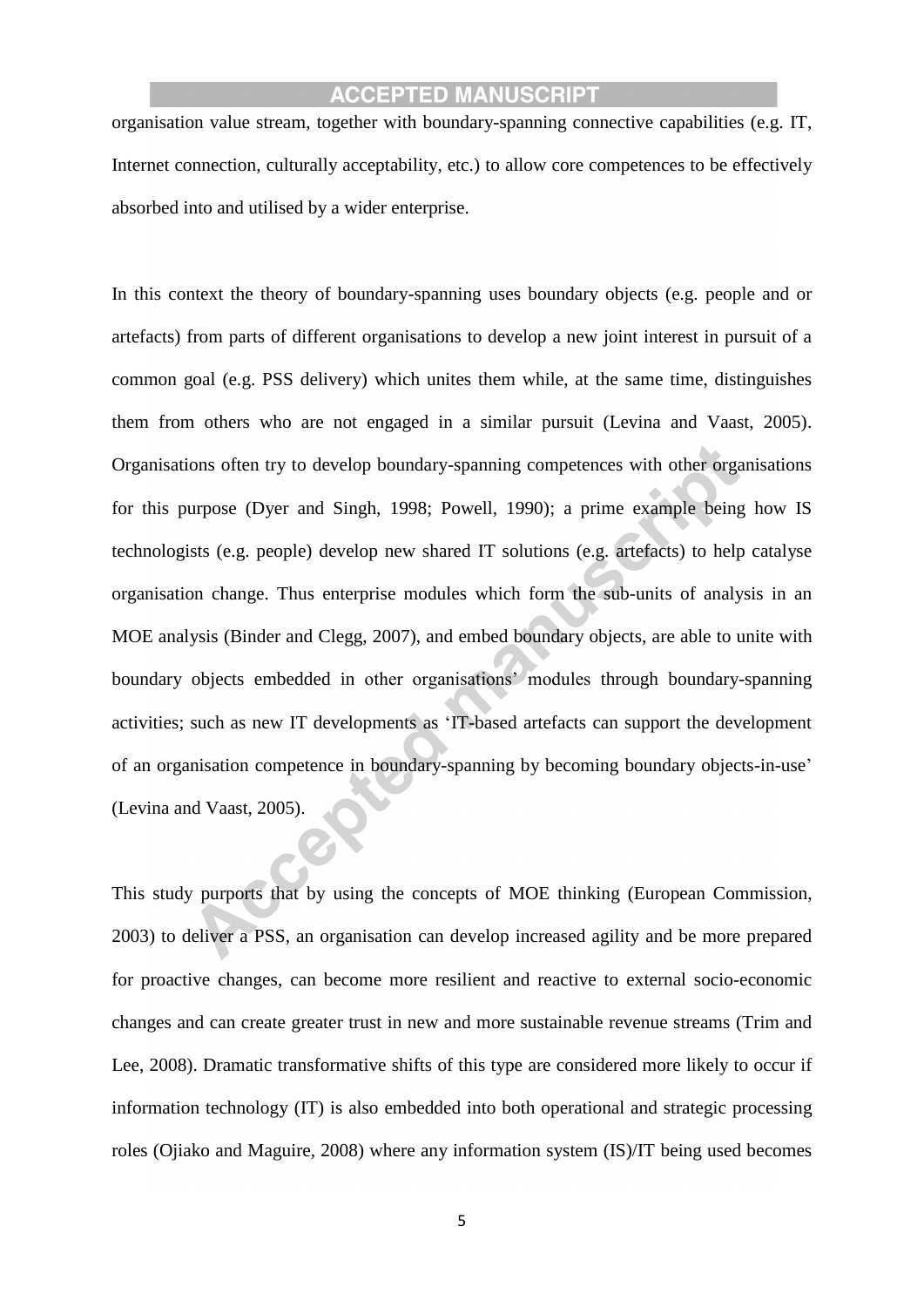a boundary-spanning link joining together different enterprise modules. Thus new ISs are becoming increasingly designed to make effective collaborations between organisations in an MOE easier, as IT and IS can act as enabling or boundary spanning (Dorka et al., 2014) elements of MOEs, which in turn make each company's operations more efficient and better integrated (Kowalkowski et al., 2013). Research indicates that the supply chain management, customer relationship management, financial forecasting, and distribution functions are usually the first functions to become integrated in this way across organisations (Rosacker and Rosacker, 2010) as these functions can most directly enable and automate superior operational control over the delivery of PSSs (Belvedere et al., 2013; Clegg and Wan, 2013).

The overall aim of this research was, therefore, to review the extant literature on servitization and enterprization transformations, précis the role that IT (and IS) plays in these transformations, and demonstrate how an SME in the construction sector (Coen Limited) began these transitions as parts of a radical programme of changes to their business model and operations. This research gives some new insights, as most previously published cases on these topics have been founded on large, established, manufacturing organisations trying to diversify, rather than on SMEs trying to grow.

# 2. PRÉCIS OF SERVITIZATION AND ENTERPIZATION TRANSFORMATION LITERATURE

This research has commonality with other related research (e.g. Lightfoot et al., 2013) as it's based on publications found in EBSCO, ProQuest, ScienceDirect, Emerald and ProQuest databases published between 1988 and 2014. Search terms used in this search of journal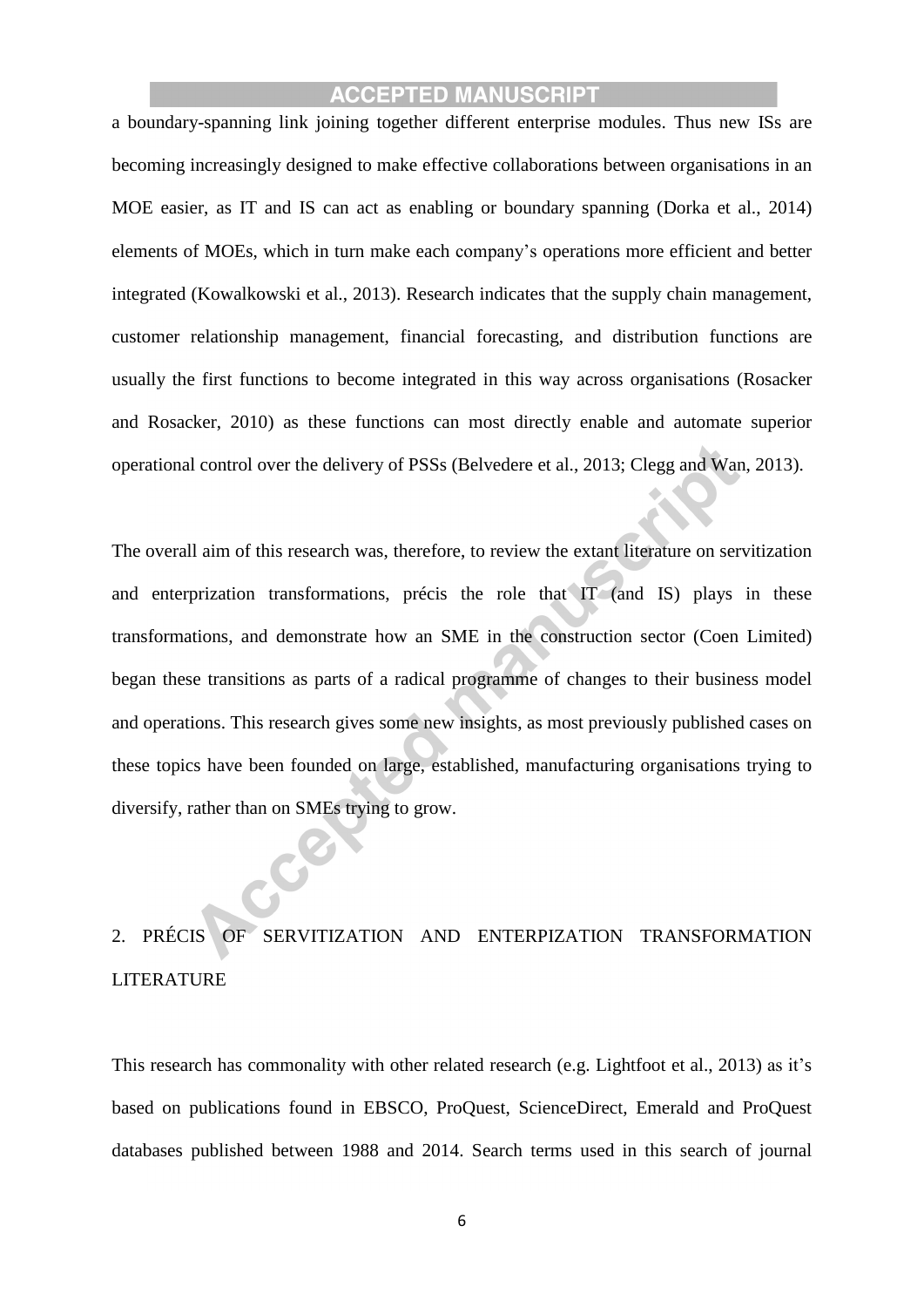publications were, however, different to other reviews. This study used the following singular search terms: 'technology'; 'servitization'; and 'multi organisation enterprises'. This study also used the following dual search terms: 'technology' and 'servitization'; 'technology' and 'multi organisation enterprises'; 'ICT' and 'servitization'; 'product service systems' and 'transformation'; and lastly 'technology' and 'product service systems'. Together these search term combinations identified 241 papers. A deeper analysis of these papers' abstracts resulted in 132 papers being excluded as not relevant. Relevant publications were found to be relatively few throughout the late 1980s and the 1990s (see Figure 1), after which they steadily increased in number until the end of 2014, showing that these topics are now well established, of growing interest and concentrated in a few key journals (see Figure 1 and Table 1). In this paper the key themes from the remaining 109 papers are discussed thematically, and illustrated empirically using Coen Limited (here on in referred to as 'Coen') via an abductive action research case study and inductive reasoning (Barton et al., 2009).



Figure 1: Distribution of papers relating to technology-enabled servitization in MOEs

according to search terms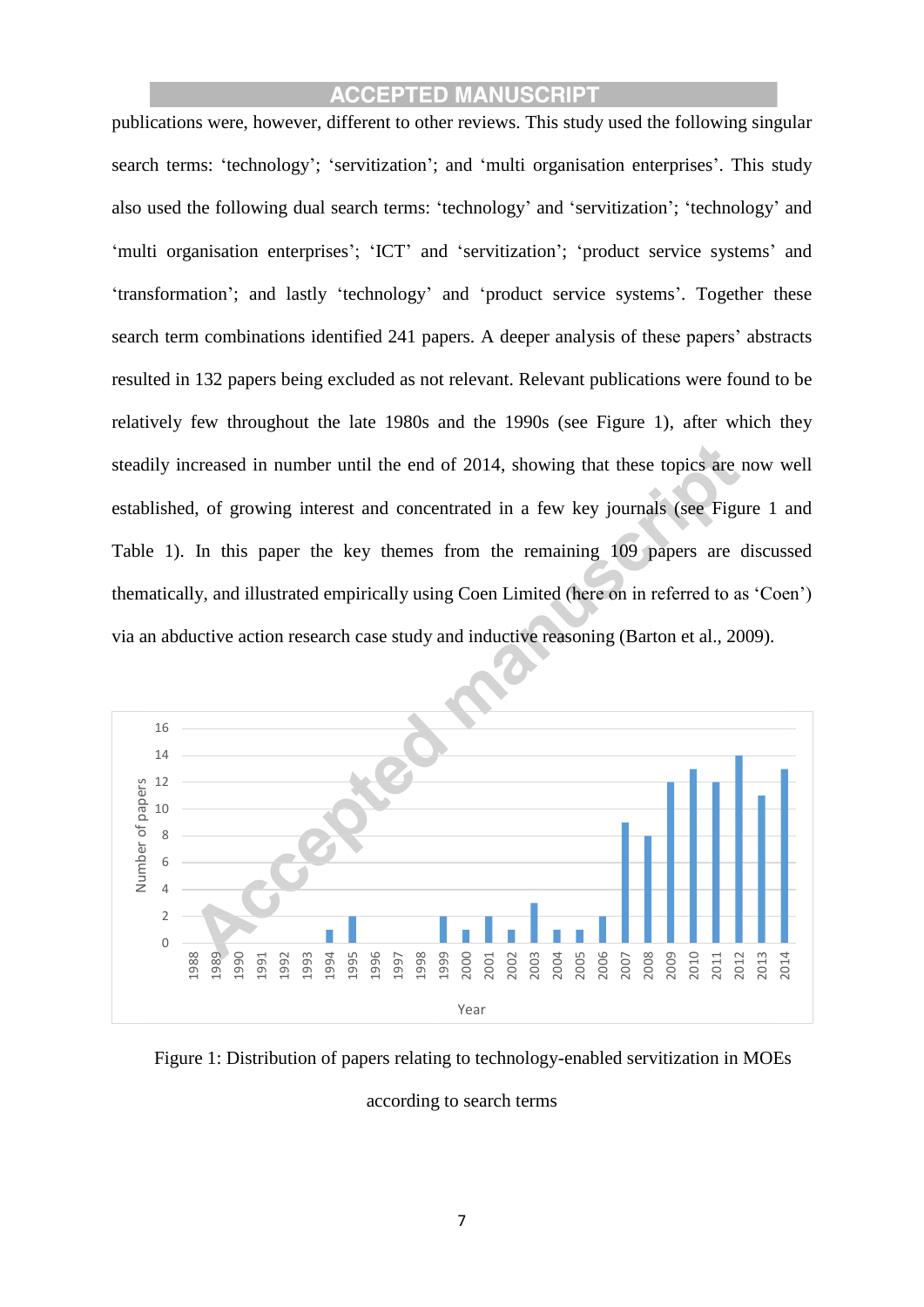| Name of journal                                               | Number of papers |
|---------------------------------------------------------------|------------------|
|                                                               | 1988-2014        |
| Journal of Manufacturing Technology Management                | 18               |
| <b>International Journal of Production Economics</b>          | 9                |
| International Journal of Advanced Manufacturing Technology    | 8                |
| Service Industries Journal                                    | 6                |
| <b>Strategic Change</b>                                       | 6                |
| International Journal of Operations and Production Management | $\overline{5}$   |
|                                                               |                  |

Table 1: Journals with five or more relevant publications

Three distinct observations emerged from having read these 109 papers. Firstly, there was a lack of research devoted to the interdependent relationship between servitization and MOEs' transformations. Secondly, there was a lack of knowledge about how IT and ISs could be used most effectively to encourage servitization and enterprization transformations. And thirdly, there were relatively few case studies found to illustrate these topics in an SME (useful exceptions include Chalal et al., 2015; Dubruc et al., 2014; Ha et al., 2016; Lin et al., 2014) which – when found – were mostly technical conference papers that had not yet become well cited enough in comparison to other research papers based on large manufacturing organisations (e.g. Gremyr et al., 2010). The following sections give a précis of IT/IS focused themes from the relevant, identified, extant, academic literature.

#### 2.1. Servitization – creating product-based advanced services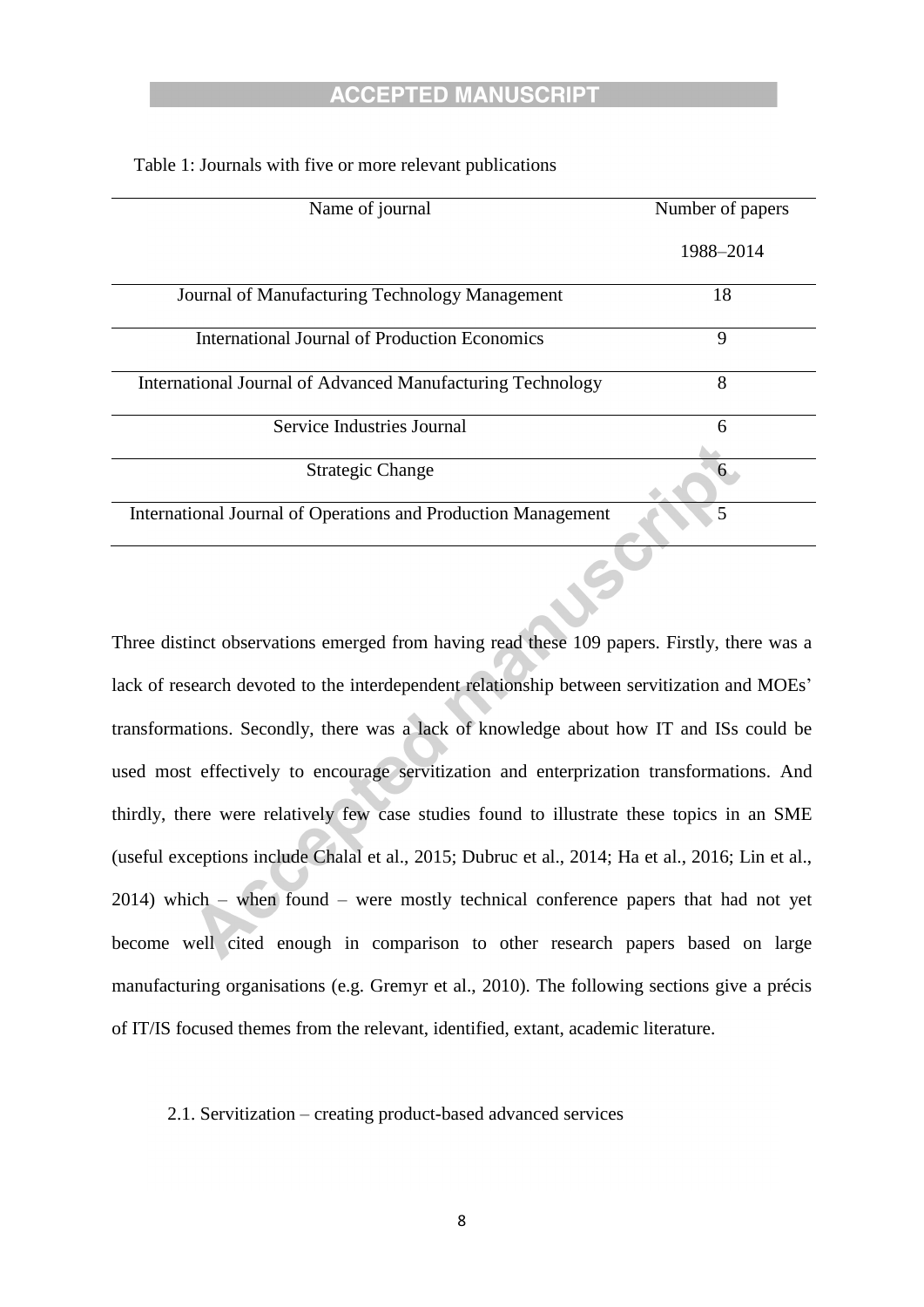There are many reasons for the decline of manufacturing in high cost regions, and the emergence of alternative low cost sources are probably the most significant (Martinez et al., 2010). Consequently, to allow high cost regions' business operations to successfully and sustainably compete, traditional manufacturing organisations in these regions have begun to add integrated and advanced services to their products (Baines et al., 2007; 2009b). Significant academic works on this topic start with Vandermerwe and Rada's seminal work on servitization in 1988 (Vandermerwe and Rada, 1988). From that point onwards academics began to debate whether servitization is simply a manufacturing phenomenon, where firms undertake a manufacturing transformation to increasingly compete through PSSs, or whether servitization is more pervasive and should be regarded as an all-encompassing innovative enterprise-wide strategy for transformation (Smith et al., 2014). Whichever scale of view is taken it is now commonly believed that it is operationally and strategically desirable to pursue a transformative shift, of some kind, from traditional manufacturing product-centric operations towards a customer-orientated provision of product-based, advanced, integrated services (Baines et al., 2007; Martinez et al., 2010; Neely, 2008). However, any such transformations must be underpinned by organisations' genuine propensities to undertake radical organisational, cultural and technological transformation, based upon their effective absorptive capacity to adopt new IS and IT (Barlow and Jashapara, 1998).

If one holds true that modern manufacturing has now gone 'beyond production' (Baines and Lightfoot, 2014), one can also hold true that product-based offerings provided with additional, innovative, highly valued services can become a strategic path towards sustainable growth (Kastalli and Looy, 2013; Kowalkowski et al., 2013). More specifically, increased financial or economic benefits (Neely, 2008; Wise and Baumgartner, 1999) and improved competitive and customer relations factors (Baines et al., 2007) are seen as strong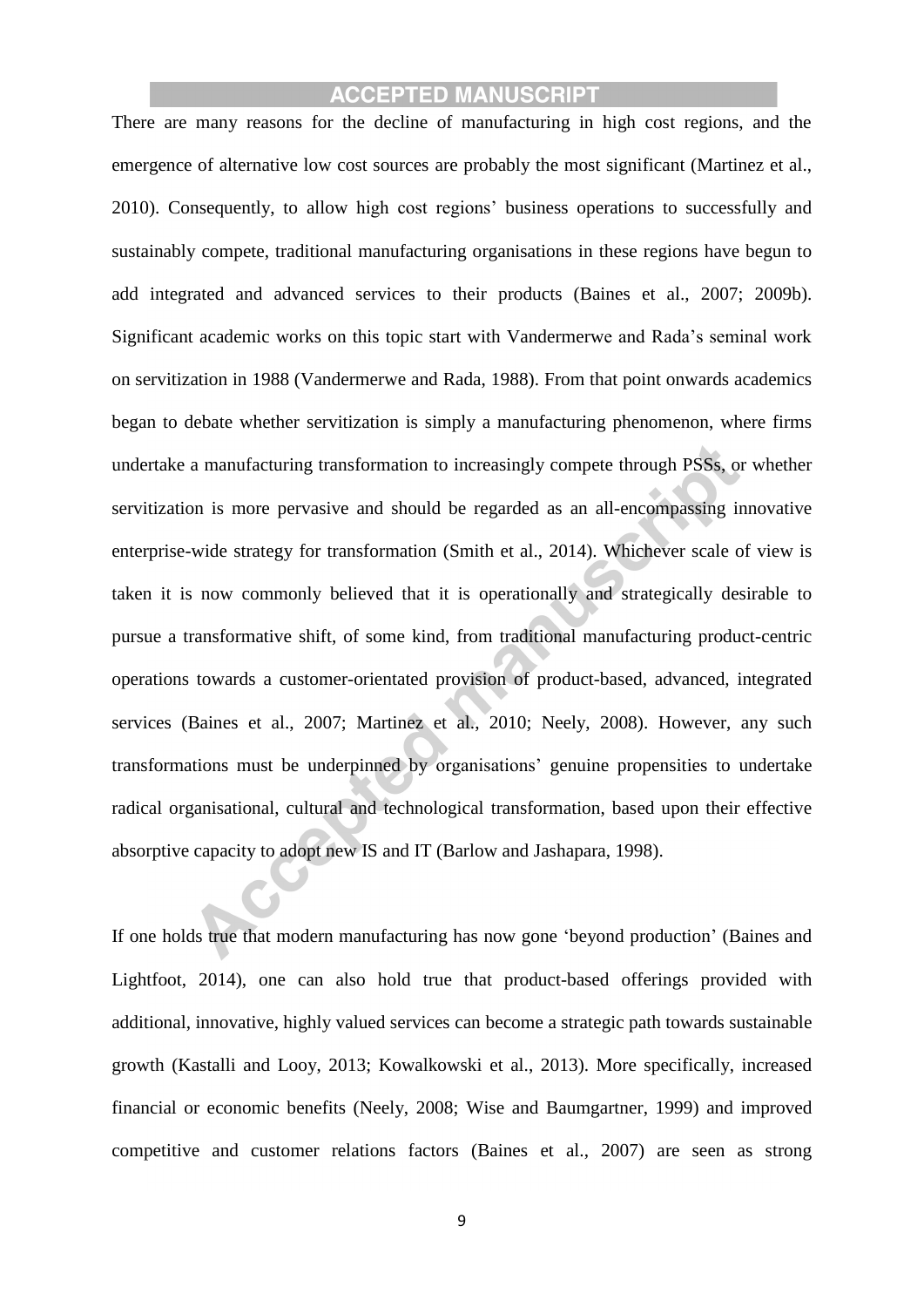motivations for servitization. Anderson et al. (1997) also emphasise that the volatility of demand for products during economic downturns is greater than that of service-based provisions, which are believed to be more resilient than pure product-based offerings in such times. As such, servitizers, when successful, have reported cases where long-term, sustainable economic growth, estimated at between 5 and 10 per cent per annum, has been achieved (Baines and Lightfoot, 2013).

Academics still, however, debate whether servitization is a profitable and sustainable transition to undertake as some recent research highlights that lack of technological infrastructure readiness, knowledge, awareness and investment remain to be significant and expensive barriers to servitization (Hernandez-Pardo et al., 2012); overcoming these can have substantial risks, which can result in organisations struggling to reap any benefits (Gebauer and Friedli, 2005; Martinez et al., 2010; Neely, 2008).

However, overall, academic literature is generally in favour of organisations integrating advanced services with product offerings to form PSS or product–service solution (PSSn) provisions. Also, on balance, servitization is generally seen as a potential path to growth. This is despite the transformation being complex and drawing on many disparate disciplines, which include leadership, operations management and strategic planning (Baines et al., 2009b). Literature is still patchy though, particularly in describing how organisations can achieve this transformation in the early stages of growth for an SME (Oliva and Kallenberg, 2003). Therefore some tentative steps are proposed towards the end of this paper to address this dearth.

#### 2.2. Enterprization – forming an MOE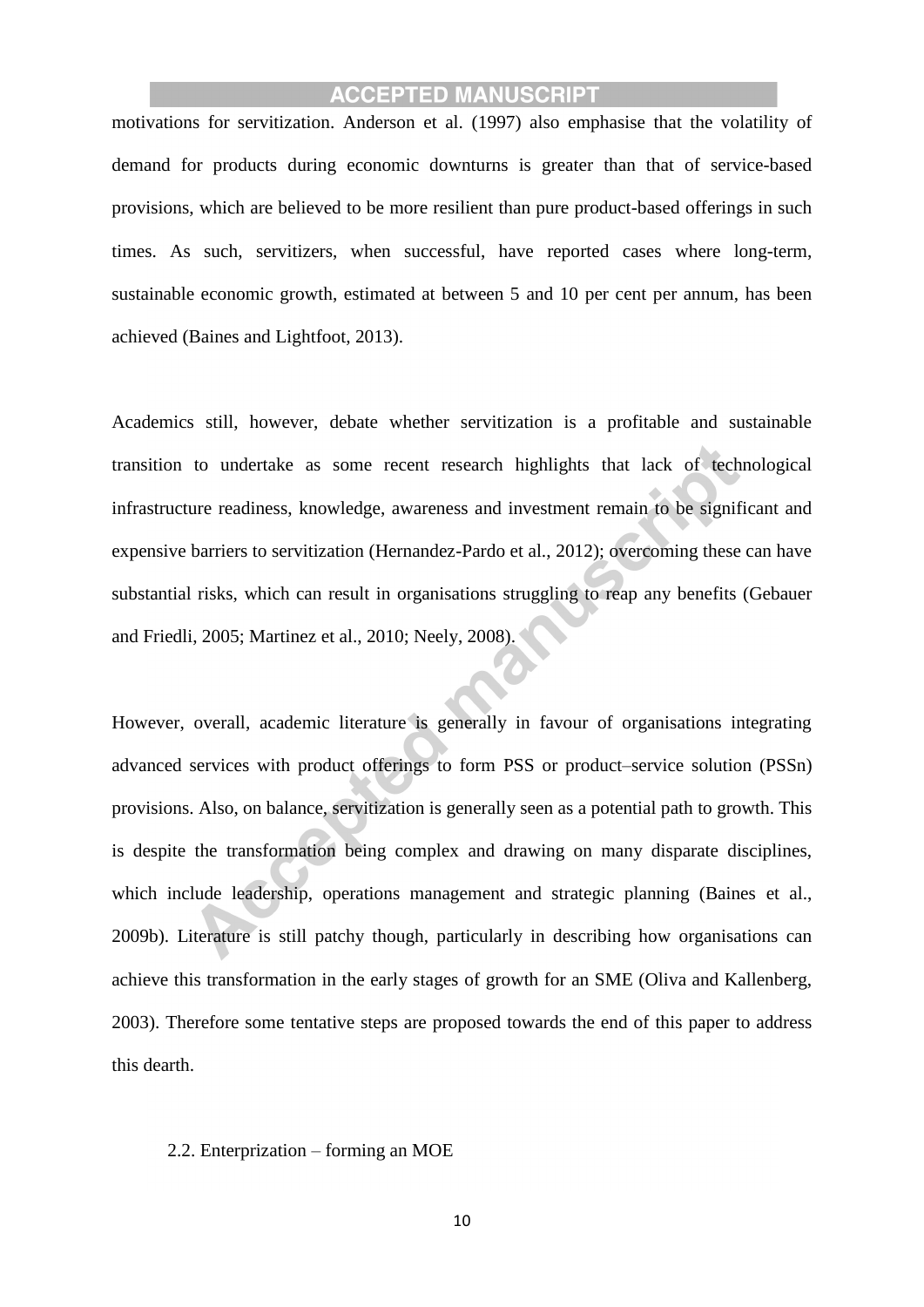MOEs are an operational structure in which enterprise modules collaborate with parts of other companies (i.e. other enterprise modules) to deliver (complex) products and services (Clegg and Wan, 2013; Meier et al., 2010). Enterprization is the transformative process by which companies' operations move from being predominantly autonomous, operating in an adversarial and often un-orchestrated network of suppliers, partners and customers, towards a collaboratively designed, strategized and orchestrated MOE of modular competencies. Contemporaneously this is often typical of how large, complex PSSs (e.g. cars, trains, planes, buildings and their integrated services) get delivered to their end users, rather than by one, single, autonomous company doing everything in a classically Fordian, vertically integrated, monolithic company entity (Boardman and Clegg, 2001; Clegg et al., 2013; Kinicki and Williams, 2009; Meier et al., 2010).

Enterprization is a new transformational phenomenon that determines structure and strategy of an MOE through numerous trade-off decisions to identify whether new core competences for an MOE should be built in-house or acquired from outside (Binder and Clegg, 2007). MOEs are created when external organisations can provide services or products more efficiently and or economically than can be provided by a single company legal entity (Binder and Clegg, 2007), as long as close and trusted working relationships prevail. Outsourcing and virtualisation have meant that companies increasingly create value by formulating joint ventures, which requires working beyond traditional company boundaries through the co-delivery of integrated PSSs using shared intellectual property, processes, hardware and ISs (Binder and Clegg, 2007; Meier et al., 2010).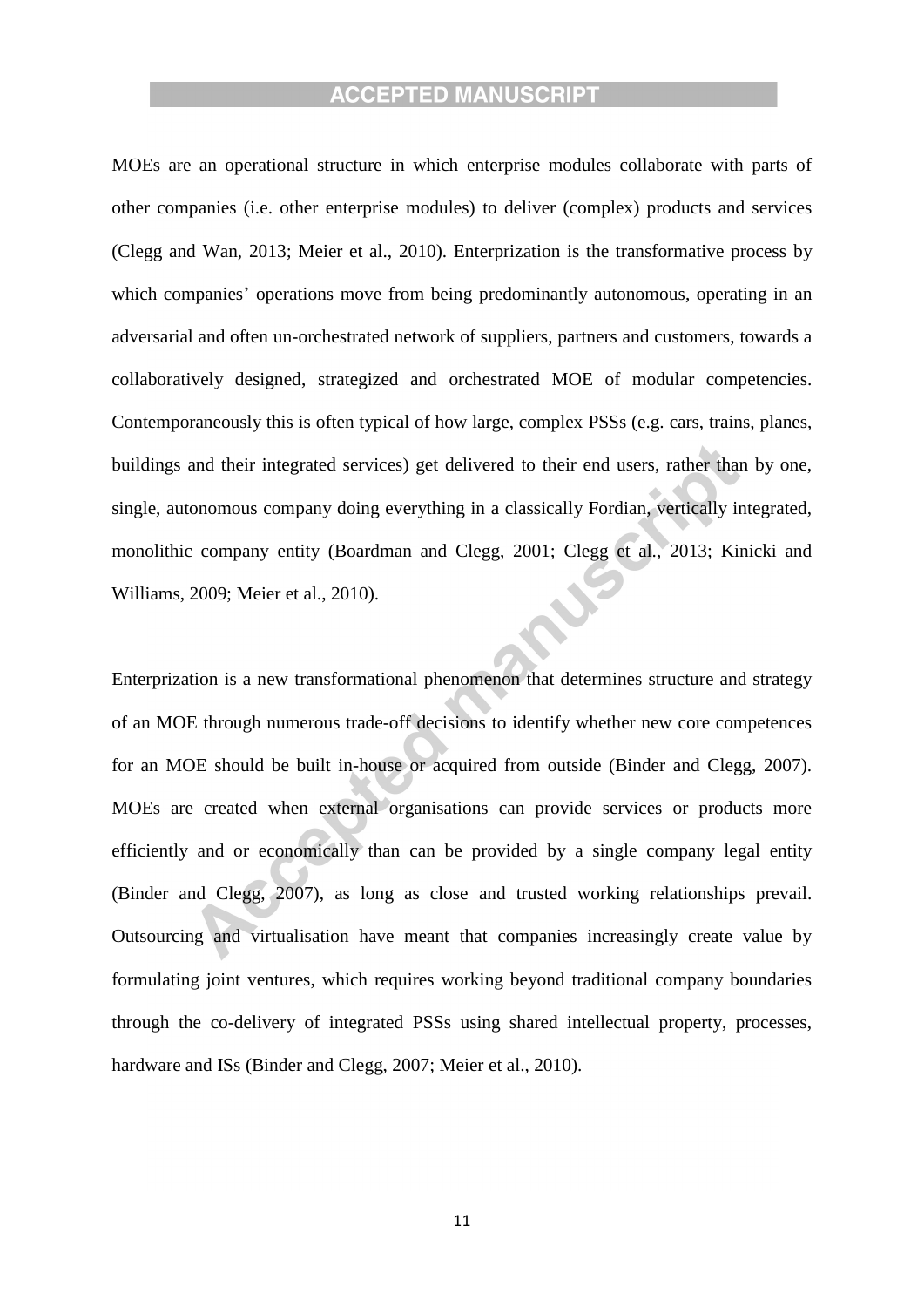External factors such as globalisation, virtualisation and outsourcing encourage managers to further transform their organisations' structures from traditional, single, autonomous entities towards MOEs if the forces of complementarity become stronger and more attractive than the forces of competitive rivalry. Thus contemporary organisations commonly deliver goods or services in MOE collaborative ventures (Binder and Clegg, 2007), which are believed to have positive effects on MOEs' propensities to servitize – as recent research highlights that organisational structure, supplier relationship configuration and servitization implementation are tightly coupled, co-implementable and interdependent (Ahamed et al., 2013).

Transformation towards servitization in MOEs presents many challenges though, from strategic, technical and operational to legal, human and financial (Mills et al., 2013), and ideally requires the use of cross-company enterprise-wide ISs to enable cross-company intraenterprise systems and processes to be operated (Dorka et al., 2014; Kowalkowski et al., 2013; Ojiako and Maguire, 2008). MOE collaborations are enhanced by the rapid and efficacious development of shared IT and ISs (Peppard and Ward, 2016) as mutually beneficial collaborations brought about by enterprise systems can help to develop new market opportunities and new PSSs for the benefit of all members of an MOE.

Despite the obvious synergy between servitization and business ISs, the connection is not sufficiently discussed in case studies and further research is required (Meier et al., 2010).

#### 2.3. Enterprise Systems – operating servitized MOEs

'Enterprise systems' (ES) is a generic term that includes all types of enterprise resource planning (ERP) systems and other workflow management-related systems (such as customer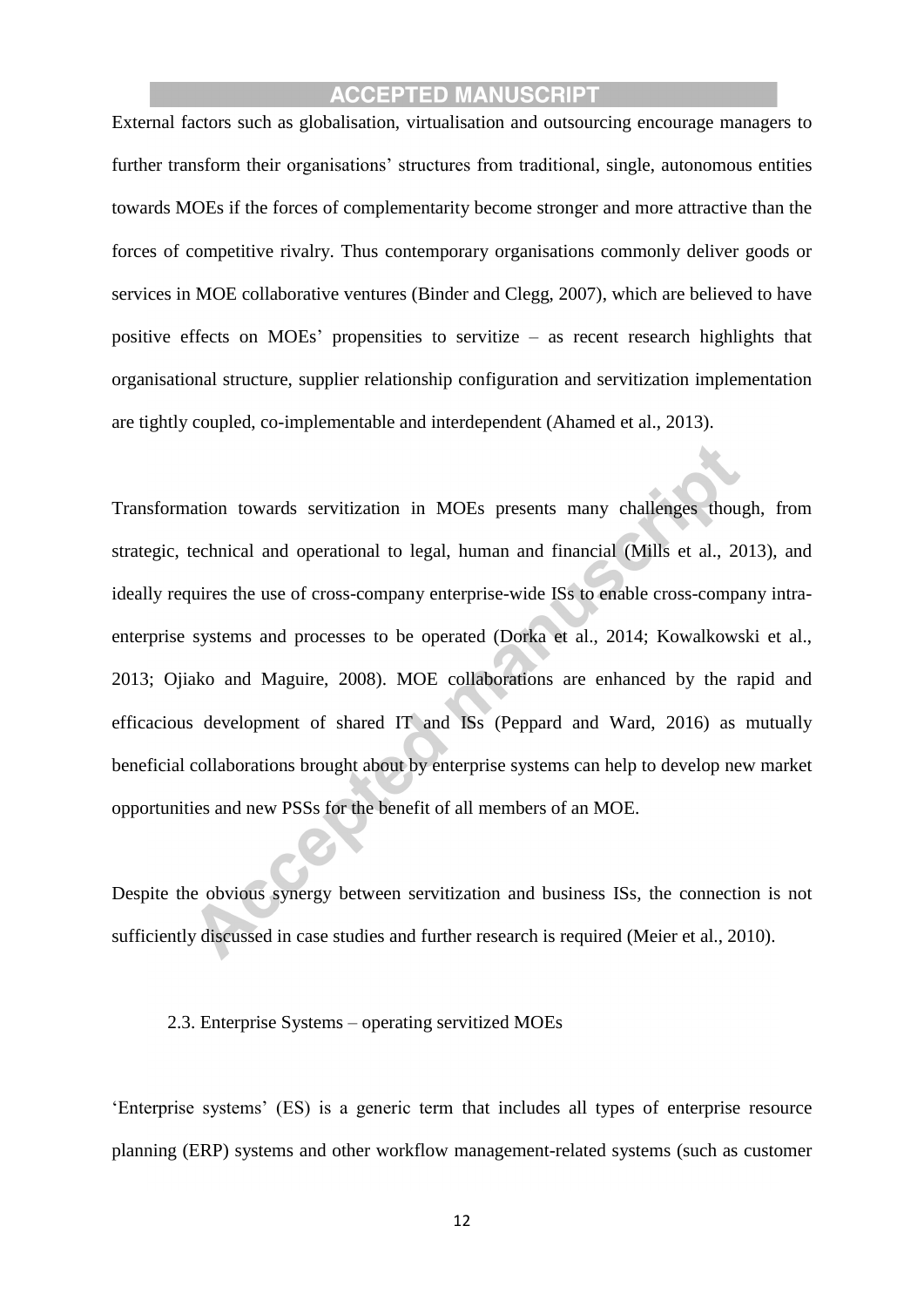relationship management and supply chain management systems) used in organisations to perform and integrate vital tasks, such as managing supply chains and enhancing strategic alliances (Davenport, 1998; Zhang et al., 2005). MOEs rely on such ES to ensure compatibility with collaborators and provide purposeful delivery of specific PSSs. Lederer and Gardiner (1992) refer to such ES as 'portfolio[s] of computer-based applications' that can be used to implement collaborative business strategy. Davenport and Brooks (2004) highlight the importance of these ES to enhance and catalyse organisational transformations.

There are many documented exemplars of successful ES-facilitated organisational transformations (such as BT Plc) successfully achieved by implementing bespoke ES (Ojiako and Maguire, 2008) to either support, enhance or optimise organisational innovation. There are also documented examples as part of change processes across entire (multi-organisation) enterprises (Mariano and Pavesi, 2000). As such the general emphasis and importance of advanced information technologies is now shifting away from single organisations towards MOE implementation by integrating ES across company boundaries. For instance, Clegg and Wan (2013) illustrate the critical role of ES in optimising and delivering improved strategic, structural and operational competitive advantage in Zoomlion (a Chinese multi-organisation manufacturing enterprise); in this case the MOE was considered to have achieved more effective operations through the use of shared ES' functions (e.g. manufacturing, production, sales, finance and accounting) than were singularly achievable. A similar, collective, greater good phenomenon is also reported by Ward et al. (2005).

ES can help to optimise management decision making, strategic planning and organisational transformation processes by making information flow more expedient and dynamic (Belvedere et al., 2013; Haines, 2009) as the advent of inter-organisational ES makes it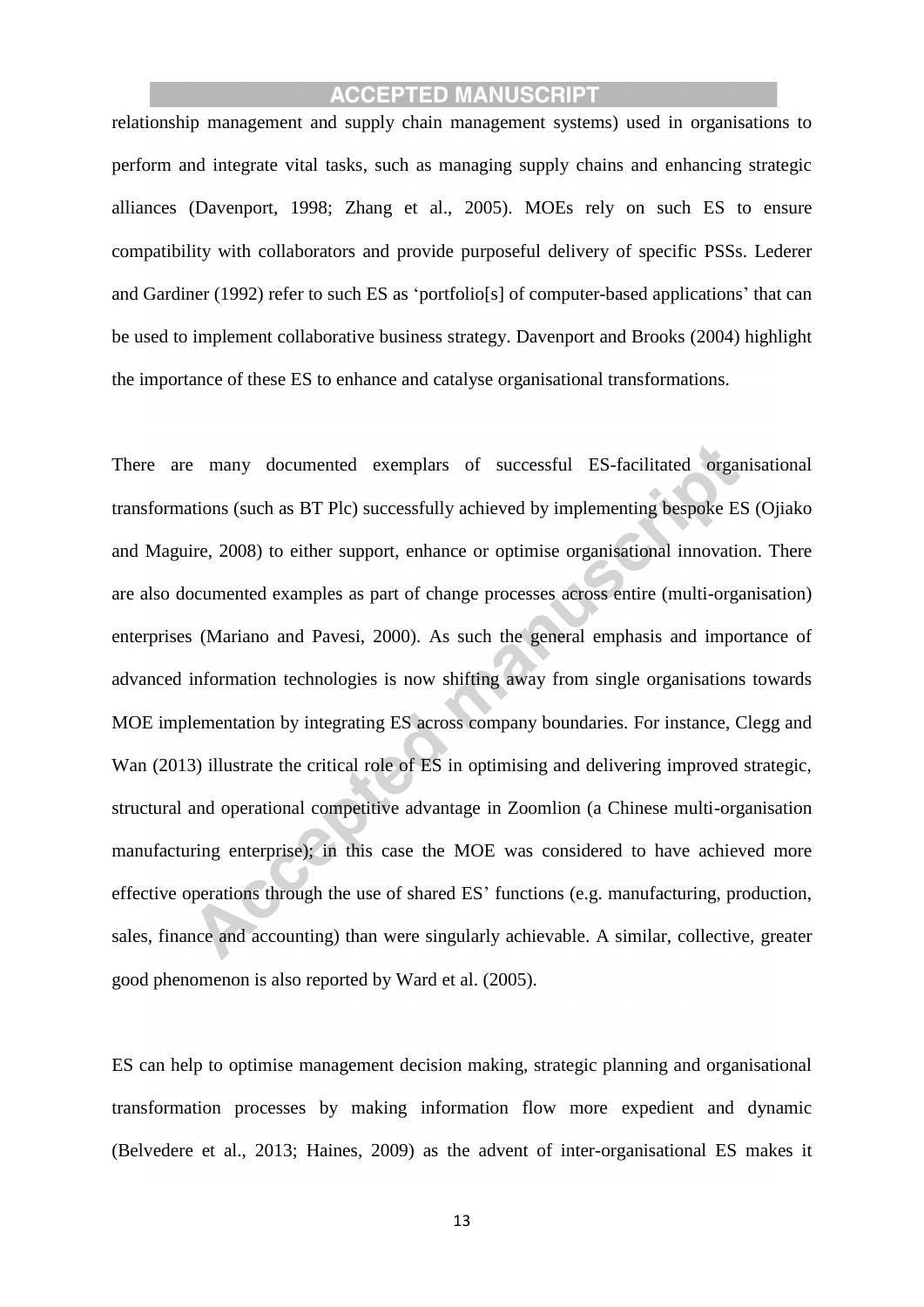possible for organisations to 'virtually' integrate different parts (e.g. enterprise modules) of their company with parts (e.g. enterprise modules) of other different companies in new, collaborative, business models. For instance, in their case-based analysis, Johnson and Mena (2008) highlighted how organisations were combining products with services to provide increased client value, and illustrated that this is more likely to occur if effective supplier integration and real-time ISs are used.

ES' models and representations to help explain how servitized value is delivered are, however, still predominantly single-organisation centric and product focused (Oliva and Kallenberg, 2003). This is despite an emerging recognition that a servitized environment benefits from many different inter-organisational actions and collaborations, including links to SMEs, as characterised by Mills et al.'s (2013) study.

Therefore, whilst MOEs are strategizing, ES should be used to integrate and automate business systems and data into one IS to reduce infrastructure fragmentation and unnecessary duplication of work (Davenport, 1998). However, radical transformation becomes increasingly politicised in enterprises as the number of different legal entities or 'valued members' increases – as found in large MOEs (valued members being those companies who are able to provide valuable enterprise modules for common use and benefit to the wider enterprise). As such, MOE governance needs to be thoroughly and robustly developed with clear understandings of integrative requirements (e.g. technical, commercial, privacy, etc.) for each of its valued members (Aladwani, 2001; Motwani et al., 2002); this is especially true for valued members who are SMEs that tend to underuse ES and need to become more connected to wider inter- and multi-organisation enterprise operations (Acar et al., 2005).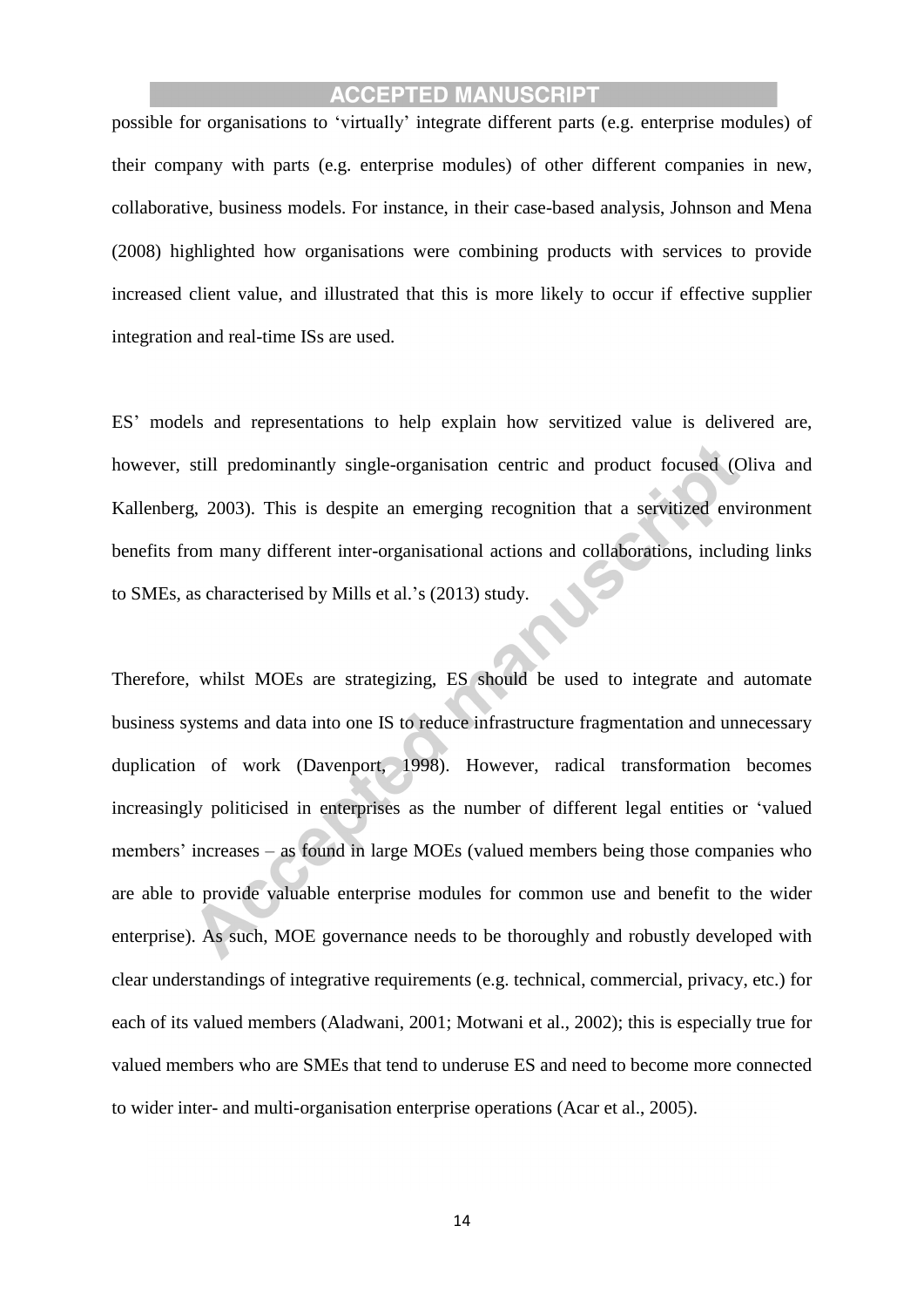#### 3. ACTION RESEARCH APPROACH

An abductive (Barton et al., 2009) action research study conducted from January 2013 to March 2015 (twenty-seven months) at Coen used Susman and Evered's (1978) Canonical Action Research (CAR) cycle. This was suitable because Coen, an SME in the construction industry, wished to undergo enterprization and servitization transformations within a two to three year period, working in unison with a university who had knowledge of these subjects. The owner–manager of Coen did this with the intention of delivering improved PSSs to their clients and growing his company. The university did this with the intention of transferring knowledge of enterprization, servitization and ES into Coen whilst simultaneously developing new teaching and research case materials. Thus the researchers took the roles of 'activist' (Croom, 2009, p.65) and 'agents of change' (Coughlan and Coghlan, 2009, p.243).

Following Susman and Evered's CAR cycle the project went through the following steps:

- 1. Diagnosing the project aimed to deliver practical changes to Coen by (i) determining how the company could abduct from the concept of servitization, (ii) determining how the company could abduct from the concept of enterprization, (iii) establishing whether these concepts were co-implementable and able to improve PSS deliveries to clients, (iv) documenting the role IT played in these transformations and (v) documenting perceived contributions from these changes towards Coen's strategic plan for growth.
- 2. Action planning consisted of a full-time research associate being recruited by the university and Coen and placed in Coen. The research associate was given an official position of 'visiting research fellow' at the university, and visited the university one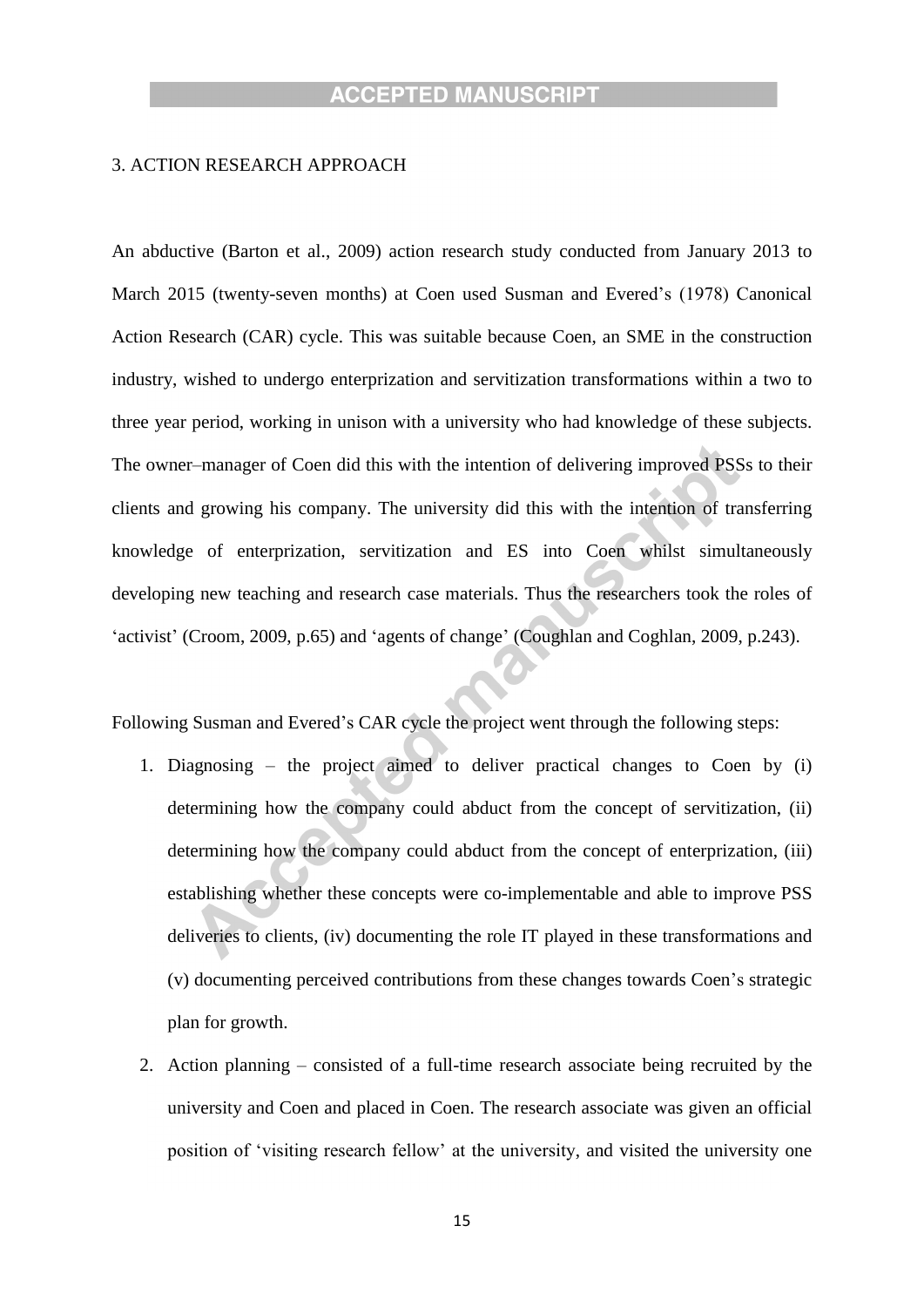day per week for tuition and mentoring. Fortnightly meetings were held between academics (led by a senior member of faculty supported by a PhD student) and Coen managers (led by the owner–manager and supported by the research associate).

- 3. Action taking a project plan was followed that (i) launched the project and initiated the literature review of frameworks and themes, (ii) reviewed current standard operating procedures, strategy and culture in Coen, (iii) identified improvement plans within Coen, (iv) abducted enterprise and servitization concepts into Coen, (v) engaged with Coen's wider enterprise to identify process links, (vi) analysed and interpreted Coen's wider enterprise, (vii) conducted working sessions with Coen and their wider enterprise members, (viii) planned implementation of ideas generated by the whole enterprise, (ix) implemented change throughout the enterprise based on frameworks and themes, (x) documented lessons learned about enterprization and servitization from the construction industry, (xi) mentored the research associate to become an able manager of change and business development and (xii) achieved the repositioning of Coen as an integrated provider of construction-related PSSns.
- 4. Evaluating enterprise models and improvement points were developed and reviewed in two, day-long workshops involving Coen employees, academics and other organisations in the wider enterprise ((i) with Prime Contractor K and Customer S; and (ii) with Prime Contractor L, Contractor P and Contractor B). The emerging ideas were also presented to eight focus groups of thirty owner–managers of SMEs in onehour workshops for feedback; these took place throughout the project to gain feedback and validation from other SME owner–managers to help build 'empirical evidence of usability' (Fitzgerald, 1996, p.12). Two academic focus groups (of ten ISs specialists each) also took place to verify and iterate new ideas as necessary in what Argyis and Schon (1978) describe as 'double-loop' learning.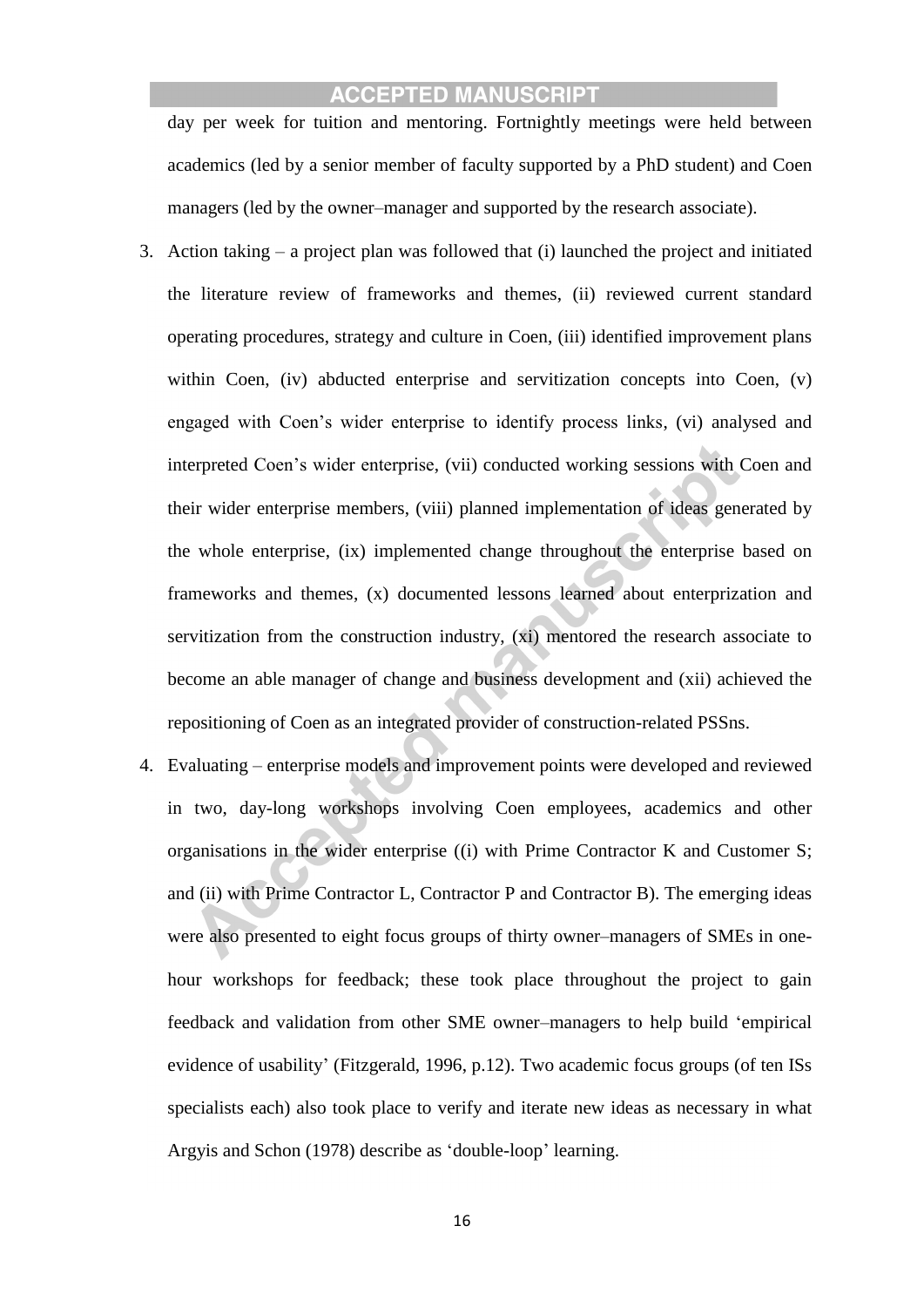5. Specifying learning – outcomes of this research have improved the conceptual validity of enterprization and have demonstrated that servitization and enterprization can help to transform and grow an SME, which gives an insightful academic contribution abducted to and from empiricism. This project therefore extends current knowledge by applying these transformational concepts together, and by applying them in a new context. For example, for Coen, comprehensive change has been achieved by abductive learning based on these concepts, which were new to them – strategically, operationally, culturally and technically. Hence practical interventions in a 'social system' have also been achieved through this action research.

Figure 2 gives a simple schema detailing these CAR steps for this project against its twentyseven month timeline. Although presented separately and relatively linearly, like all action research projects, in reality these steps were intrinsically interdependent and iterative (as described by Coughlan and Coghlan, 2009, p.252).

Accepted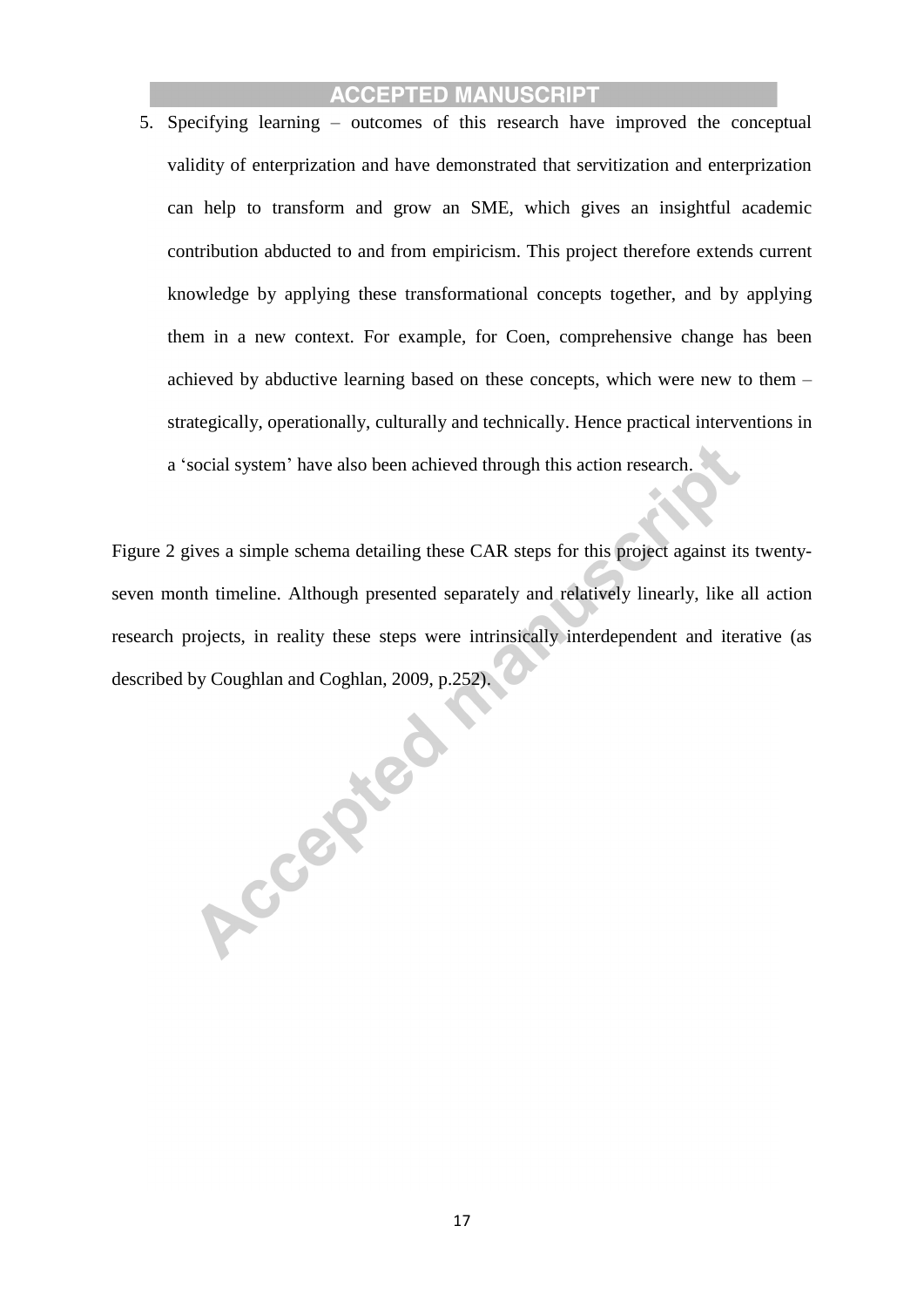#### ACCEPTED MAN **IUSCR**



Figure 2: Timeline for the CAR methodology used at Coen

During this project, academic members of the action research team worked closely, on site with Coen. This was important because there was a 'need to explore context and action, where context is a product of action, and where action is a product of context' (Pettigrew, 1990, pp.269–270). For this reason this project specifically used the abductive approach to action research (Spens and Kovács, 2006) as it readily supports 'reasoning from effect to causes or explanations' (Lamma et al., 1999) by using the particular growth plans of Coen as a 'puzzling observation or an anomaly that cannot be explained using established theory [or theories]' (Andreewsky and Bourcier, 2000; Dubois and Gadde, 2002). Simultaneously this project used servitization, enterprization and ES literature themes to provide a 'deliberate application of an alternative theory for explaining a phenomenon [or phenomena]' (Kirkeby, 1990) via 'theory matching' (Spens and Kovács, 2006), which supports theorizing about the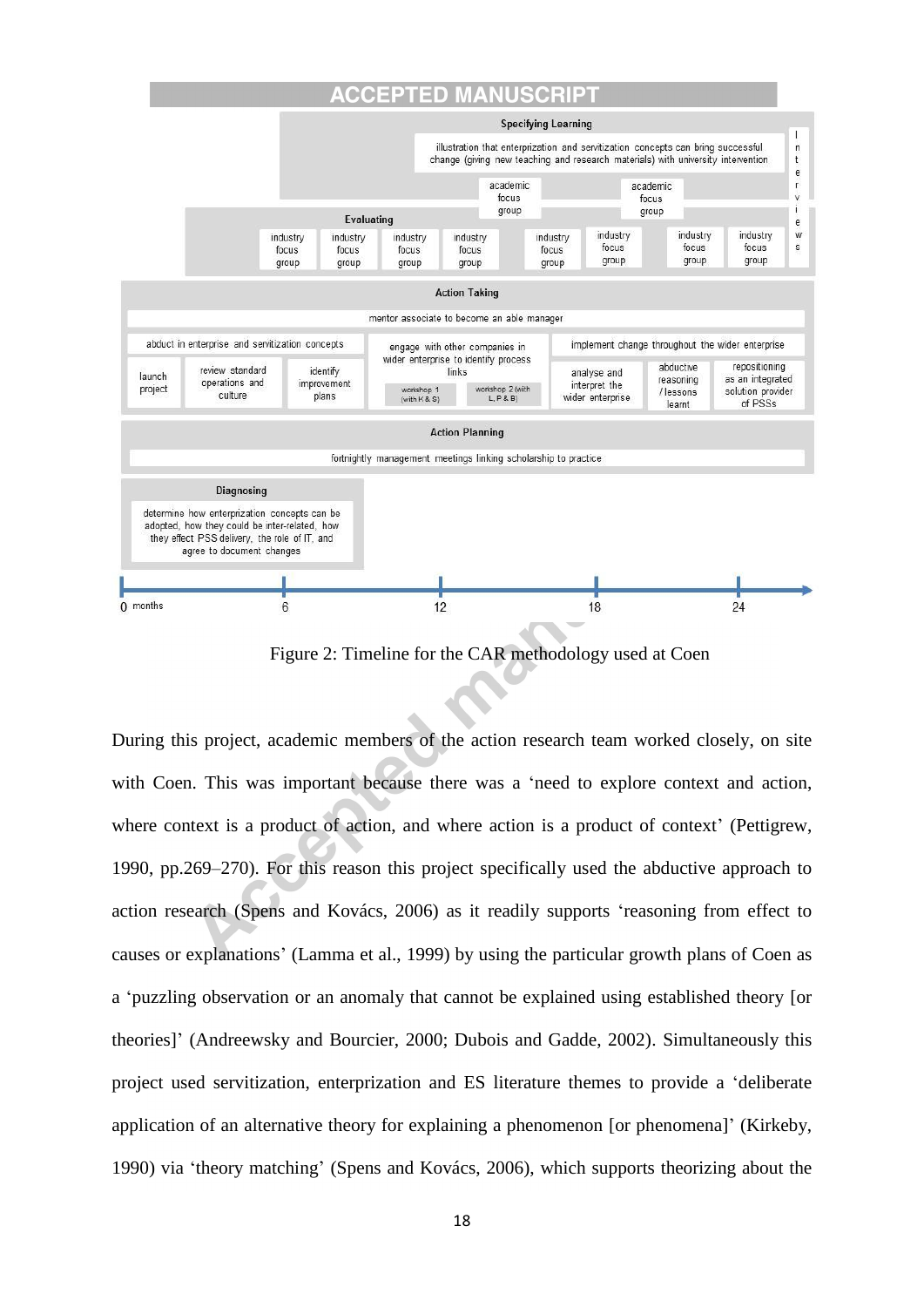initial puzzle, observation or unit (e.g. the enterprise) and sub-units (e.g. enterprise modules) of analyses, as reported later in this paper.

In more practical terms this means that changes in Coen were abducted from a priori themes from the extant academic literature on servitization, enterprization and ES implementation, after which a posteriori empirical practices from Coen were assimilated with academic literature themes for other researchers to generalise from via a newly proposed, integrated, transformation model, given at the end of this paper. The model's purpose is to encourage 'double-loop' learning through newly framed, empirical insights (Argyis and Schon, 1978). As Checkland states, 'there must be an intellectual framework [or themes], declared in advance, in which general learning outcomes can be defined. Without such a framework, action research can quickly become indistinguishable from mere action' (Checkland, 1981, p.400). Description of this abductive action research at Coen is given below.

#### 4. THEMES IN PRACTICE: COEN CASE STUDY

Construction is a major contributor to UK gross domestic product (GDP), peaking at 10 per cent overall in 2008, and has historically been a major driver of GDP growth. The construction industry's value chain consists of approximately 300,000 firms, the majority of which are SMEs, and a significant proportion of construction employees (approximately 60) per cent) are low skilled labourers with relatively limited alternative employment opportunities (LEK Consulting, 2010).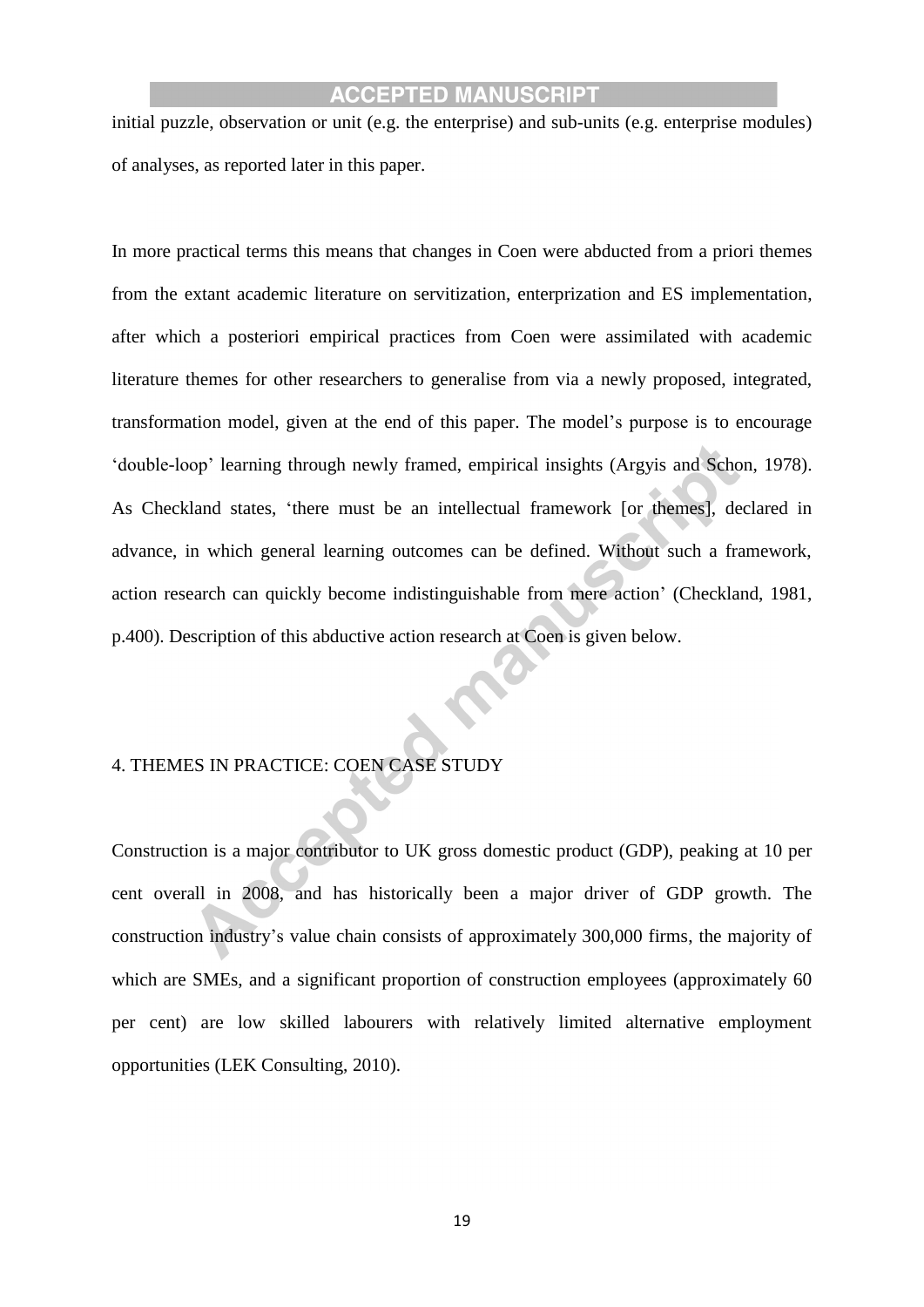Although a steady recovery in output has been experienced since the rapid decline at the beginning of the 2008 economic downturn, the industry still remains 10.3 per cent below its 2008 pre-downturn level (Barbour ABI, 2014); at its worst the commercial construction sector was at 38 per cent below the recorded level before the recession, which means that there is a long-term need for construction to regain its previous level. Ongoing economic recovery has largely being supported by a revival of the private sector residential market since 2013, with the UK government's economic return-to-health policies, such as the 'Helpto-Buy' scheme (Construction Products Association, 2014); however, moderating economic factors, such as a lack of skilled labour and professional skills shortages, cause a continuing squeeze on profit margins, cost rises and the poor financial positions of major established contractors (Richardson, 2014), meaning that robust contingency and growth plans have to be made by companies in this sector. It therefore stands that innovative and radical ideas, such as enterprization, servitization and newly developed ES, are welcomed by forward-thinking construction organisations as they strive to improve their performances.

Businesses in the construction industry are also receptive to enterprization because they are predominantly project-based (Gann and Salter, 2000), inter- and multi-organisational enterprises by nature (Barlow and Jashapara, 1998), which are also quite often temporary and established to design, build, install and maintain specific deliverables (e.g. buildings, highways or railway stations) (Packendorff, 1995). So in comparison to manufacturing organisations, construction organisations can have greater discontinuity of demand, greater complexity of offerings and are more closely tied to specific significant outputs (Cova et al., 2002) in their 'installed base' (Oliva and Kallenberg, 2003). To address these issues, in the absence of any government intervention, construction organisations often seek to collaborate and co-operate through MOEs to deliver their installed assets and provide extra, more highly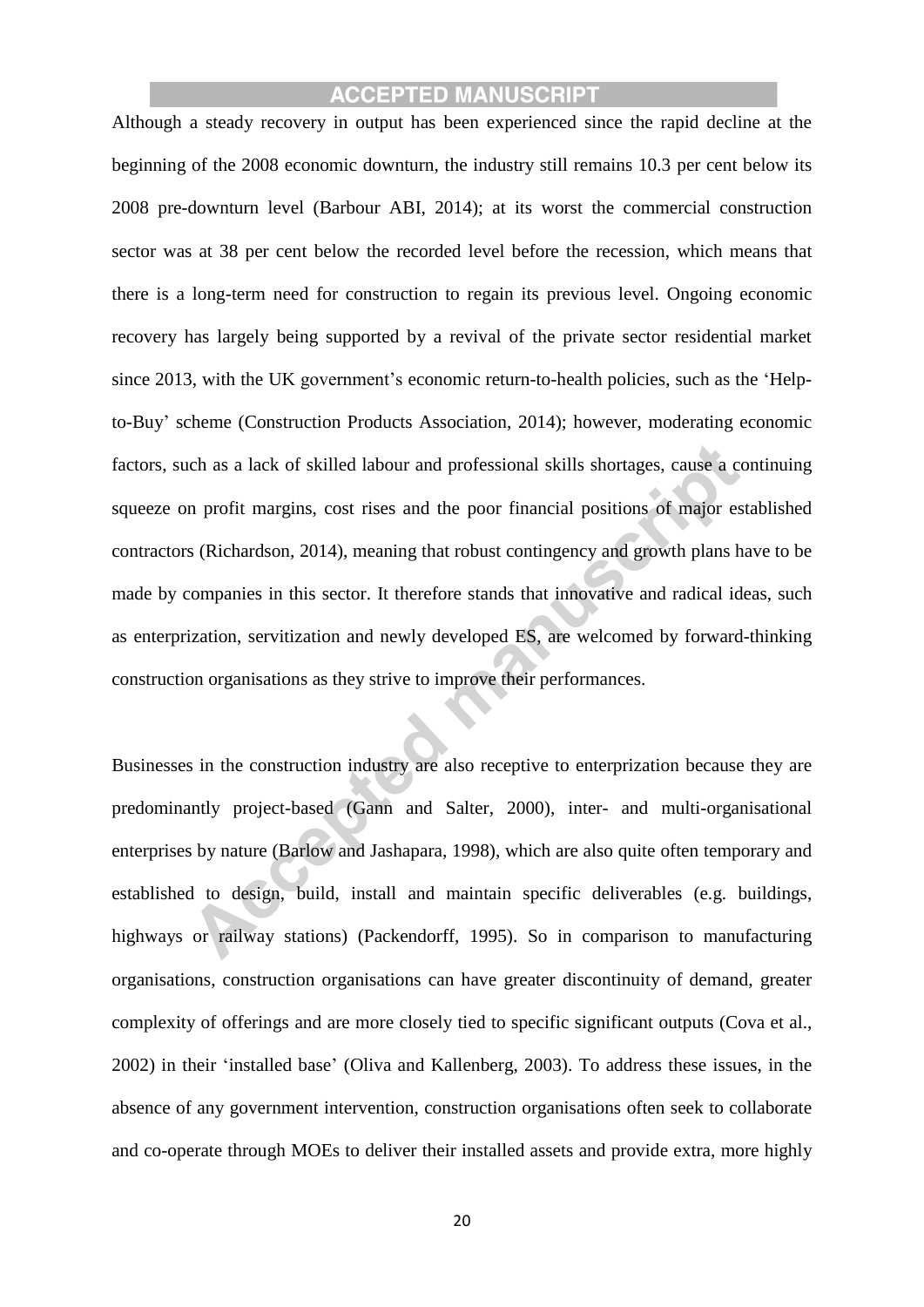valued services to the customer (Artto et al., 2008; Blindenbach-Driessen and van den Ende, 2006; Grubic, 2014). However, these issues, before they can be adequately addressed, need to be acknowledged (Davey et al., 2010). The UK government has recognised that new IT, for improved supply chain management and procurement, is necessary, but this is just one critical factor needed for growth across the industry (Cabinet Office, 2011); the issues are far more multifaceted and wide-ranging than just  $IT - as$  illustrated by the Coen case study.

#### 4.1. Coen – an SME in the UK construction industry

Coen is a small-to-medium-sized construction enterprise. In 2012 the company had thirtythree employees and an approximate turnover of £1.8 million; most of its revenue was produced through plastering and dry-lining of private housing, and contracts were won on the basis of being the lowest priced bidder in a competitive tendering process. The owner– manager of Coen, new to the company in 2010, perceived the contribution from his company's operations as 'good' but wished this to increase this to 'leading' within one to three years' time. The three top constraints to growth were perceived by Coen at that time to be a lack of:

1. employees' skills, positive attitudes, aspirations and propensities towards change, especially amongst the incumbent management team in respect to developing service and product-related services

2. operational process definition, documentation and adherence to practice by employees, particularly by tradesmen working on site alongside prime contractors and subcontractors (as proven by ISO 9001, ISO 14001 and ISO 18001 audits)

3. information and process automation, as the majority of administration was still paper based.

21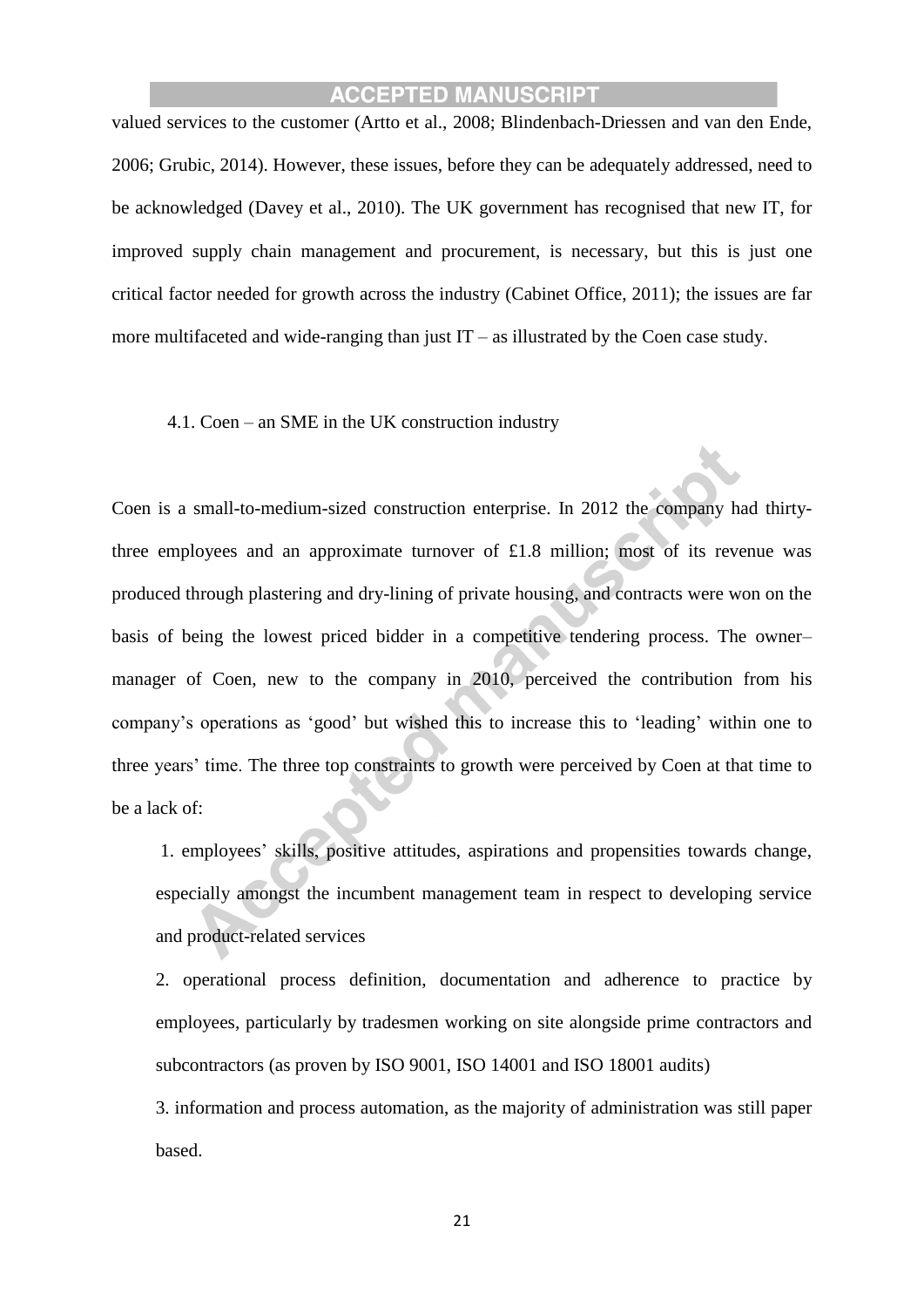Therefore, overall, Coen's service provision in the context of Oliva and Kallenberg's (2003) framework was very much seen as an 'add-on' and Coen aimed to place at least equal emphasis on the deliveries of their products and services within three years by 'elevating' (Blackstone, 2001) these top three constraints – partly by implementing enterprization and servitization concepts – and thus repositioning itself toward the middle of Oliva and Kallenberg's (2003) product–service continuum rather than being at the product-only end.

Since 2012 much has been transformed at Coen. For instance the entire workforce, including senior managers, have been removed over time and replaced with new employees who share the same modernisation views as the new owner–manager by, in part, using servitization and enterprization concepts. A dedicated quality manager was hired to define, document and train the workforce in operational processes, and provide guidance to support this initiative on the company intranet. The workforce of builders, plasterers and craftsmen, when on construction sites, now use a newly developed software application accessed through a mobile electronic device (e.g. smartphone, tablet or laptop computer) that enables them to manage their own work outputs in real time (e.g. time sheets, invoices, job progress, quality problems and onsite deliveries) in transactions directly linked to head office systems. Development of this proprietary piece of software was initially outsourced to a specialised software company. Further developments of it have been brought in-house, with a view to reselling user licences to other SMEs with similar mobile workforce requirements. These changes were considered to be the first small steps towards servitization and enterprization as detailed further below.

#### 4.2. Servitization at Coen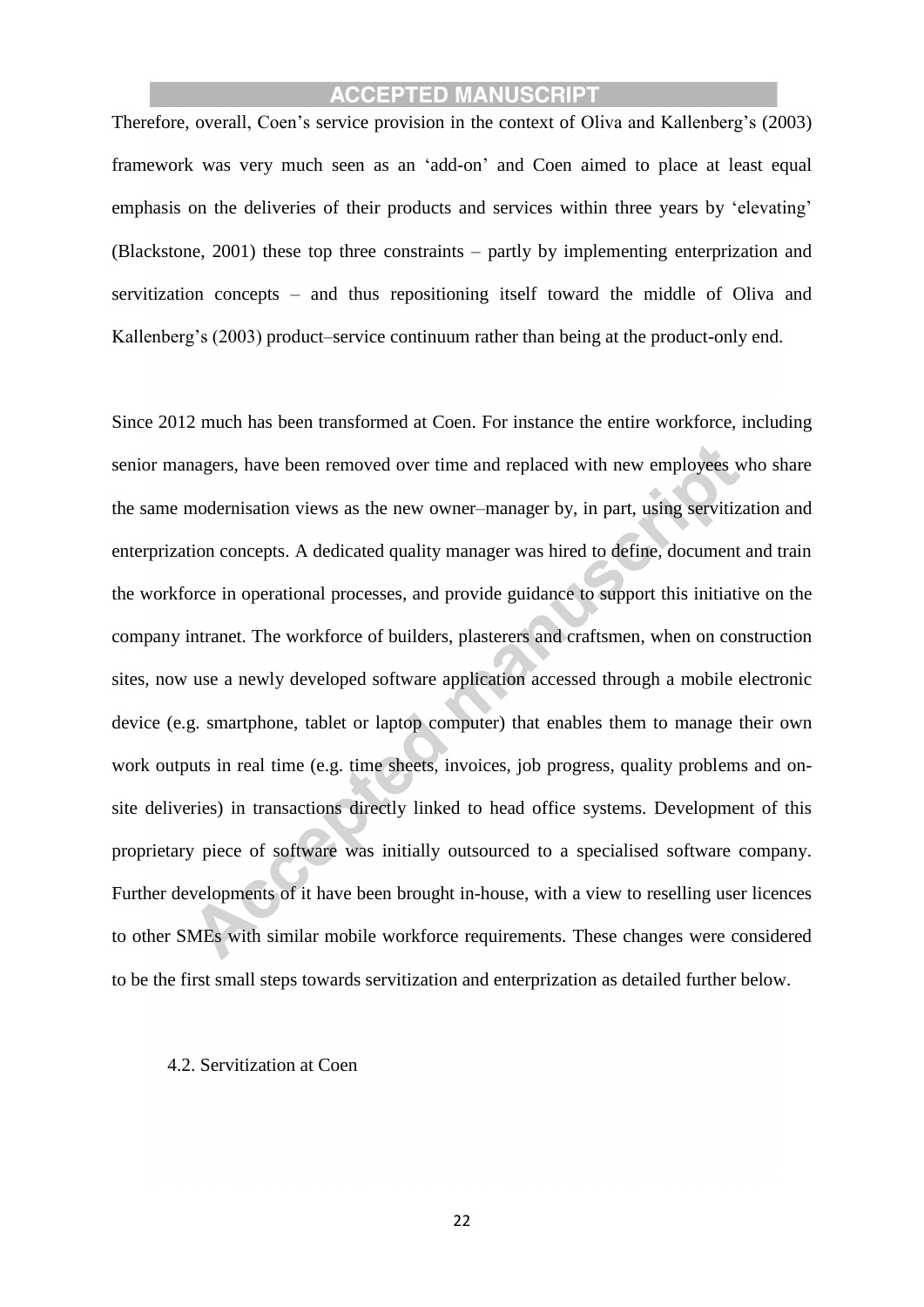Coen has reviewed and improved its operational routines and relationships and evolved from being a product-centric deliverer to become a service-centric deliverer, placing them approximately midway in Oliva and Kallenberg's (2003) framework continuum. Indeed, they now offer aspects of 'full service solutions' from conception through to post-construction for all of their products (Grubic, 2014). Coen has simultaneously achieved year-on-year growth. According to Coen's owner–manager (given as approved paraphrases of interviews conducted in October 2015), successful moves towards servitization include:

(i) A change to strategic thinking – 'No longer does Coen aim to be a product only company; instead it can provide full-fit serviceable solutions. For example: the installation of prefabricated external wall panels instead of only rendering, the installation of mechanical and electrical facilities instead of passing-off work to other trade companies; and managing turnkey projects rather than acting as a subcontractor. These changes will enable Coen to provide basic services, which we believe are an essential prerequisite to providing more advanced services more closely associated with servitization.'

(ii) A change to operational practice – 'Employees now think of themselves as professional solution service providers rather than as traditional builders. Traditional services offered by Coen have significantly changed, and the realisation that simply installing a product (e.g. solid wall installation) is of limited value and promotes short-term thinking. Instead Coen now incorporates and sells products as part of additional services relating to concepts such as "energy improvement schemes" aimed at optimising clients' operations and reducing the energy consumption of their built assets [i.e. their installed base].'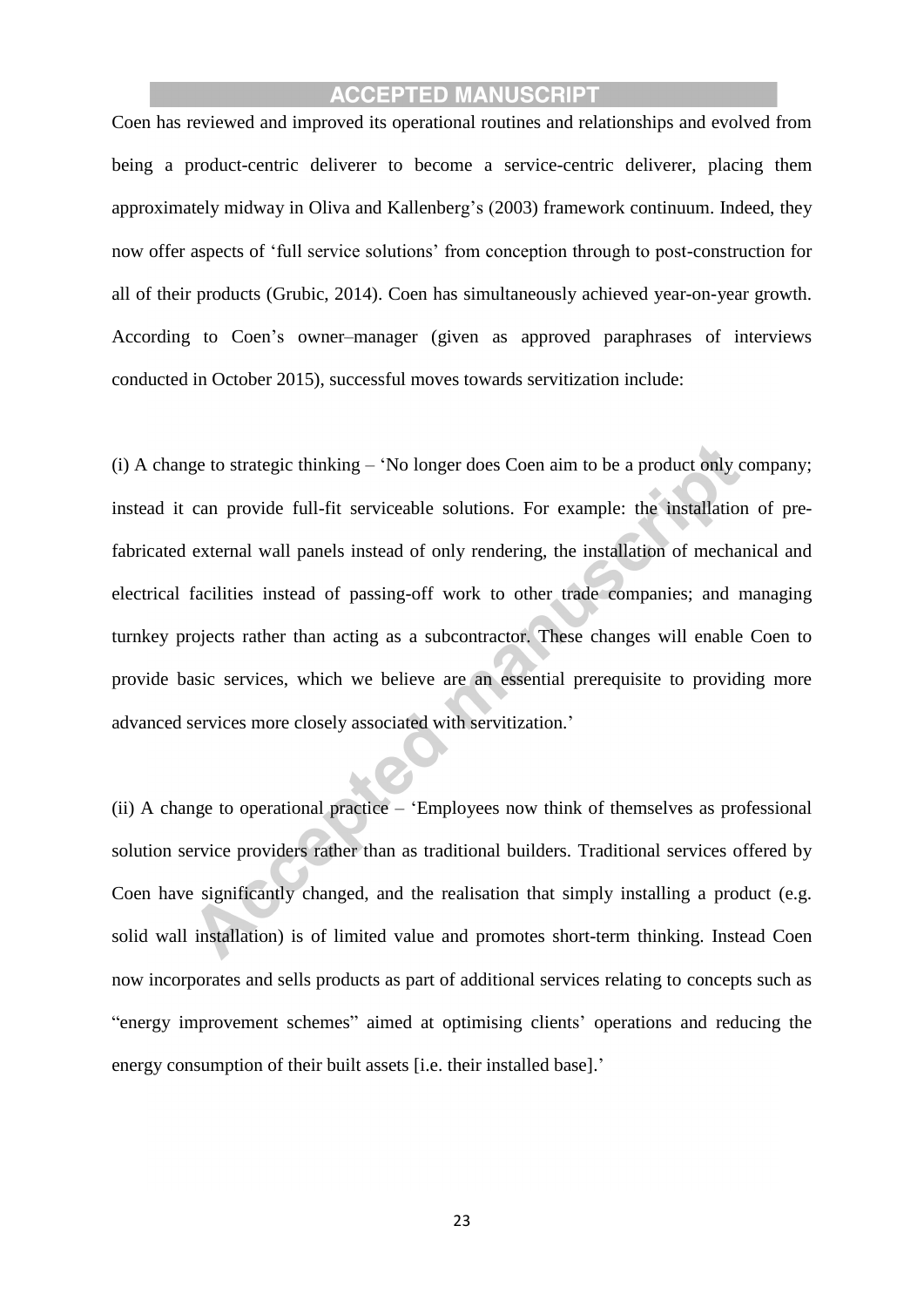(iii) Delivery of more highly valued services – 'This has been the realisation that we can develop a new capability to install new electro-mechanical monitoring devices in buildings which Coen construct and (re)fit (e.g. restaurants, supermarkets, university buildings) to help measure and maintain the condition of built-environment systems, which moves Coen towards provision of full on-call facilities management capability for our clients' built and installed assets … really good servitization stuff!'

#### 4.3. Enterprization at Coen

Enterprization has taken the form of greater collaboration with suppliers, partners and clients as Coen has quickly grown by acquiring competences through collaboration in MOE operations, which has proven to be faster and easier than developing them themselves inhouse. According to Coen's owner–manager, through the use of improved processes and process automation Coen has:

(i) Closer collaboration with suppliers – 'We have got our suppliers to provide just-in-time delivery of materials to site in prefabricated kanban stillages, which has reduced damage, pilfering and storage problems on building sites … a practice more commonly found in lineside feeds in high volume manufacturing facilities rather than in construction. Suppliers are also able to login to Coen's information systems to report inventory details; this has enabled us to work more closely in collaboration with suppliers to ensure materials are available on sites … so that construction projects can meet agreed timescales and costs.'

(ii) Joined-up strategic thinking with key customers – 'Process re-engineering activities took place in joint workshops, which helped us to tailor our products and services to customer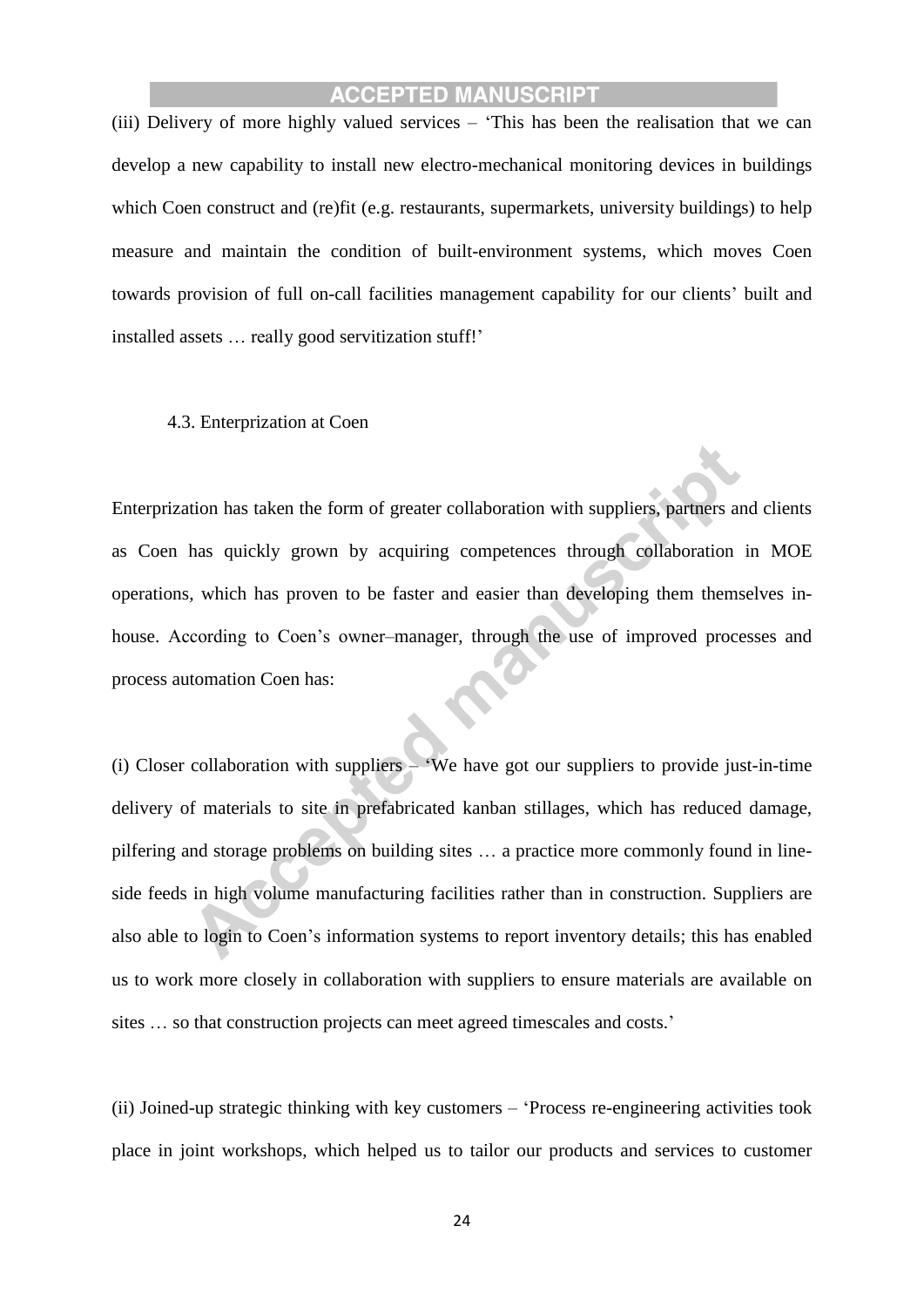needs. We worked closely with partner organisations to identify long-term trends in construction, including the need to incorporate environmentally friendly elements to their construction practices, which include the reduction of waste and energy during construction and reducing the overall cost of ownership of the built product throughout its lifecycle. For example, with clients K and L more information was shared during the bid, mobilisation and delivery stages, which made these projects run smoother, and increased our clients' propensities to follow-on and purchase higher-value-added services from us afterwards.'

(iii) Part ownership of suppliers – 'A supplier, DWL, who provided electrical and mechanical design and installation, was acquired, and has since become a critical, complementary, core competence. Coen and DWL now operate in an extended enterprise to deliver product and service around a modular window and wall panel system. For example DWL provide a manufacturing facility, which Coen never previously had, and Coen provide an installation service and route to market, which DWL never previously had.' Ownership in DWL makes it possible to deliver turnkey projects in an MOE. Mutual reciprocity of Coen's and DWL's core capabilities delivered in an MOE is therefore perceived to enable an improved overall service for the end client.

(iv) Established a new start-up company – 'A new start-up company, CITI, was founded to develop proprietary software – a mobile workforce management system – which has helped us link to our suppliers, customers and partners.' Initial development of this new software had been through a virtual enterprise set-up (built and hosted by one company, and operated and maintained by Coen), which after initial internal success was in-housed by CITI and rewritten to further develop its associated intellectual property, and help manage its suppliers, customers and its own mobile workforce. 'In the future it is planned that this software will be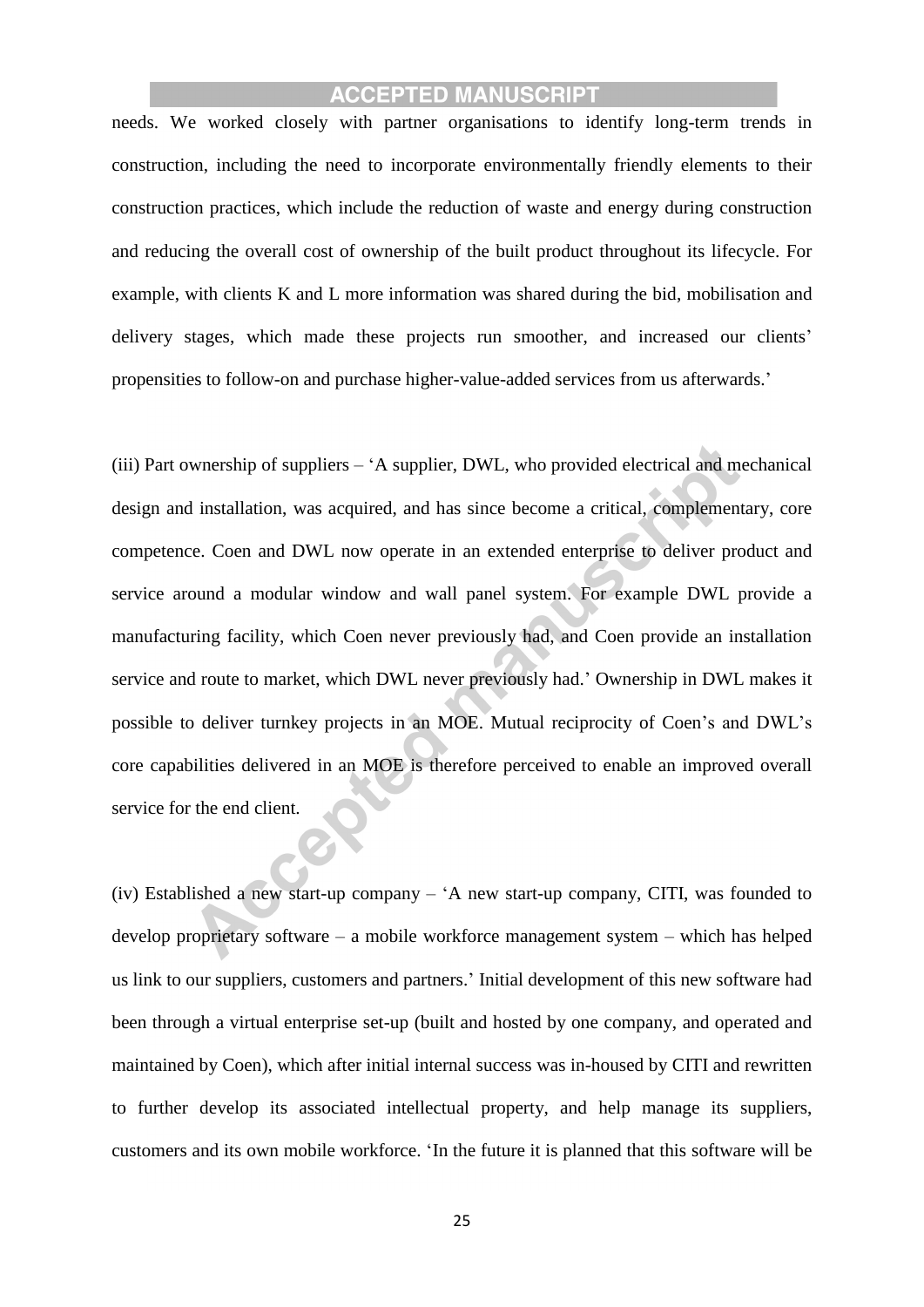a unique selling point for Coen, and could also be sold on to third parties as a bundle of technology, process and quality improvement practices as we [Coen] become increasingly renowned for our growing expertise in higher-value-added advanced services.'

4.4. ES at Coen

In addition to the development of the new CITI mobile workforce management system, other new ES have been used. According to Coen's owner–manager these include:

(i) Adopting business analytic and intelligence tools – 'We use these for looking at patterns of customer behaviours to see which projects, services and product deliveries have been most profitable and where future improvements could be made to those which are less profitable; we also use them to identify target markets which are most likely to be early adopters for our new services and technology ... A surprising insight has been that our service skills and technology developments may be marketable beyond the construction sector.'

(ii) Developing computer-aided design/computer-aided manufacturing (CAD/CAM) capabilities – 'We are preparing ourselves to work with electronic build information, given to us by collaborating design companies, so that our bills of materials and engineering changes can be exchanged and managed more effectively.' This is becoming a necessary prerequisite for forthcoming Building Information Management (BIM) compatibility, which is now becoming widespread throughout the construction industry (BIS, 2012; Demian and Walters; 2013).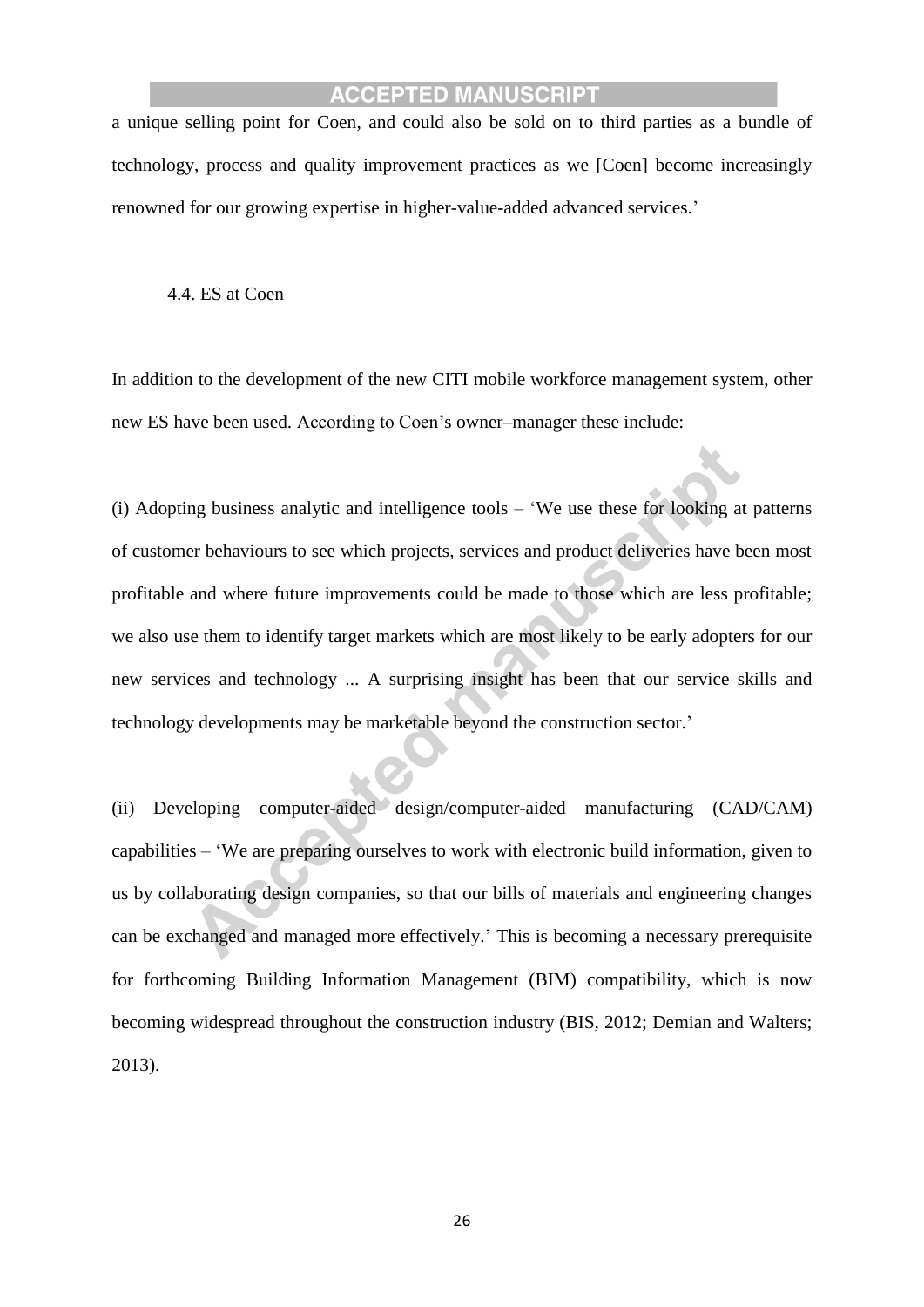(iii) Implementing new accounting software – 'which is compatible with transactions made in our mobile workforce application being developed by CITI, which will speed up our financial transactions and reconciliations for suppliers, customers and partners'.

Coen believes that these fundamental changes have taken place over this research project's duration and was due to the strategic vision Coen had to enterprize and servitize through IT/IS, although it is acknowledge that other factors such as market forces and sheer luck could also have played a part. However, it remains that in 2015 Coen is a very different company to what it was in 2012. Not only has it elevated its top three constraints to growth (i.e. skills, processes and IS/IT process automation), it has also moved to larger premises in a better location nearer to a science park and two universities. A new company, to prefabricate insulation panels, has been acquired and co-located to enable Coen to have more control over their suppliers and their value stream, and move into new markets, with new products, generating new and diversified revenue streams, which are becoming more focused on service aspects to generate a greater percentage of their revenue. Ongoing, continual, professional development and training of staff, through stronger links to universities and trade bodies, are also now normal practice at Coen (e.g. training in concepts such as enterprization and servitization have taken place and will continue to do so). Coen has also recently worked with huge, international, construction companies, in partnership with universities, to discuss and implement MOE management concepts, which has resulted in them as being seen as an emerging thought leader in the industry and, '… a cut above the average construction SME' (strategic purchasing manager of a multinational construction company). In 2015 Coen had twenty-seven employees and a £3.9 million turnover, demonstrating a near threefold increase in productivity per person. In part, the Coen management team believe this was due adopting servitization and enterprization concepts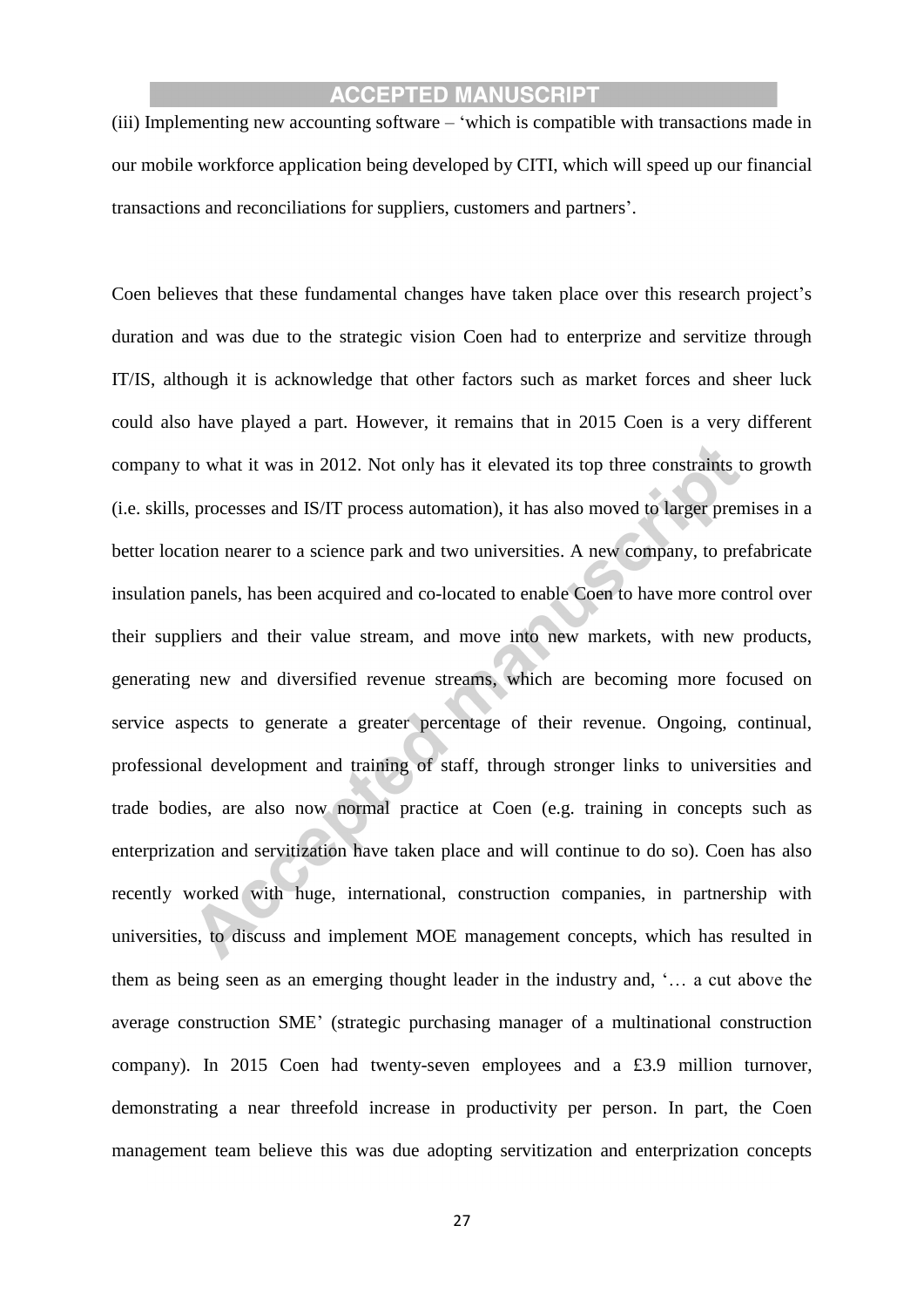(accepting that other exogenous factors and hysteresis could have also been influential). These specific Coen learnings and deliverables are shown in Figure 3 against the same project timeline as used in Figure 2.



Figure 3: Specific learnings and deliverables for Coen against the project's timeline

In the future other constraints to Coen growth will be elevated by ongoing cultural change training, encouraging further adoption of forward-thinking concepts amongst its workforce, improving project management practice, reducing material wastes, and improving materials handling on site and in the DWL fabrication plant, which should be demonstrable through a matured quality management system and suitable key performance metrics for individuals, processes and the overall MOE.

#### 5. CONTRIBUTIONS TOWARDS SME TRANSFORMATION

As seen from this case and literature précis, servitization is a field of research that comprises a broad range of traditional academic topics from distinctly different research communities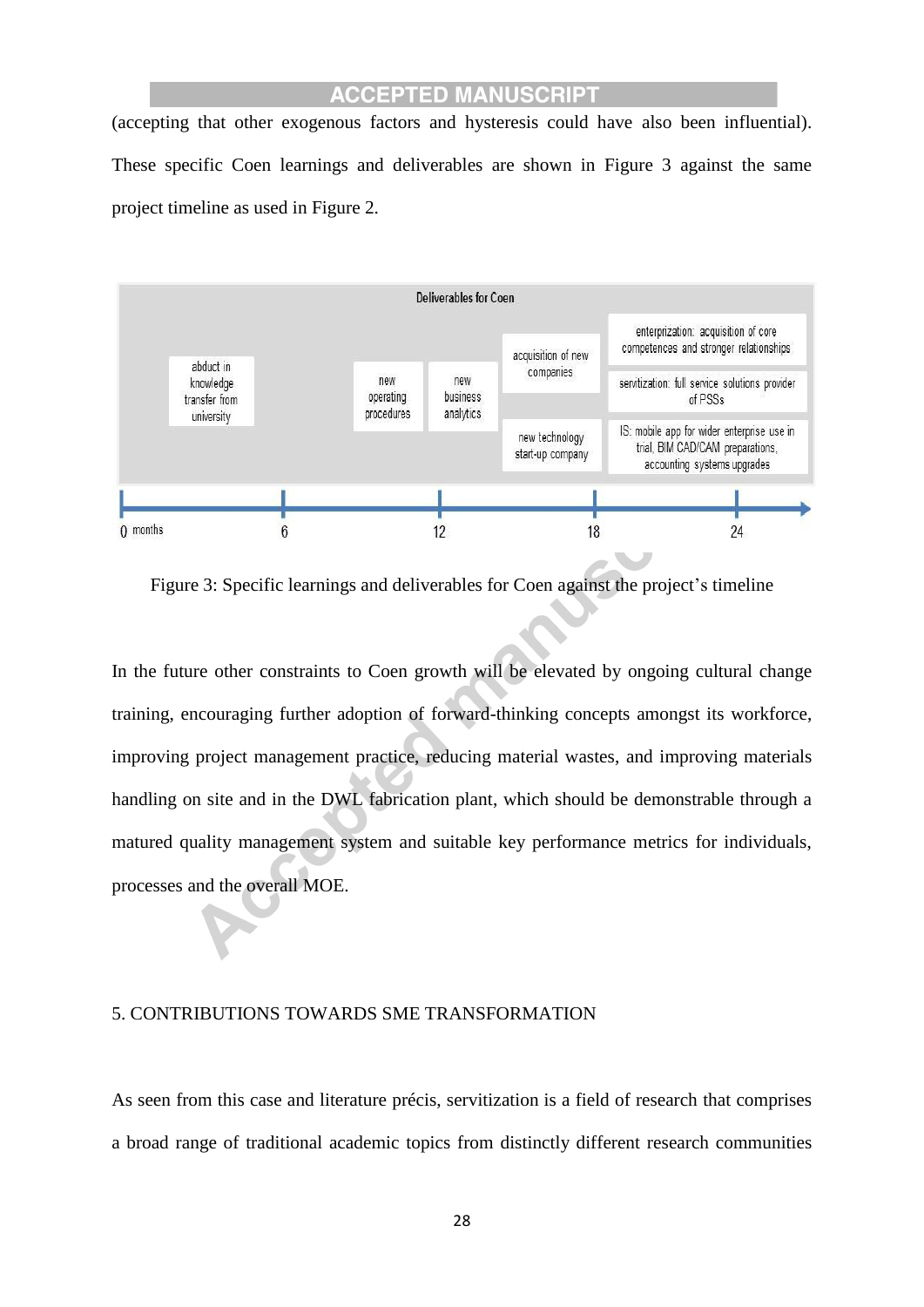(e.g. Oliva and Kallenberg, 2003; Malleret, 2006; and Slack, 2005 as cited by Lightfoot et al.'s, 2013 review). But there is still a lack of specific and practical servitization literature devoted to helping SME owners and managers to compete through PSS delivery and ISs use within MOEs as existing literature is still too generic and insufficiently supported by empirical evidence. As the majority of modern organisations work in close collaborations and jointly deliver products and services (Binder and Clegg, 2007), there is need for more cases and frameworks to improve servitization transformation in MOEs that explore nuanced scenarios – such as SMEs in construction. This research begins to redress this imbalance, as described more generally below. Series

#### 5.1. Towards MOEs

Enterprization can create a 'solution-specific business' using enterprise modules that collaborate and constantly evolve (by joining and leaving) to accommodate endogenous and exogenous factors to be able to appropriately situate and deliver any particular PSS in a vertically integrated, virtual or extended MOE form – determined by temporal core competences in each specific scenario. This is particularly suitable for the construction industry, as enterprise module–enterprise module relationships are complex and constantly changing as MOEs are established to deliver complex, specific PSSns at particular times, before having to reconfigure and deliver another complex PSSn through a different MOE. The construction industry does this partly because of its high sensitivity to changing economic conditions, interest rates and government policies on house building, infrastructure development, subsidies and environmental factors, and partly due to their own needs to remain agile and proactive.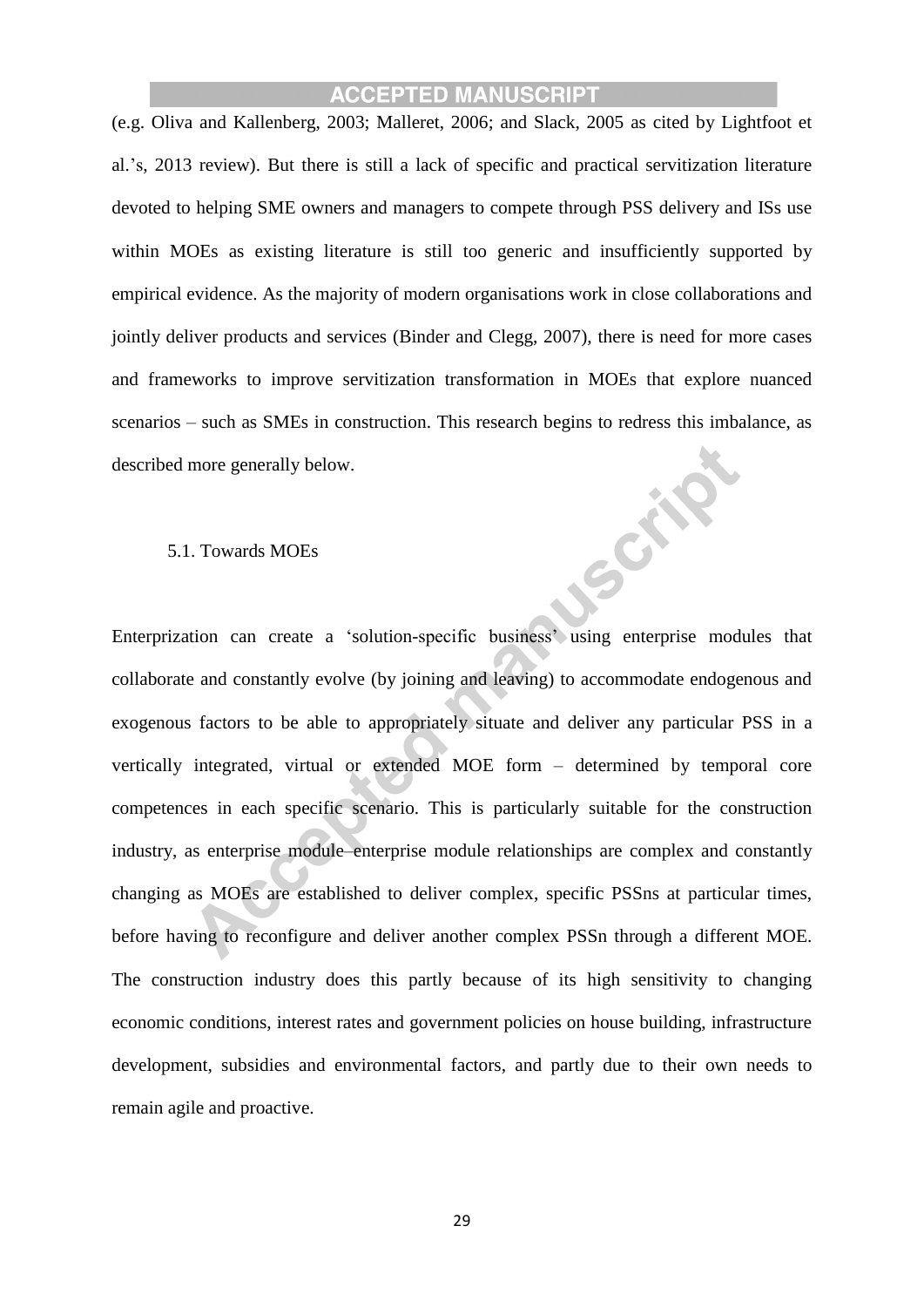5.2. Towards PSSs

Traditionally, construction firms (in the UK) have collaborated through 'short-term', projectorientated, business models to satisfy customer needs, based on single product delivery within agreed timescales and costs. Economic conditions, and changes in practice due to factors such as BIM, are forcing organisations to innovate to be able to sustain their business operations. Thus servitization is now seen as an operations strategy to enable longer-term offerings based on 'product component' and 'after-product implementation' service components (Kujala et al., 2010).

As highlighted this case, services are present in all aspects of product delivery – from conception to implementation. Post-implementation phases of construction projects are seen as particular areas of significant opportunity for offering value-added services as they can enhance the utility of built, installed and commissioned base assets (i.e. products). This is akin to practice more commonly associated with manufactured products (for evaluation, monitoring and maintenance) (Windahl et al., 2004) but could perhaps become more widespread for construction companies, especially the smaller ones who seek to grow.

5.3. Towards growth – of companies and theoretical understanding

This is probably the first time such insight has been documented for a construction sector SME at an embryonic stage of adoption. For Coen, through an abductive application of Susman and Evered's CAR cycle, themes from academic literature produced the following outcomes: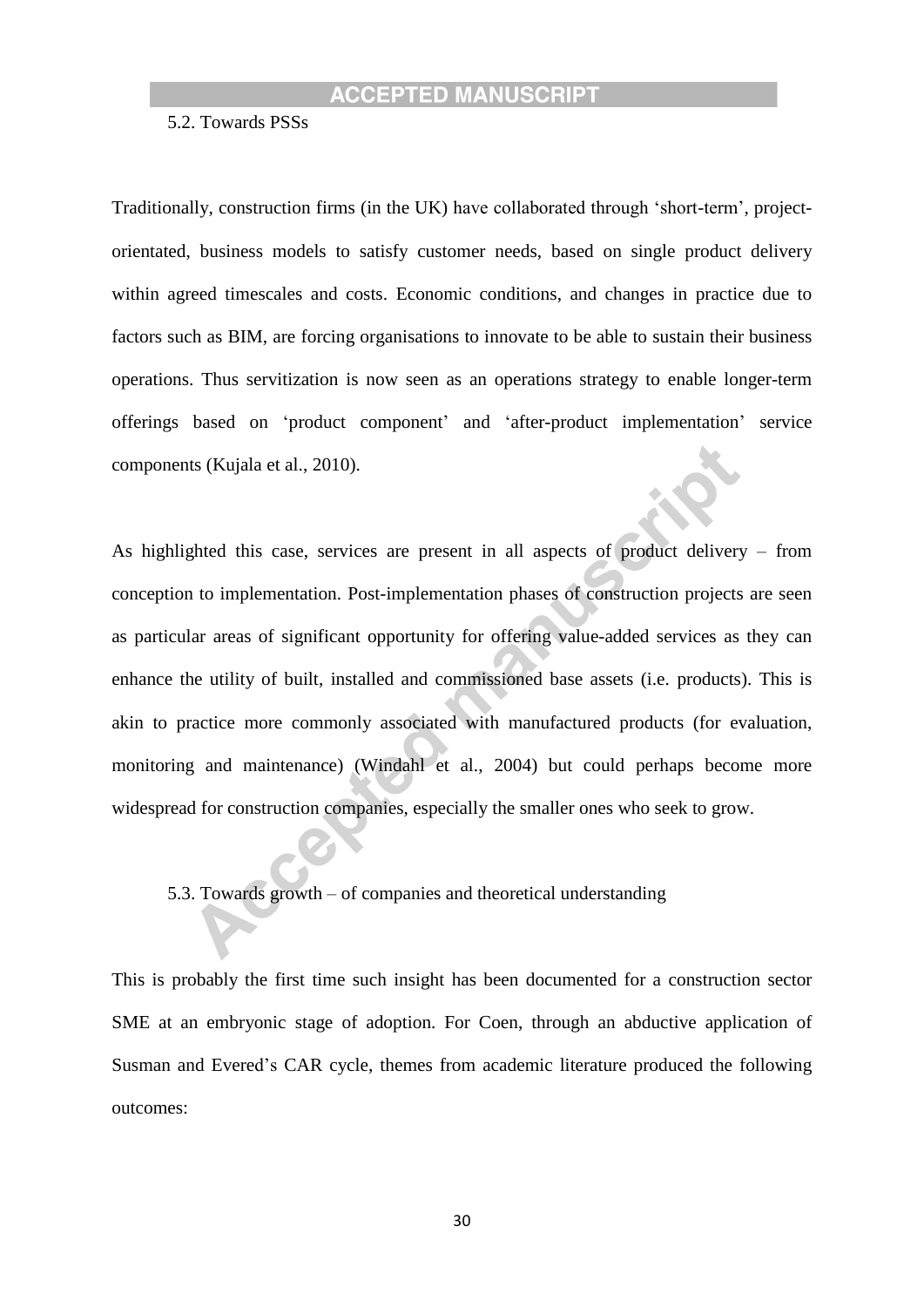- 1. Diagnostic (i) servitization has taken the form of advanced service provision preparation through the development of new proprietary IT, (ii) enterprization concepts have encouraged collaboration with software companies, metal fabrication companies, subcontractors and key customers, (iii) both servitization and enterprization seem inextricably linked in this case, (iv) changes were documented using an abductive philosophical CAR methodology and (v) Coen has grown as a result.
- 2. Action plan these transformations have only been possible by resourcing a full-time 'activist' researcher on site at Coen who has a permanent link to a university and who was mentored by other part-time team members composed from Coen's management team and academics with topic specific expertise.
- 3. Action taken the action research project plan was a success, particularly for the parts that explicitly involved workshops with people from outside Coen but were in Coen's wider enterprise (e.g. Prime Contractors K and L, Customer S and Contractors P and B).
- 4. Evaluation concepts and plans for strategic collaboration were presented to the wider enterprise members (e.g. Prime Contractors K and L, Customer S and Contractors P and B) who were keen on the ideas and 'expressed wishes to adopt the new technology' (senior supply chain manager, Prime Contractor L); implementation discussions are still underway (in 2016). Feedback from industrial focus groups consisting of other owner– managers was also very positive and fuelled the founding of CITI and in-housing of the mobile workforce management software's development. Similarly other presentations of this project's outcomes to academics confirmed that servitization and enterprization concepts were seen to prevail successfully in Coen's strategic plan.
- 5. Specific learning lessons on these concepts have been successfully transferred into Coen and implemented. These can be proved by the change of practice and growth of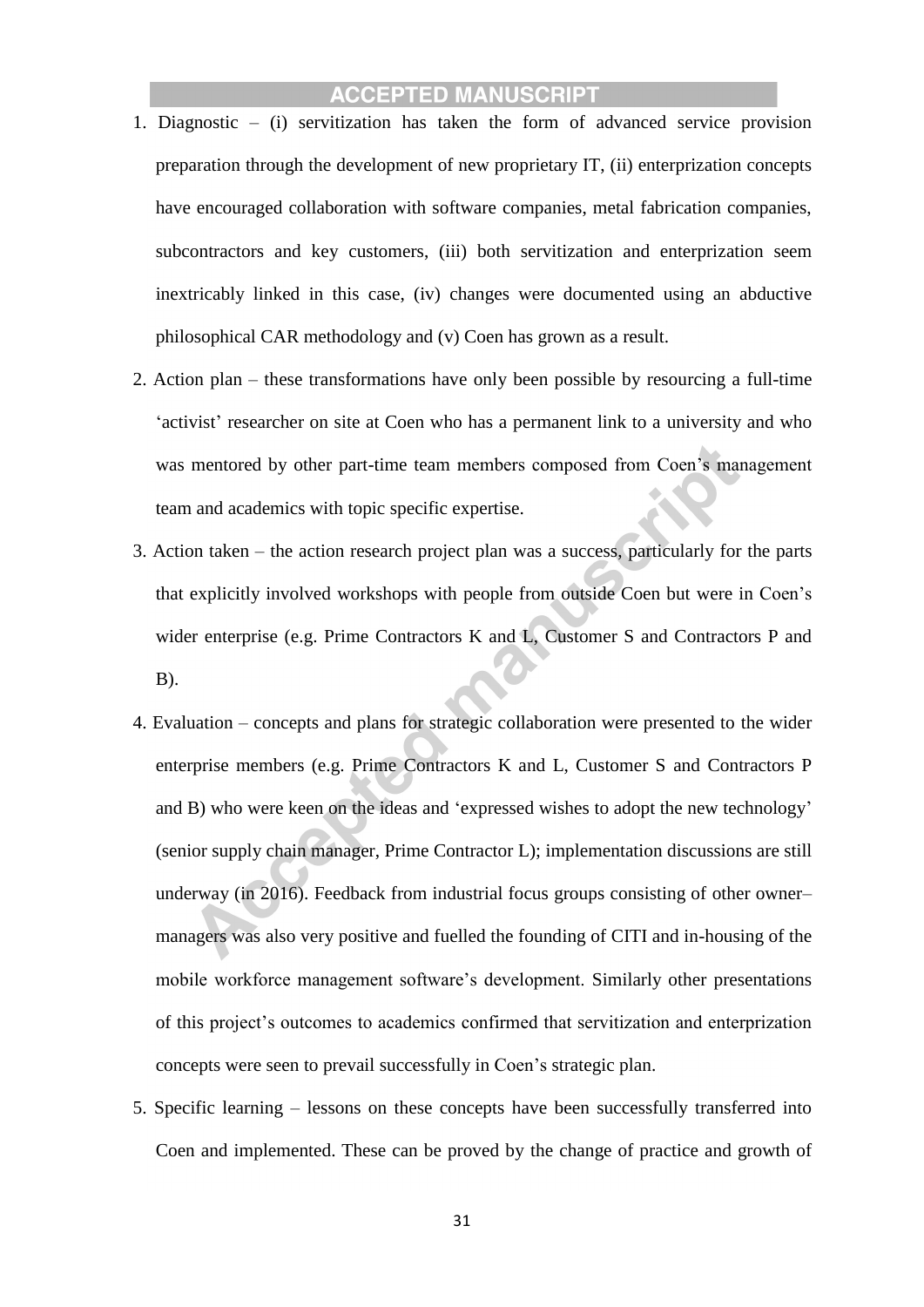the company's productivity and turnover (see Figure 3). Experiences of this project are also being used as practical teaching cases for executive education at the university (see Figure 2).

Based on this case study and literature themes, we propose, through inductive reasoning, a new, integrated, transformation model for simultaneously achieving enterprization and servitization through the implementation of new IT and new IS, as shown in Figure 4, which gives a picture (or 'graphical abstract') to help generalise simultaneous servitization and enterprization transformations to other similar scenarios.



Figure 4: New, integrated, transformation model – transforming a loose network of suppliers

towards an orchestrated MOE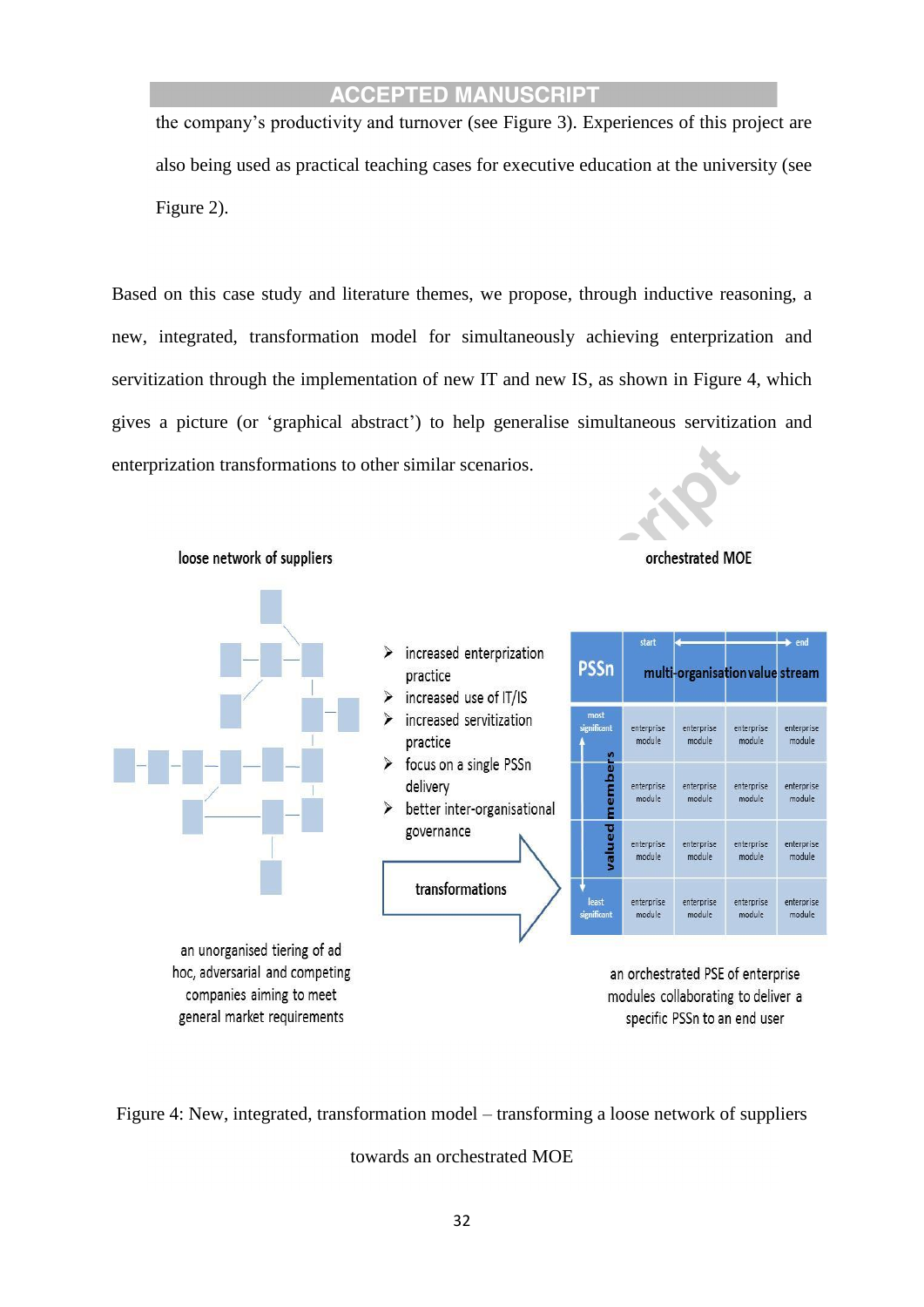On the left-hand side of Figure 4 a loose and relatively un-orchestrated network of suppliers is shown, which tends to emphasise the ongoing supply of parts and services at operational levels. Typically such a network will supply a mix of product and service components in a fragmented and adversarial manner for traditionally designed, built and maintained installed base assets. Through enterprization and servitization transformations, increased use of ES, better inter-organisational governance, and increased focus on a particular PSSn (see Figure 4 central arrow) this network can change to a conscientiously designed, orchestrated MOE (on the right-hand side) – where an 'enterprise matrix' is used to depict the MOE (Binder and Clegg, 2008). In such a way the MOE unit of analysis has, in contrast, been specifically designed to deliver a particular set of PSSn bearing competences (each an enterprise module and a sub-unit of analysis) in a specific MOE configuration before the MOE dynamically reconfigures to deliver another, different PSSn in another MOE (represented by a different enterprise matrix). This MOE, which is focused on delivering a specific PSSn, is referred to here for the first time as a product-service enterprise (PSE).

In contrast the MOE has more a strategic emphasis on competences, resource interdependency development, structure and valued-member agility than a loose network of suppliers.

A PSE's governance team will also know, in contrast to a loose network of suppliers, in far greater detail, with far greater certainty and confidence, which enterprise module of which valued member is contracted to deliver which core competence in which part of the MOEs' multi-organisation value stream. This is achievable, at a high level, by more cohesive, enterprise governance visions for enterprization, servitization, joint use of IT/IS and shared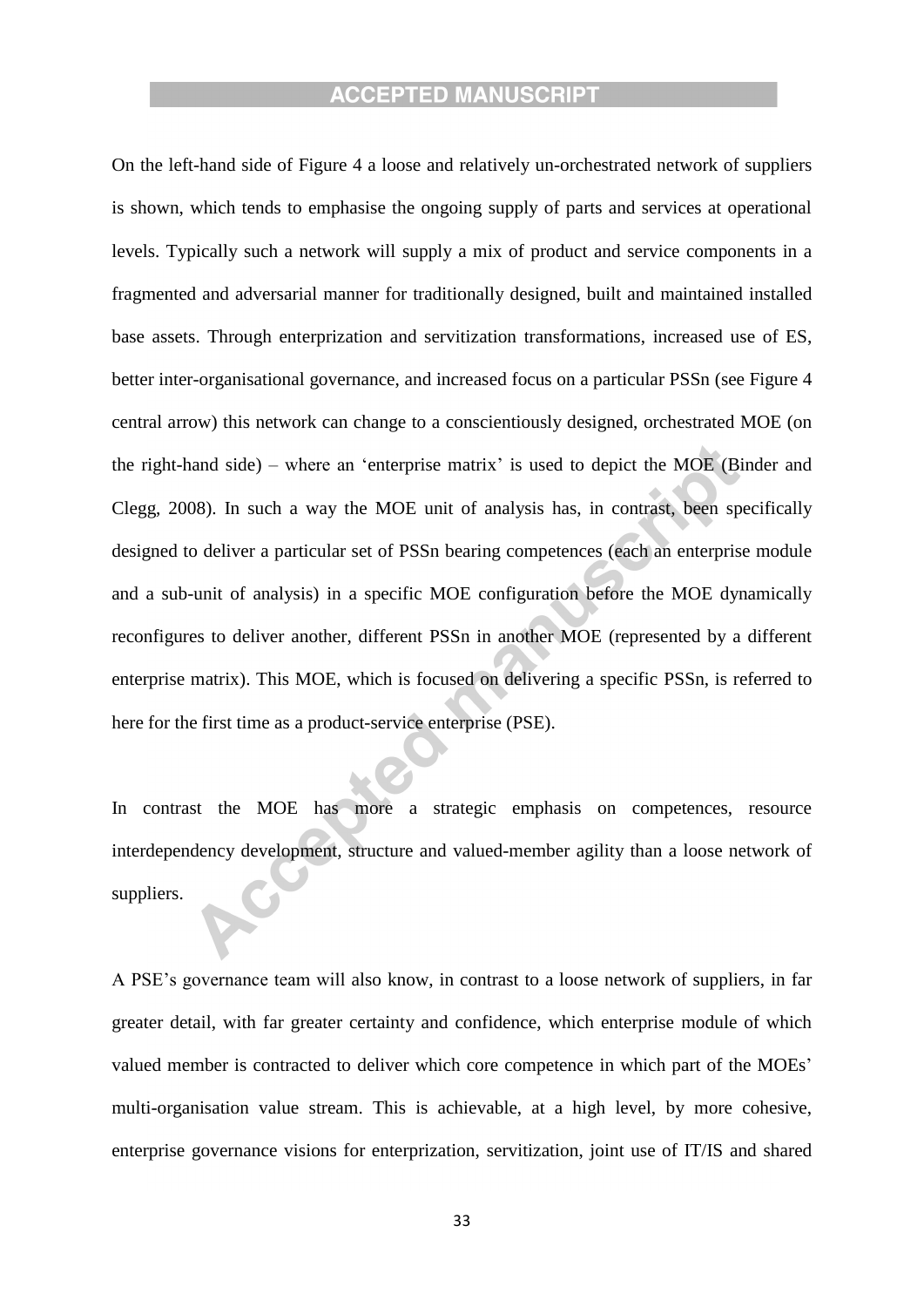processes for each (family) of PSSn delivered by the PSE. In detail it requires a mix of tactical and operational changes such as embarked upon in Coen's case.

It is important to note that the Coen's case contrasts strongly with how large companies try to diversify through servitization, as larger organisations often seek to firstly consolidate diffuse traces of service provision across their organisations before enhancing and outsourcing them to external specialised service providers – as in Oliva and Kallenberg's model (2003). Instead, Coen was seen to make every attempt to forge wider connections to parts of other larger companies' enterprise modules as an integral manifestation of its strategy for growth.

Thus successful transformation of any single company towards becoming more of a PSE, with the intention of improving their deliveries of PSSns, requires a full appreciation of the whole multi-organisation value stream and the role of each of its valued members. Only through such mapping, understanding and implementation activities is it possible to become a leading integrative force, power broker or primary enterprise integrator of the MOE (Binder and Clegg, 2008).

In effect, a leading enterprise integrator becomes the prevailing boundary-spanning adhesive force (i.e. the 'glue') of any MOE using its IT/IS, superior and more comprehensive knowledge, and contractual terms and conditions (Dubruc et al., 2014) to bind together other valued members of the enterprise to focus them upon the delivery of a particular PSSn. The tighter the enterprise modules of different valued members are bound together to collaborate, rather than compete, the more they become enterprized, the less they resemble a loose unorchestrated network of suppliers, and the more they resemble an MOE.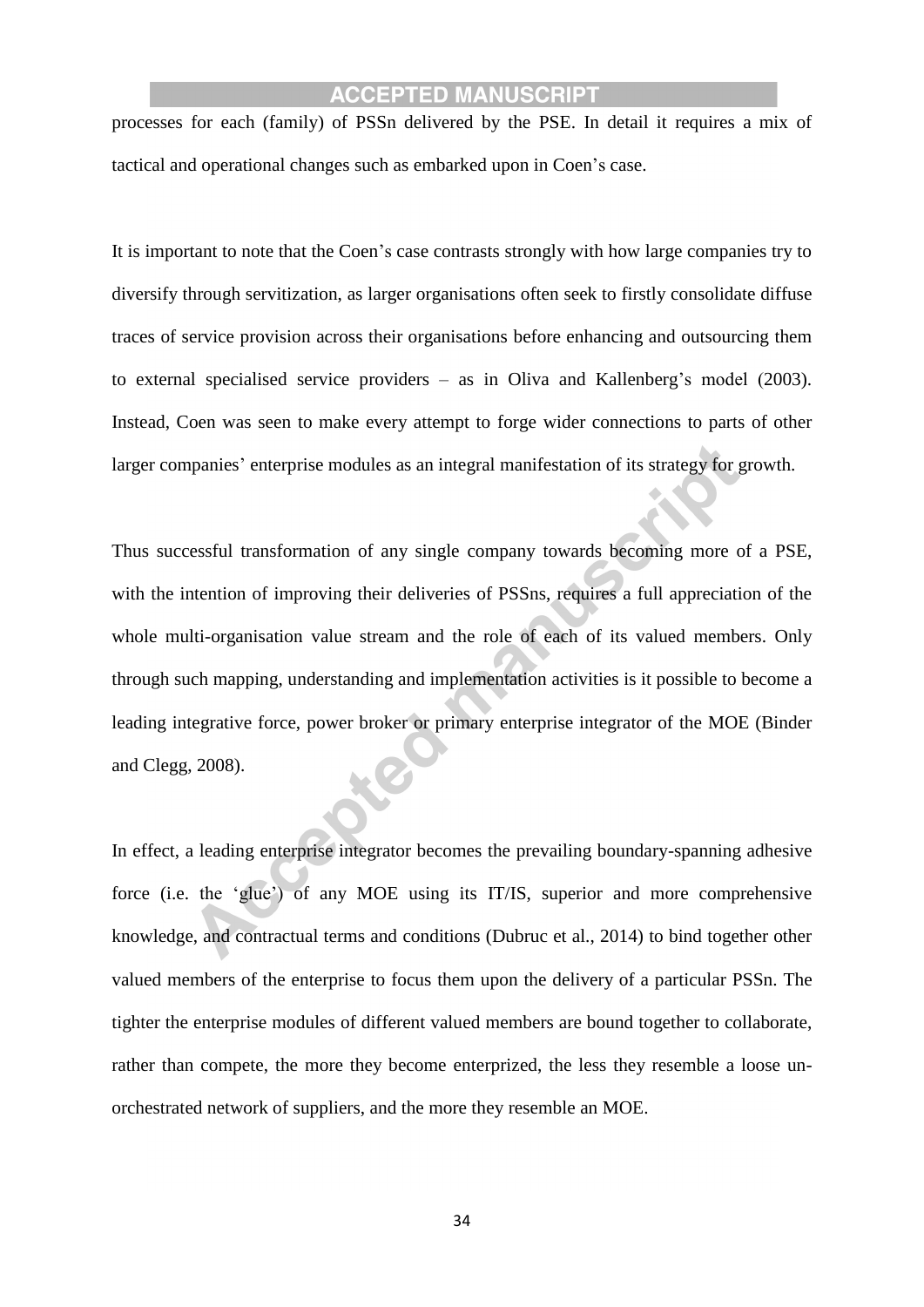#### 6. SUMMARY

In summary, as large companies look to outsource to embrace servitization and SMEs look to integrate into larger companies' value streams to servitize, there seems a natural, mutual propensity for more enterprization and more use of ES in the construction sector.

To ensure the concepts of enterprization and servitization evolve, remain relevant and become more widespread, 'double-loop' learning (Argyis and Schon, 1978) is required to constantly question perceived prevailing wisdom about supply networks and embrace new paradigms. To aid this learning, two new terms are proposed to fit the construction sector's nuances:

- product–service enterprise  $(PSE)$  to define the collection of enterprise modules of different companies who work together to deliver a specific PSSn
- product–service solution (PSSn) to define the specific deliverable produced by a PSE.

It is important to note that while a PSSn becomes used and sometimes owned by the end client, the PSE competences and strategy remain collectively owned and operated by the valued members. It will be used to deliver other PSSns to other end clients or for repeat deliveries to its existing clients in the future, where PSSns are likely to be delivered through a reconfigured PSE to meet prevailing, temporal, organisational imperatives and economic requirements.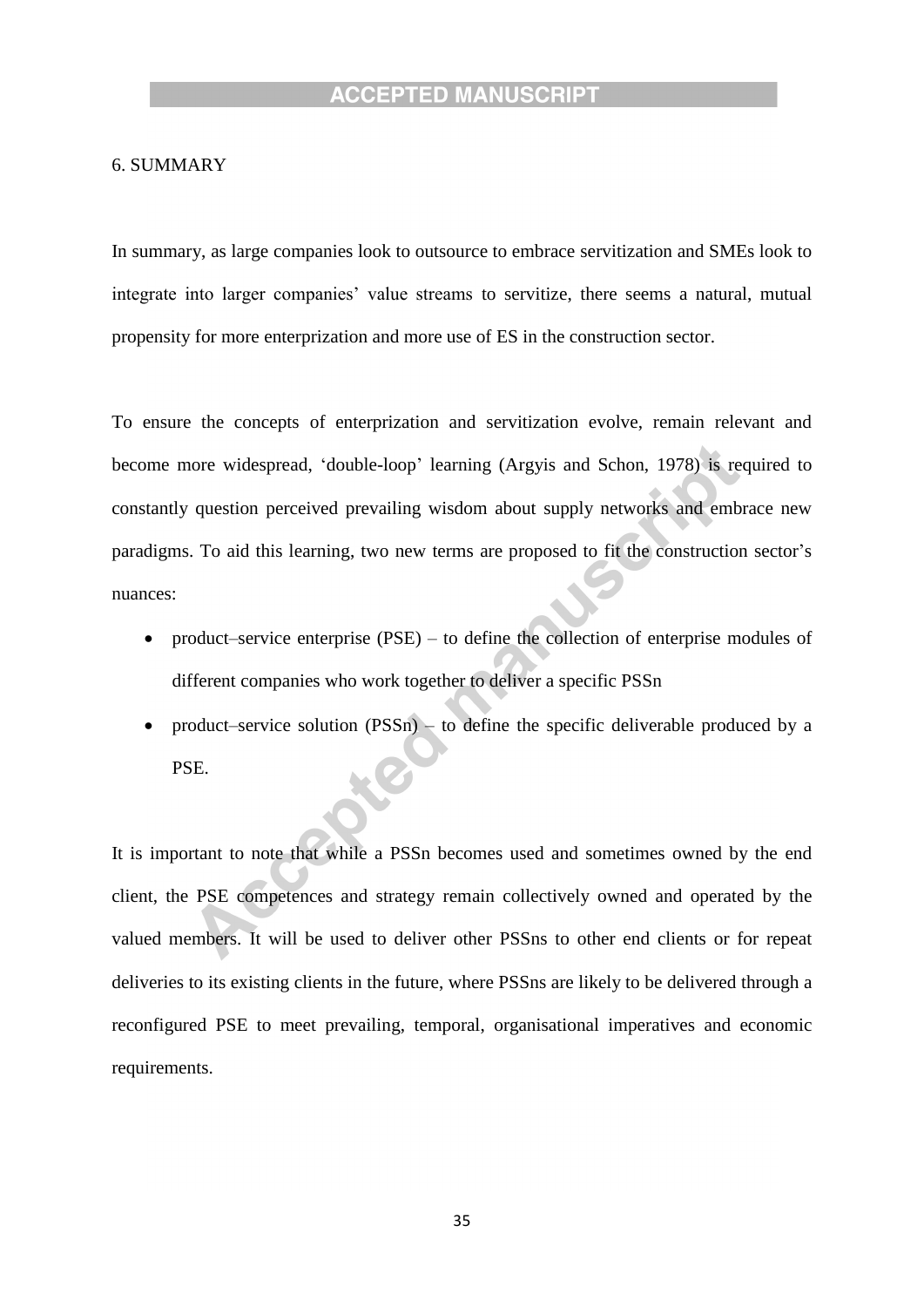#### 7. LIMITATIONS

This study is limited by the subjective and interpretive nature of abductive action research, and by being focused on only one company in the construction sector. However, the case is sufficiently in-depth and founded in literature themes to be generalisable to other similar companies, of which there are many hundreds of thousands in the UK alone. Due to hysteresis and any unaccounted for endogeneity or exogeneity (Guide and Ketokivi, 2015) changes in Coen cannot, beyond all doubt, be solely attributed to the enterprization and servitization transformations or ES implementations described in this paper. However, as testified by Coen's owner–manager and the ten different focus groups, they are believed to<br>have significantly contributed towards them.<br>8. ACKNOWLEDGEMENTS have significantly contributed towards them.

#### 8. ACKNOWLEDGEMENTS

CC

This research was partly funded by the European Regional Development Fund's (ERDF) Knowledge Exchange and Enterprise Network (KEEN) (project reference Coen023)..

### REFERENCES

Acar, E., Koçak, I., Sey, Y. and Arditi, D. (2005) 'Use of information and communication technologies by small and medium sized enterprises (SMEs) in building construction', Construction Management and Economics, Vol.23, No.7, pp.713–722.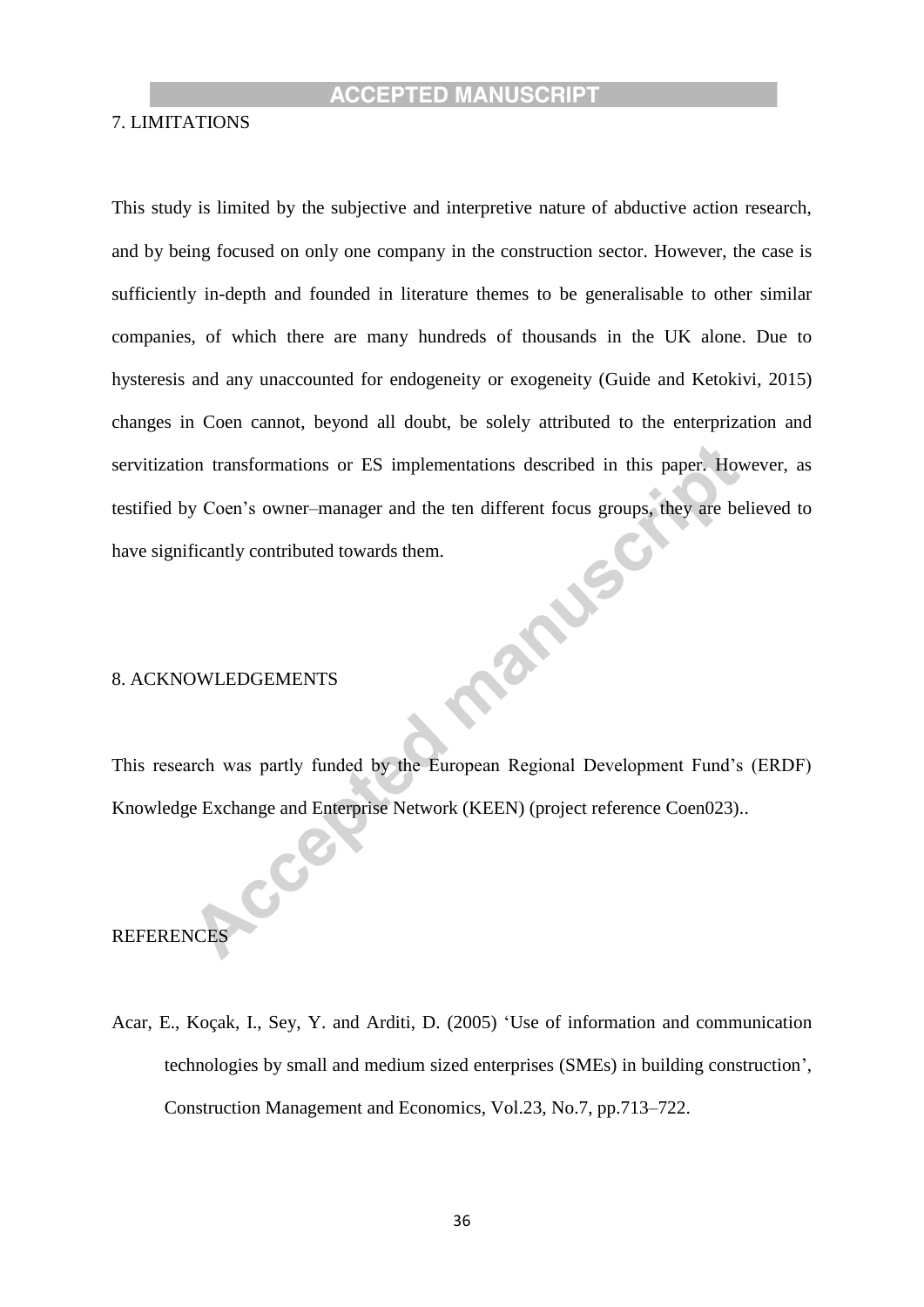- Ahamed, Z., Inohara, T. and Kamoshida, A. (2013) 'A strategic journey of firm transformation: Towards a new framework of servitization strategy, International Journal of Informatics, Vol.6, Nos.1–2, pp.692–707.
- Aladwani, A.M (2001) 'Change management strategies for successful ERP implementation', Business Process Management Journal, Vol.7, No.3, pp.497–511.
- Anderson, E.W, Fornell, C. and Rust, R.T. (1997) 'Customer satisfaction, productivity and profitability: Differences between goods and services', Marketing Science, Vol.16, No.2, pp.129–145.
- Andreewsky, E. and Bourcier, D. (2000) 'Abduction in language interpretation and law making', Kybernetes, Vol.29, Nos.7–8, pp.836–845.
- Argyis, C. and Schon, D. (1978) Organisational Learning: A Theory of Action Perspective. Addison Wesley, Reading.
- Artto, K., Wilkstrom, K., Hellstrom, M. and Kujala, J. (2008) 'Impact of services on project business', International Journal of Project Management, Vol.26, No.5, pp.497–508.
- Baines, T. and Lightfoot, H.W. (2013) Made to Serve: How Manufacturers Can Compete through Servitization and Product Service Systems. John Wiley & Sons Ltd, Chichester, UK.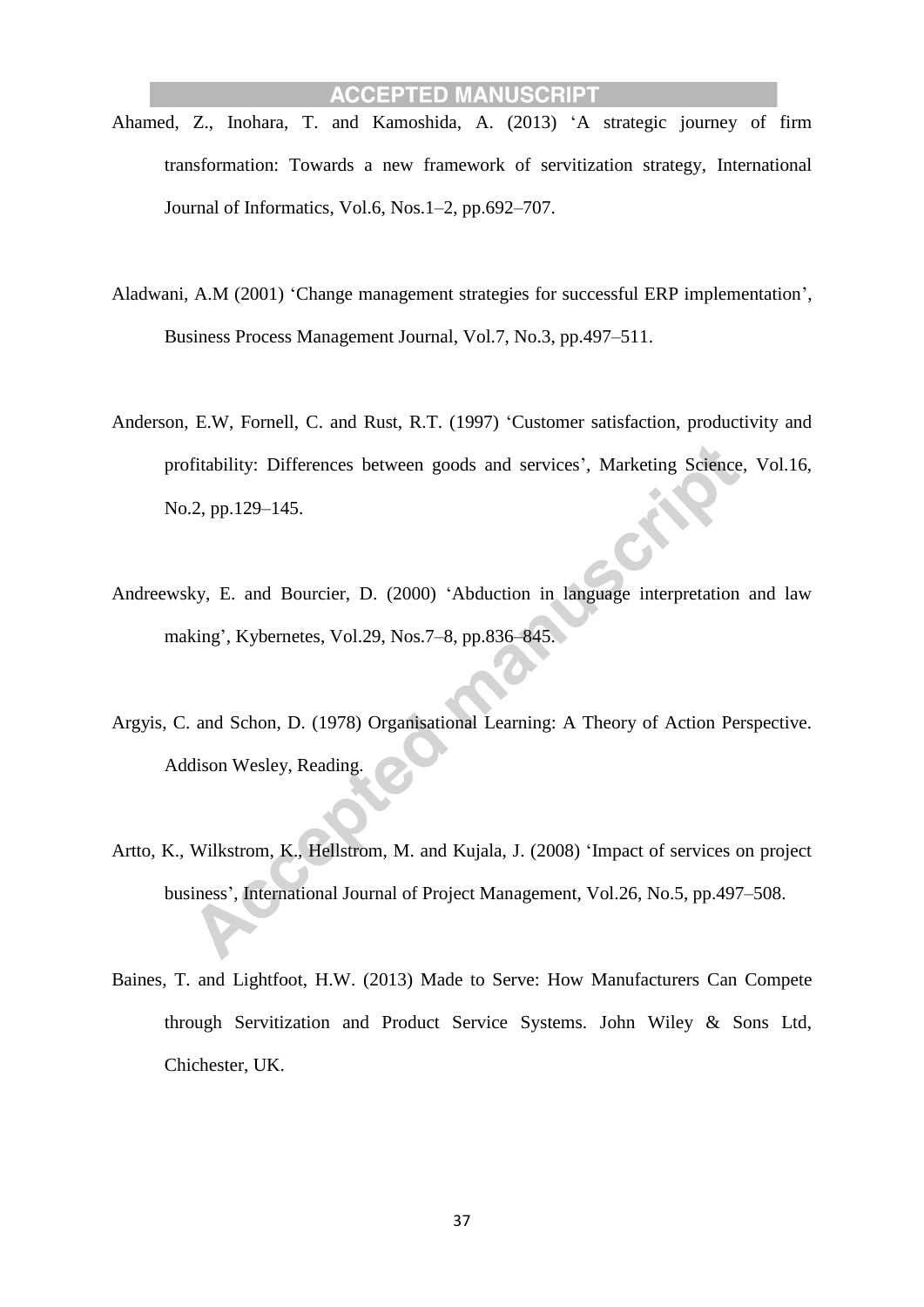- Baines, T. and Lightfoot, H.W. (2014) 'Servitization of the manufacturing firm: Exploring the operations practices and technologies that deliver advanced services', International Journal of Operations and Production Management, Vol.34, No.1, pp.2–35.
- Baines, T., Lightfoot, H., Evans, S., Neely, A., Greenough, R., Peppard, J., Roy, R., Shebab, E., Braganza, A., Tiwari, A., Alcock, J., Angus, J., Bastl, M., Cousens, A., Irving, P., Johnson, M., Kingston, J., Lockett, H., Martinez, V., Micheli, P., Tranfield, D.,
- Walton, I. and Wilson, H. (2007) 'State-of-the-art in product-service systems', Proceedings of the Institute of Mechanical Engineers, Part B: Journal of Engineering Manufacture, Vol.221, pp.1543–1553.
- Baines, T., Lightfoot, H., Peppard, J., Johnson, M., Tiwari, A., Shehab, E., Swink, M. (2009a) 'Towards an operations strategy for product-centric servitization', International Journal of Operations and Production Management, Vol.29, No.5, pp.494–519.
- Baines, T., Lightfoot, H.W. and Kay, J. (2009b) 'Servitized manufacture: Practical challenges of delivering integrated products and services', Proceedings of the Institute of Mechanical Engineers, Part B: Journal of Engineering Manufacture, Vol.223, No.9, pp.1207–1215.

Barbour ABI (2014) 'Economic and Construction Market Review', p.4, July.

Barlow, J. and Jashapara, A. (1998) 'Organisational learning and inter-firm "partnering" in the UK construction industry', The Learning Organisation, Vol.5, No.2, pp.86–98.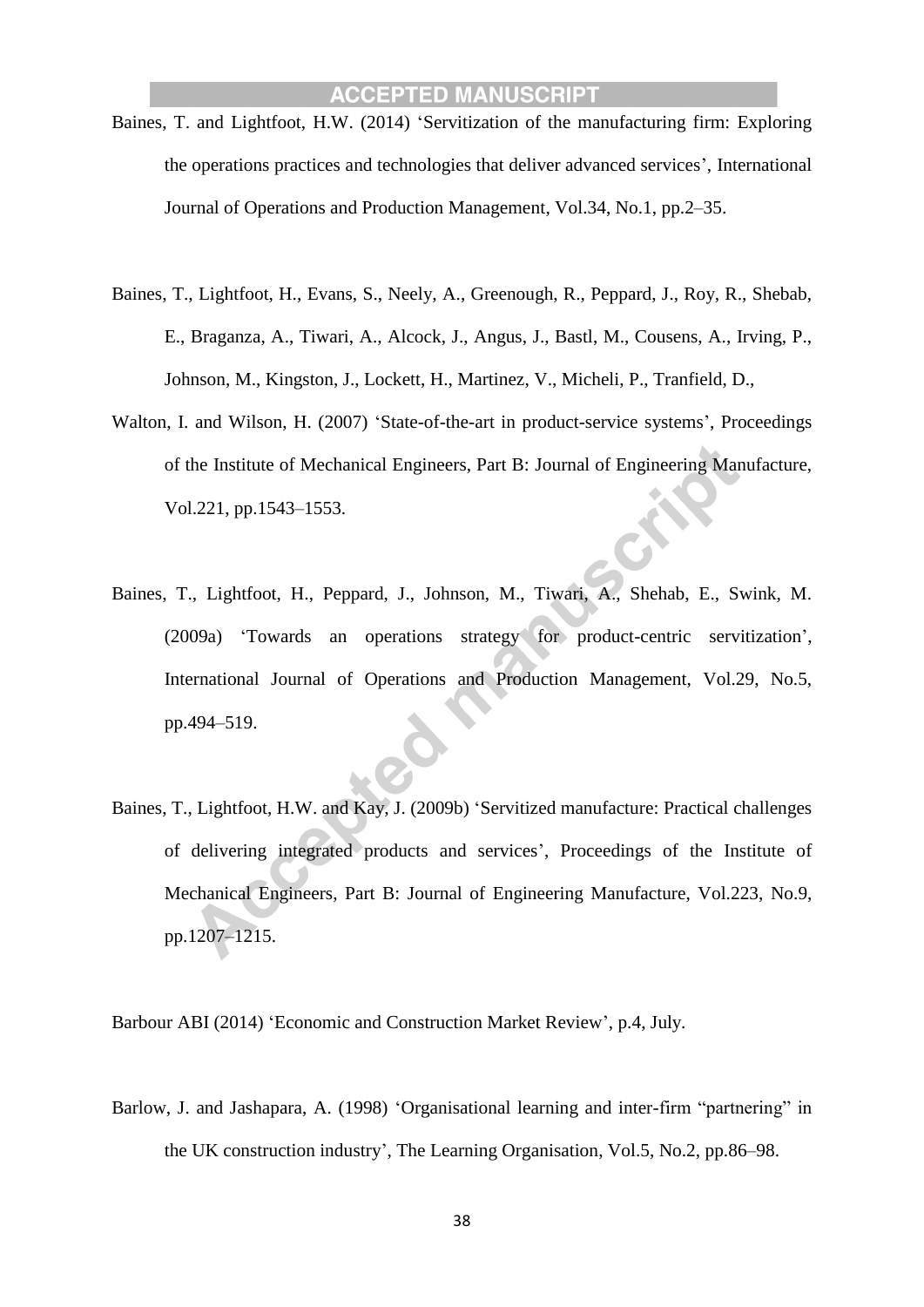- Barton, J., Stephens, J. and Haslett, T. (2009) 'Action research: Its foundations in open systems thinking and relationships to the scientific method', Systems Practice and Action Research, Vol.22, pp.475–488.
- Belvedere, V., Grando, A. and Bielli, P. (2013) 'A quantitative investigation of the role of information and communication technologies in the implementation of a productservice-system', International Journal of Production Research, Vol.51, No.2, pp.410– 426.
- Binder, M. and Clegg, B.T. (2007) 'Enterprise management: A new frontier for organisations', International Journal of Production Economics, Vol.106, No.2, pp.409–430.
- Binder, M. and Clegg. B.T. (2008) 'A conceptual framework for enterprise management', International Journal of Production Research, Vol.44, Nos.18–19, pp.3813–3829.
- BIS (2012) 'Building Information Management', UK Department of Business, Industry and Skills (BIS). URN 12/1327.
- Blackstone, J.H. (2001) 'Theory of constraints a status report'. International Journal of Production Research. Vol.39. No.6. pp.1053-1080.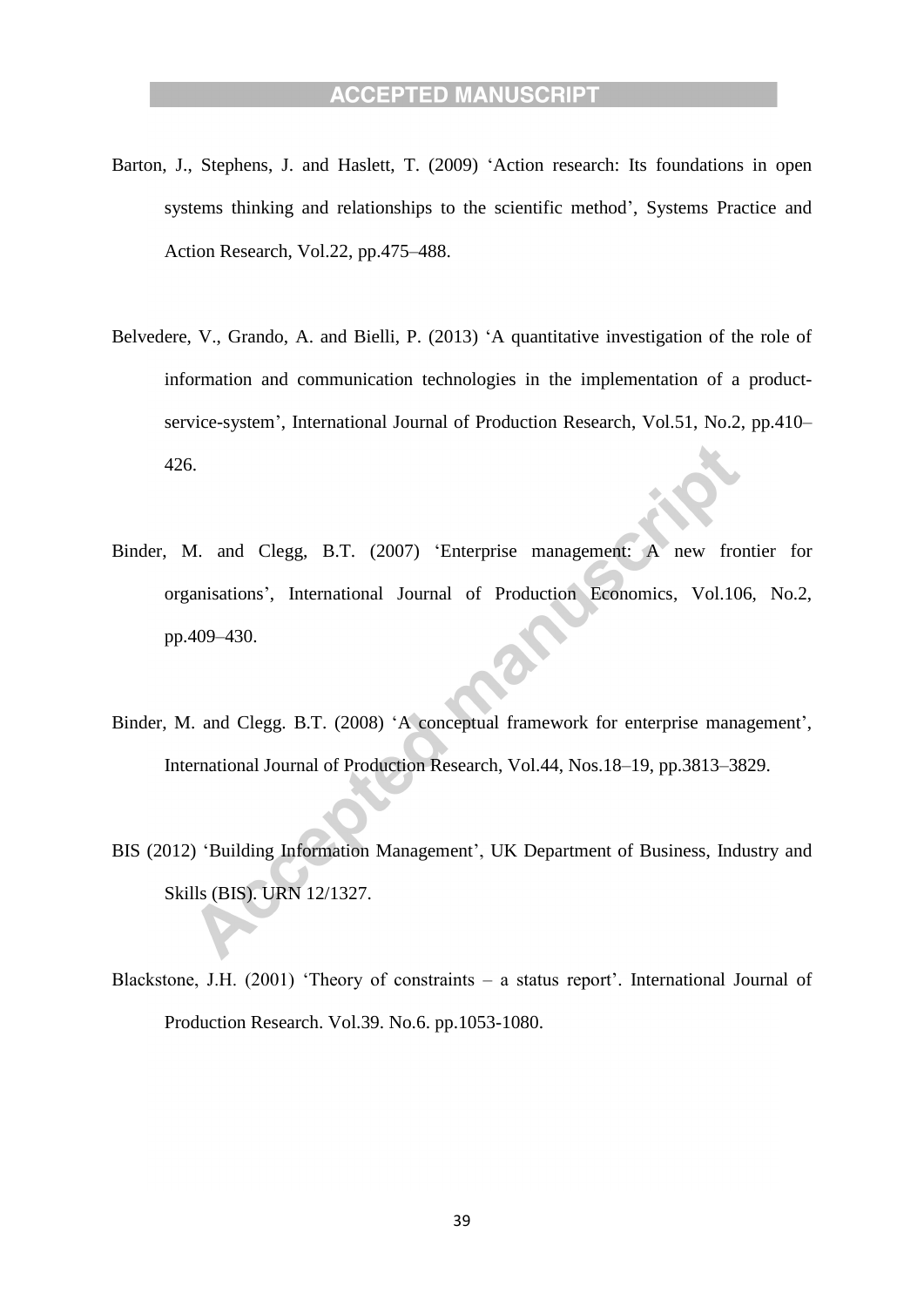- Blindenbach-Driessen, F. and van den Ende, J. (2006) 'Innovation in project-based firms: The context dependency of success factors', Research Policy, Vol.35, No.4, pp.545– 561.
- Boardman, J.T. and Clegg, B.T. (2001) 'Structured engagement in the extended enterprise'. International Journal of Operations and Production Management, Vol.21, Nos.5/6, pp.795-811.
- Cabinet Office (2011) 'Government Construction Strategy'. Accessed April 2013: https://www.gov.uk/government/uploads/system/uploads/attachment\_data/file/61152/ Government-Construction-Strategy\_0.pdf
- Chalal, M., Boucher, X. and Marques, G. (2015) 'Decision support system for servitization of industrial SMEs: A modelling and simulation approach', Journal of Decision Systems, Vol.24, No.4, pp.355–382.
- Checkland, P.B. (1981) Systems Thinking, Systems Practice. Wiley, Chichester, UK.
- Clegg, B., Chandler, S., Binder, M. and Edwards, J. (2013) 'Governing inter-organisational R&D supplier collaborations: a study at Jaguar Land Rover'. Production Planning and Control, Vol.24. Nos.8-9, pp.818-836.
- Clegg, B.T. and Wan, Y. (2013) 'Managing enterprises and ERP Systems: A contingency model for the enterprization of operations', International Journal of Operations and Production Management, Vol.33, Nos.11–12, pp.1458–1489.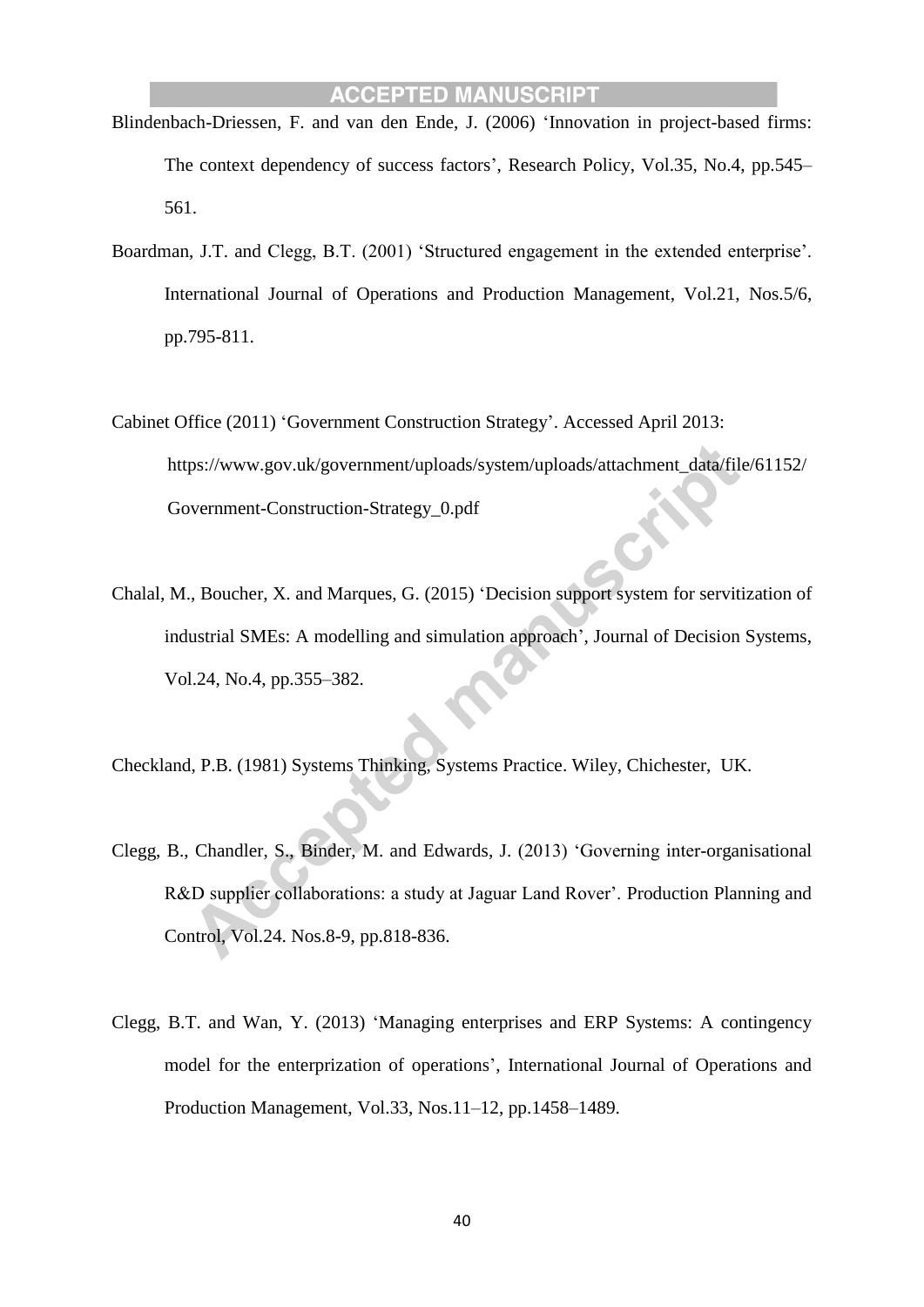- Cohen, M.A, Agrawal, N. and Agrawal, V. (2006) 'Winning in the aftermarket', Harvard Business Review, Vol.84, No.5, pp.129–138.
- Construction Products Association (2014) 'Five Years of Construction Growth Forecast', p.1, October.
- Coughlan, P. and Coghlan, D. (2009) 'Action research', in Karlsson, C. (ed.) Researching Operations Management. Routledge, London. UK.
- Cova, B., Chauri, P. and Salle, R. (2002). Project Marketing: Beyond Competitive Bidding. John Wiley and Sons Ltd, Sussex, UK.
- Croom, S. (2009) 'Introduction to research methodology in operations management', in Karlsson, C. (ed.) Researching Operations Management. Routledge, London, UK.
- Davenport, T.H. (1998) 'Putting the enterprise into enterprise systems', Harvard Business Review, Vol.76, No.4, pp.121–131.
- Davenport, T.H. and Brooks, J.D. (2004) 'Enterprise systems and the supply chain', Journal of Enterprise Information Management, Vol.17, No.1, pp.8–19.
- Davey, C.L., Lowe, D.J. and Duff, A.R. (2010) 'Generating opportunities for SMEs to develop partnerships and improve performance', Building Research and Information, Vol.29, No.1, pp.1–11.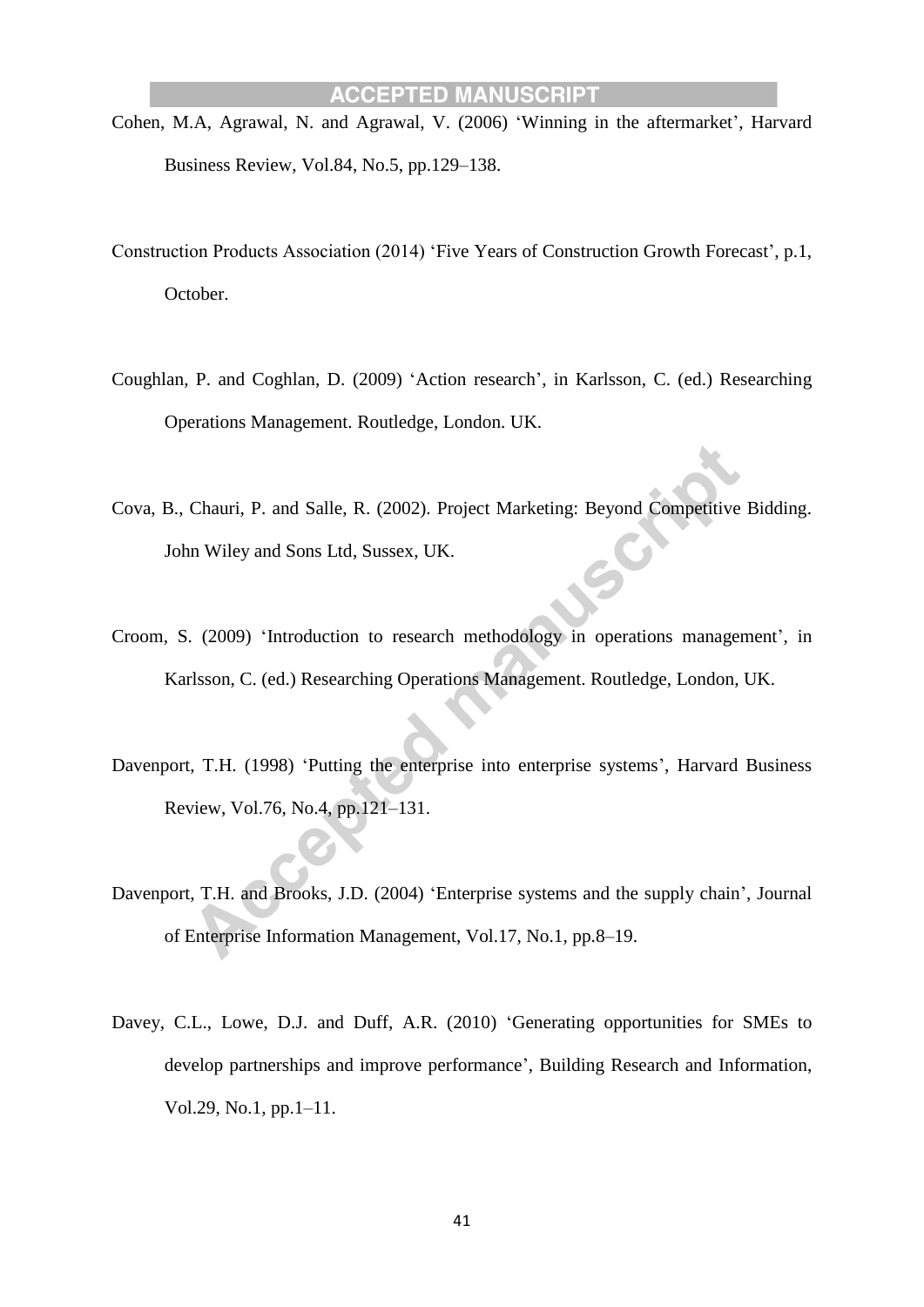- Demian, P. and Walters, D. (2013) 'The advantages of information management through building information modelling', Construction Management and Economics, Vol.32, No.12, pp.1153–1165.
- Dorka, T.M., Dang, H.B., Meier, H. and Abramovici, M. (2014) 'Interaction within dynamic IPS<sup>2</sup> Networks – a proposal of an IPS<sup>2</sup> lifecycle management and IPS<sup>2</sup> delivery management architecture', Procedia CIRP, Vol.16, pp.146–151.
- Dubois, A. and Gadde, L.-E. (2002) 'Systematic combining: An abductive approach to case research', Journal of Business Research, Vol.55, pp.553–560.
- Dubruc, N., Peillion, S. and Farah, A. (2014) 'The impact of servitization on corporate culture', Procedia CIRP, Vol.16, pp.289–294.
- Dyer, J.H. and Singh, H. (1998) 'The relational view: cooperative strategy and sources of inter-organisational competitive advantage', Academy of Management Review, Vol. 23, No. 4, pp.660-679.

European Commission (2003) Official Journal of the European Union, C 1422, L124/36–41.

Fitzgerald, B. (1996) 'Formalised systems development methodologies: A critical perspective', Information Systems Journal, Vol.6, pp.3–23.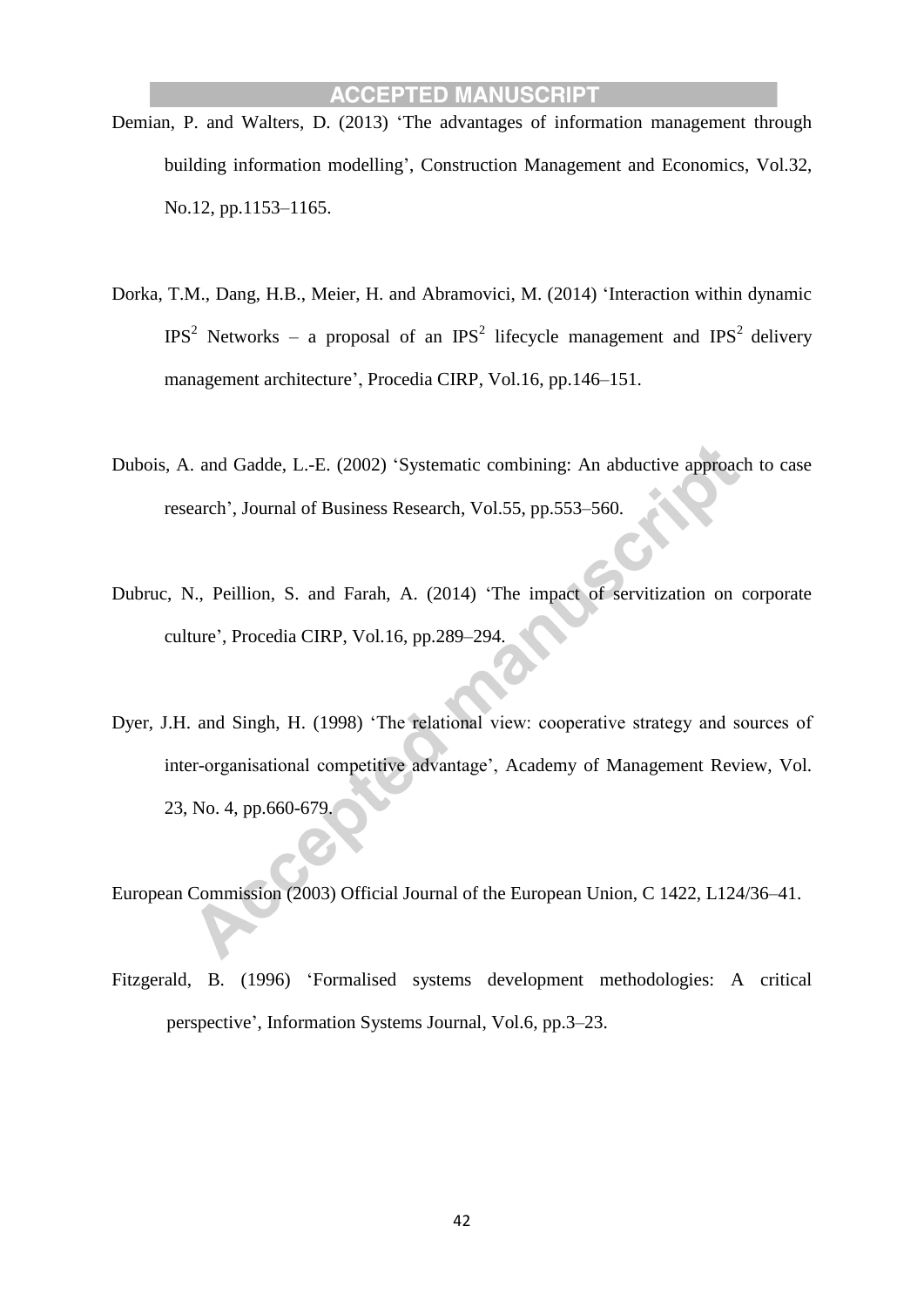- Gann, D. and Salter, A. (2000) 'Innovation in project-based, service enhanced firms: The construction of complex product service systems', Research Policy, Vol.29, Nos.7–8, pp.955–972.
- Gebauer, H. and Friedli, T. (2005) 'Behavioural implications of the transition process from products to services', Journal of Business and Industrial Marketing, Vol.20, No.2, pp.70–80.
- Goedkoop, M., Haler, C., Riele H. and Rommers, P. (1999) 'Product service systems, ecology and economic basic', Report for Dutch Ministries of Environment (VROM) and Economic Affairs (EZ).
- Gremyr, I., Löfberg, N. and Witell, L. (2010) 'Service innovations in manufacturing firms', Managing Service Quality, Vol.20, No.2, pp.161–175.
- Grubic, T. (2014) 'Servitization and remote monitoring technology: A literature review and research agenda', Journal of Manufacturing Technology Management, Vol.25, No.1, pp.100–124.
- Guide, V.D.R and Ketokivi, M. (2015) 'Redefining some methodological criteria for the journal', Journal of Operations Management, Vol. 37, pp.v–viii.
- Ha, S.Y., Lee, G.H. and Kim, B.S. (2016) 'Strategies for manufacturing servitisation of Korean SMEs: By using data envelopment analysis', Journal of Applied Business Research, Vol.32, No.2, pp.635–646.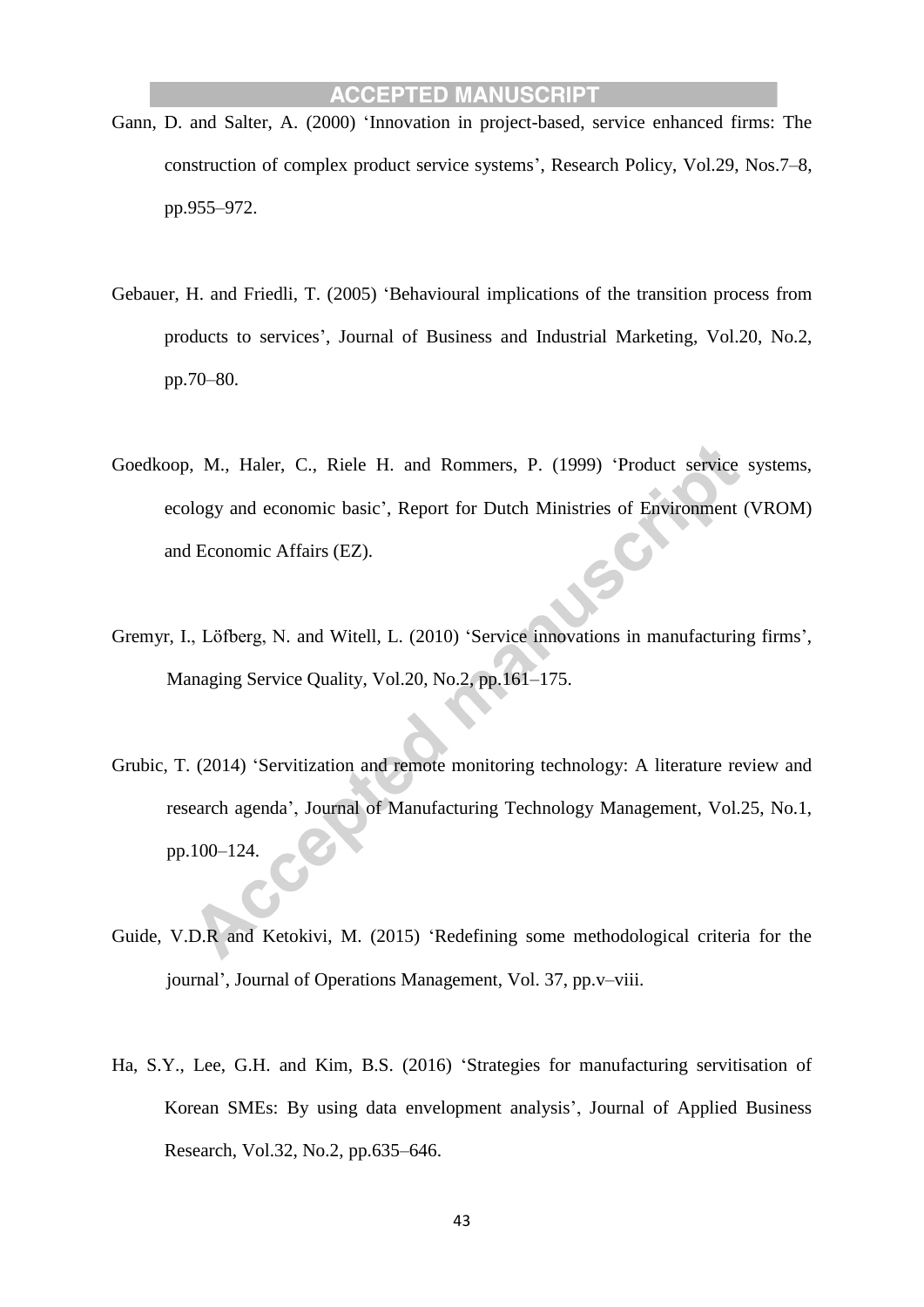- Haines, M.C. (2009) 'Understanding enterprise system customization: An exploration of implementation realities and key influence factors', Information Systems Management, Vol.26, pp.182–198.
- Hernandez-Pardo, J.R, Bhamra, T. and Bhamra, R. (2012) 'Sustainable product service systems in small and medium enterprises (SMEs): Opportunities in the leather manufacturing industry', Sustainability, Vol.4, No.2, pp.175–192.
- Johnson, M. and Mena, C. (2008) 'Supply chain management for servitized products: A multi-industry case study', International Journal of Production Economics, Vol.114, No.1, pp.27–39.
- Kastalli, I.V. and Looy, B.V. (2013) 'Servitization: Disentangling the impact of service business model innovation on manufacturing firm performance', Journal of Operations Management, Vol.31, No.4, pp.169–180.
- Kinicki, A. and Williams, B.K. (2009) Management: A Practical Introduction, McGraw-Hill Irwin, Boston, USA.
- Kirkeby, O.F. (1990) 'Abduktion', in Andersen, H. (ed.) Vetenskapsteori och metodlara. Introduktion. Studentlitteratur. Lund. Translated from Danish by Carl G. Liungman, 1994.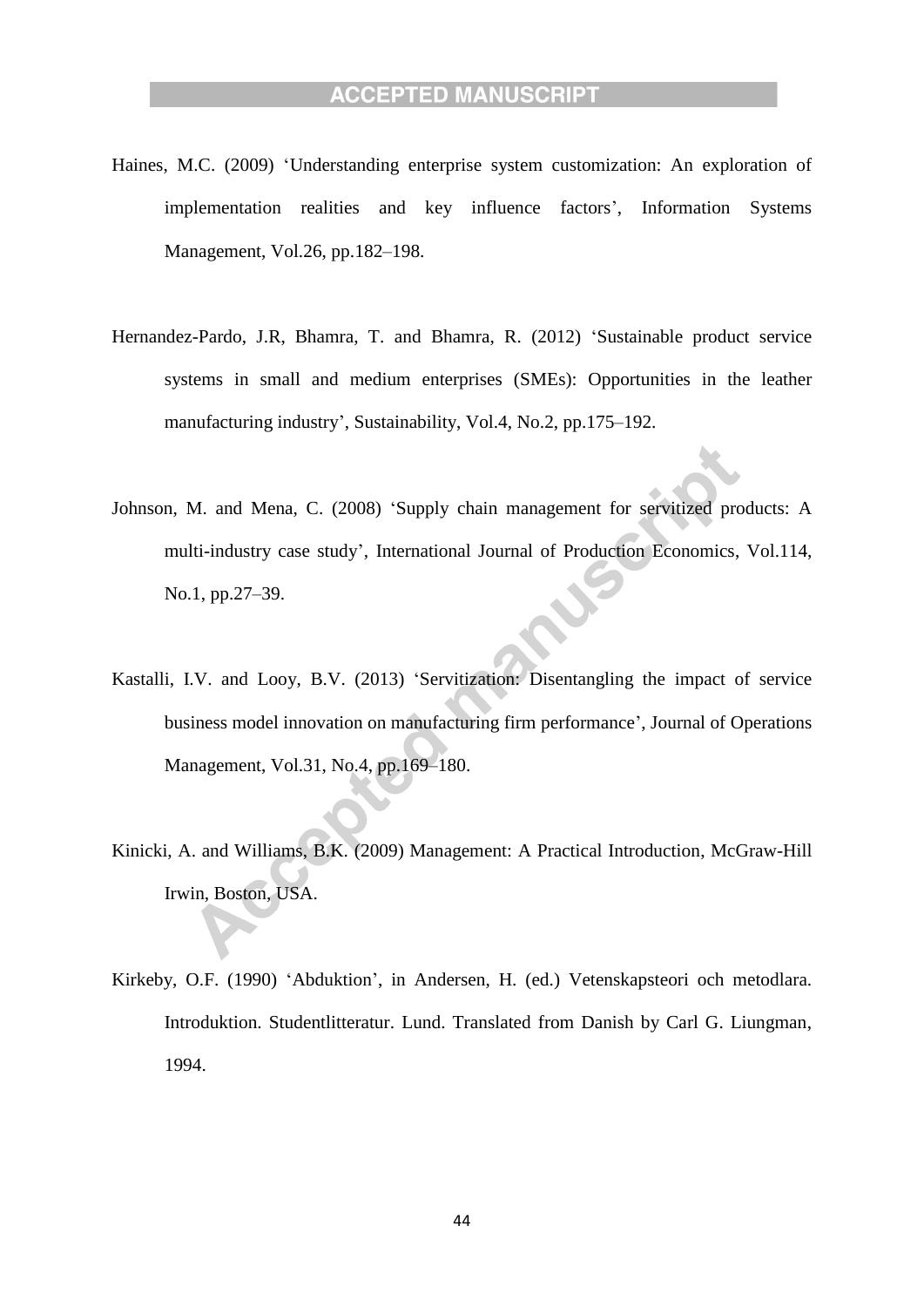- Korczynski, M. (1996) 'The low-trust route to economic development: Inter-firm relations in the UK engineering construction industry in the 1980s and 1990s', Journal of Management Studies, Vol.33, No.6, pp.787–808.
- Kowalkowski, C., Kindström, D. and Gebauer, H. (2013) 'ICT as a catalyst for service business orientation', Journal of Business & Industrial Marketing, Vol.28, No.6, pp.506–513.
- Kujala, S., Artto, K., Aaltonen, P. and Turkulainen, V. (2010) 'Business models in projectbased firms – towards a typology of solution-specific business models', International Journal of Project Management, Vol.28, No.2, pp.96–106.
- Lamma, E., Mello, P., Milano, M. and Riguzzi, F. (1999) 'Integrating induction and abduction in logic programming', Information Sciences, Vol.116, pp.25–54.
- Lederer, A.L. and Gardiner, V. (1992) 'The process of strategic information planning', Journal of Strategic Information Systems, Vol.1, No.2, pp.76–83.
- Leiringer, R. and Bröchner, J. (2010) 'Editorial: Service-led construction projects', Construction Management and Economics, Vol.28, pp.1123–1129.
- LEK Consulting (2010) 'Understanding Future Change in Construction', UK Contractors Group, p.3.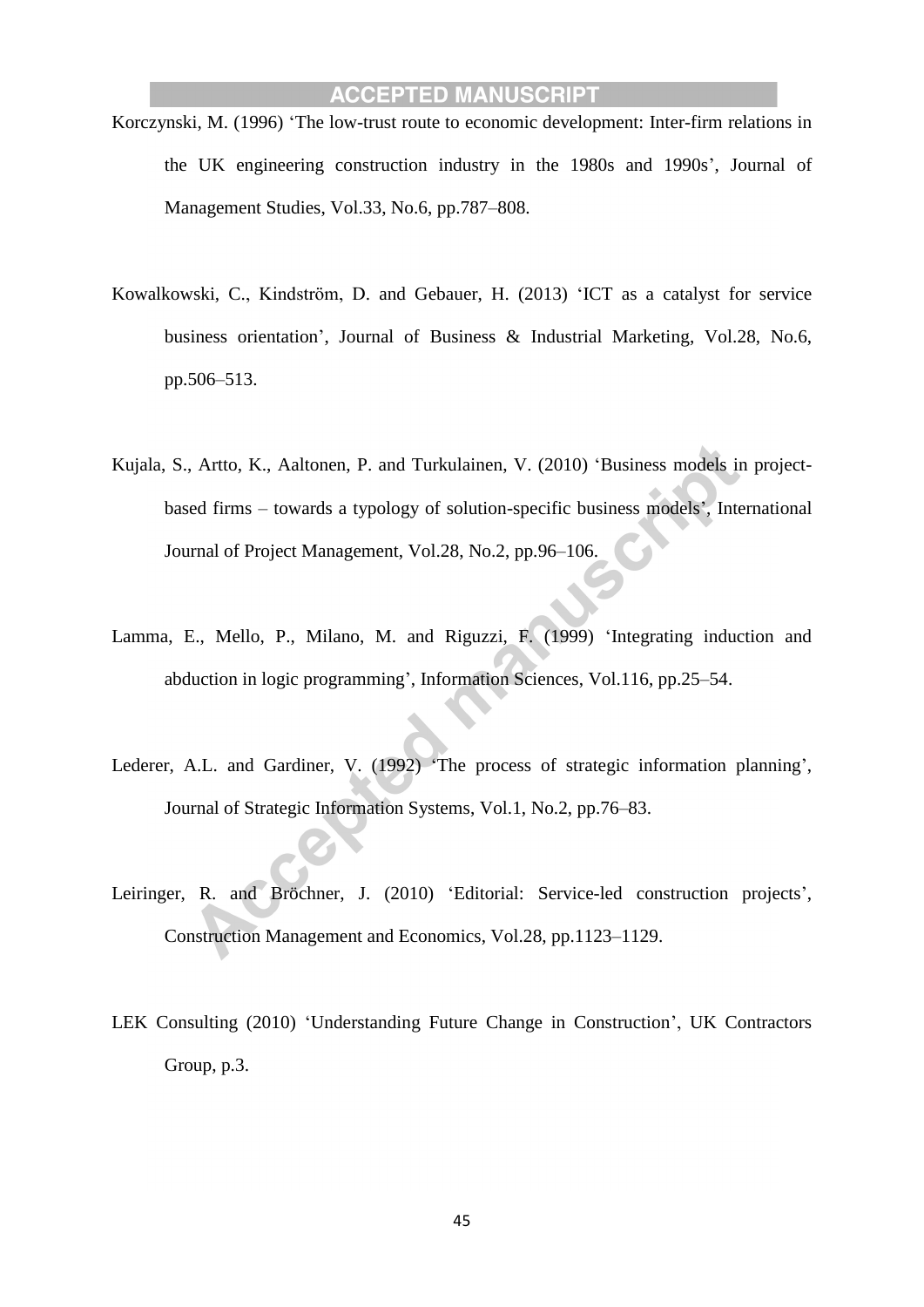- Levina, N. and Vaast, E. (2005) 'The emergence of boundary spanning competence in practice: implications for implementation and use of information systems', MIS Quarterly, Vol.29, No.2, pp.335-363.
- Lightfoot, H., Baines, T. and Smart, P. (2013) 'The servitization of manufacturing: A systematic literature review of interdependent trends', International Journal of Operations and Production Management, Vol.33, Nos.11–12, pp.1408–1434.
- Lin, C.C., Ma, Z. and Tanev, S. (2014) 'Transformation of manufacturing firms to servitization firms: An ego network approach for SMEs', The XXV ISPIM Conference – Innovation for Sustainable Economy & Society, Dublin, Ireland. 8–11 June 2014.
- Malleret, V. (2006) 'Value creation through service offers', European Management Journal, Vol.24, No.1, pp.106–116.
- Mariano, C. and Pavesi, S. (2000) 'How management can foster continuous product innovation', Integrated Manufacturing Systems, Vol.11, No.3, pp.199–211.
- Martinez, V., Bastl, M., Kingston, J. and Evans, S. (2010) 'Challenges in transforming manufacturing organisations into product-service providers', Journal of Manufacturing Technology Management, Vol.21, No.4, pp.449–469.
- Meier, H., Roy, R. and Seliger, G. (2010) 'Industrial Product-Service Systems  $-$  IPS<sup>2</sup>', CIRP Annals – Manufacturing, Vol.59, pp.607–627.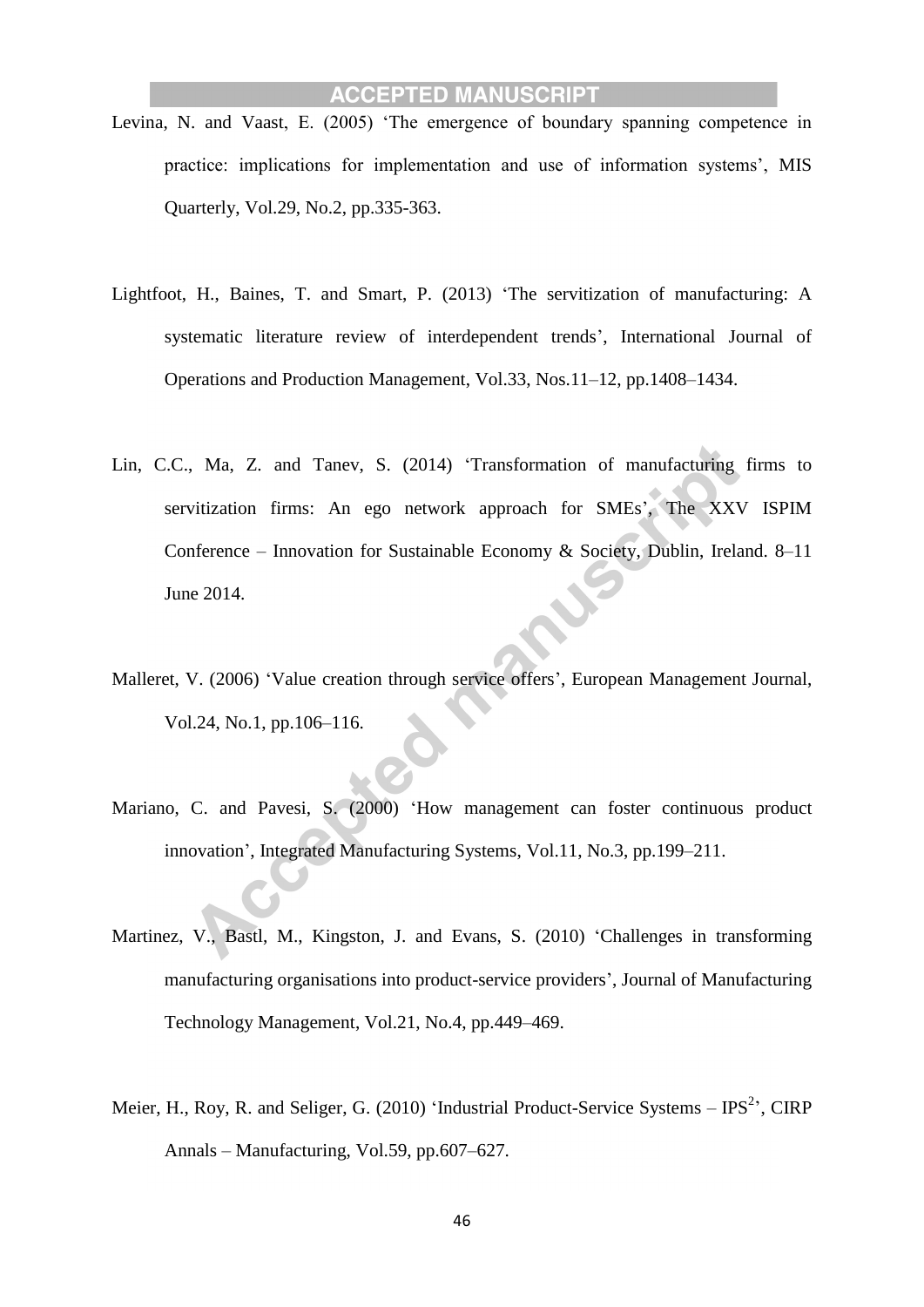- Mills, J., Purchase, V.C. and Parry, G. (2013) 'Enterprise imaging: Representing complex multi-organisation service enterprises', International Journal of Operations and Production Management, Vol.33, No.2, pp.159–180.
- Motwani, J., Mirchandani, D., Madan, M. and Gunasekaran, A. (2002) 'Successful implementation of ERP projects: Evidence from two case studies', International Journal of Production Economics, Vol.75, pp.83–96.
- Neely, A. (2008) 'Exploring the financial consequences of the servitization of manufacturing', Operations Management Research, Vol.1, No.2, pp.103–118.
- Ojiako, U. and Maguire, S. (2008) 'Success criteria for systems-led transformation', Industrial Management and Data Systems, Vol.8, No.7, pp.887–908.
- Oliva, R. and Kallenberg, R. (2003) 'Managing the transition from products to services', International Journal of Service Industry Management, Vol.14, No.2, pp.160–172.
- Packendorff, J. (1995) 'Inquiring into the temporary organisation: New directions for projects management research', Scandinavian Journal of Management, Vol.11, No.4, pp.319– 333.
- Peppard, J. and Ward, J. (2016) The Strategic Management of Information Systems: Building a Digital Strategy, 4th Ed. Chapter 12, pp.447–469. Wiley, Hoboken, New York, USA.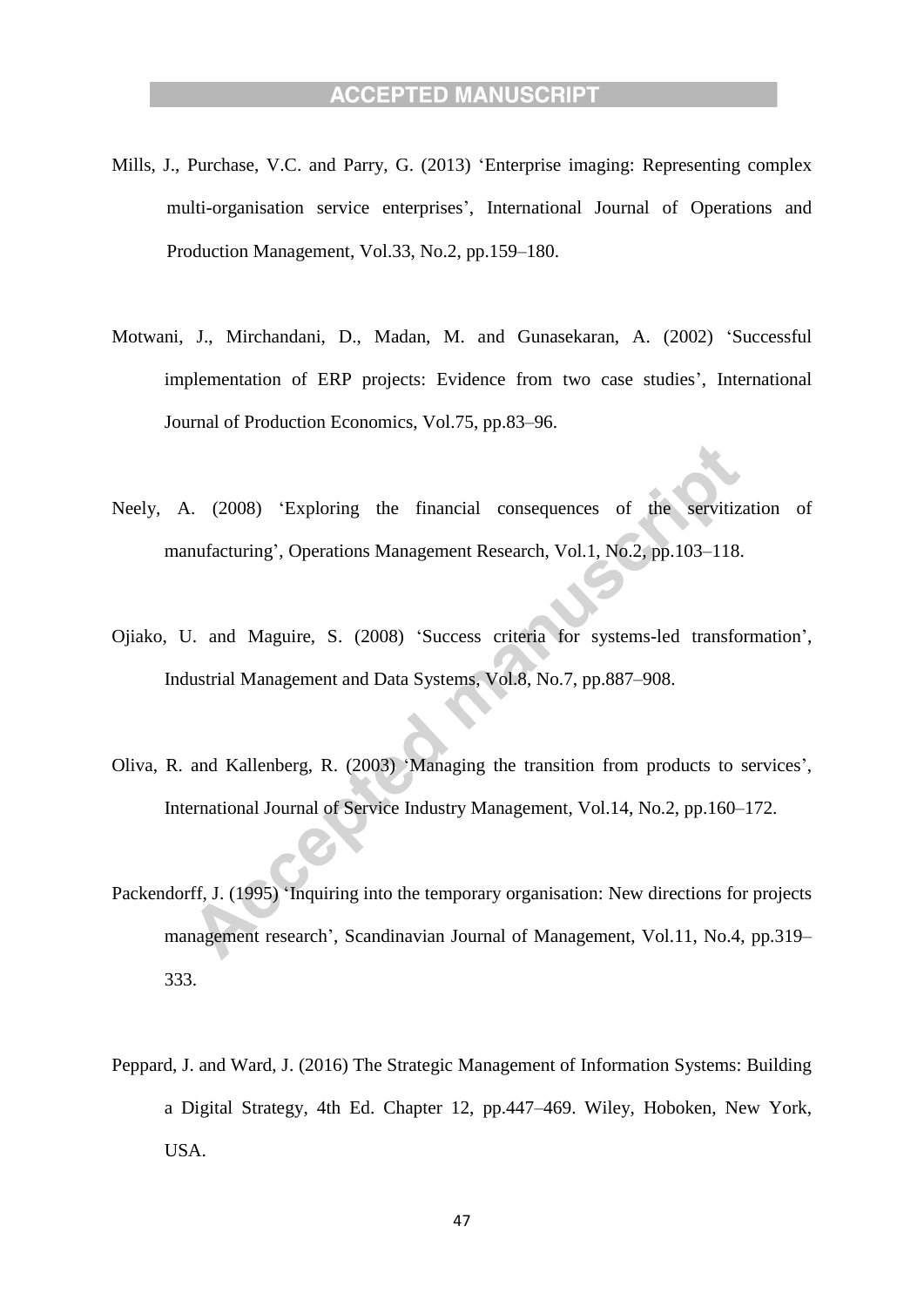- Pettigrew, A.M. (1990) 'Longitudinal field research on change theory and practice', Organisational Science, Vol.1, No. 3, pp.267–292.
- Powell, W.W. (1990) 'Neither market nor hierarchy: network forms of organisation', Research in Organizational Behaviour, Vol.12, pp.295-336.

Richardson, S. (2014) 'Steering through to silver linings', Building, November, p.27.

- Rosacker, K.M. and Rosacker, R.E. (2010) 'Information technology project management within public sector organisations', Journal of Information Management, Vol.23, No.5, pp.587–594.
- Slack, N. (2005), 'Operations strategy: Will it ever realise its potential', Gestao & Producao, Vol.12, No.3, pp.323–332.
- Smith, L., Maull, R. and Ng, C.L (2014) 'Servitization and operations management: A service dominant-logic approach', International Journal of Operations and Production Management, Vol.34, No.2, pp.242–269.
- Spens, K.M. and Kovács, G. (2006) 'A content analysis of research approaches in logistics research', International Journal of Physical Distribution & Logistics Management, Vol. 36, No.5, pp.374–390.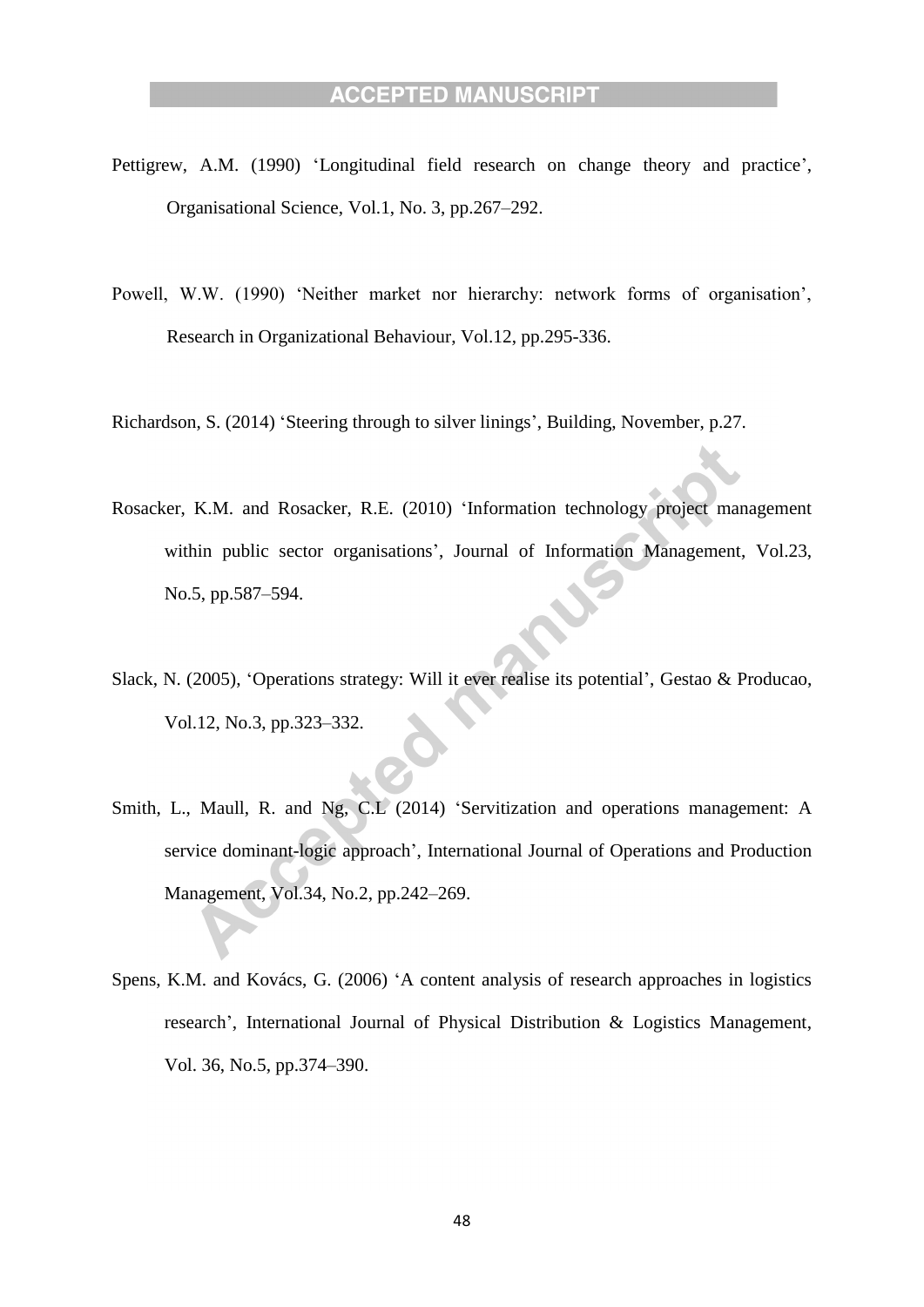- Sundin, E., Lindahl, M. and Ijomah, W. (2009) 'Product design for product/service systems Design experiences from Swedish industry', Journal of Manufacturing Technology Management, Vol.20., No.5, pp.723–753.
- Susman, G.L. and Evered, R.D. (1978) 'An assessment of the scientific merits of action research', Administrative Science Quarterly, Vol.23, pp.582–603.
- Trim, P.R.J. and Lee Y.-I. (2008) 'A strategic marketing intelligence and multi-organisational resilience framework', European Journal of Marketing, Vol.42, Nos. 7–8, pp.731–745.
- Vandermerwe, S. and Rada, J. (1988) 'Servitization of business: Adding value by adding services', European Management Journal, Vol.6, pp.314–324.
- Ward, J., Hemingway, C. and Daniel, E. (2005) 'A framework for addressing the organisational issues of enterprise systems implementation', Journal of Strategic Information Systems, Vol.14, No.2, pp.97–119.
- Windahl, C., Andersson, P., Berggren, C. and Nehler, C. (2004) 'Manufacturing firms and integrated solutions: Characteristics and implications', European Journal of Innovative Management, Vol.7, No.3, pp.218–228.
- Wise, R. and Baumgartner, P. (1999) 'Go downstream: The new profit imperative in manufacturing', Harvard Business Review, Vol.77, No.5, pp.133–141.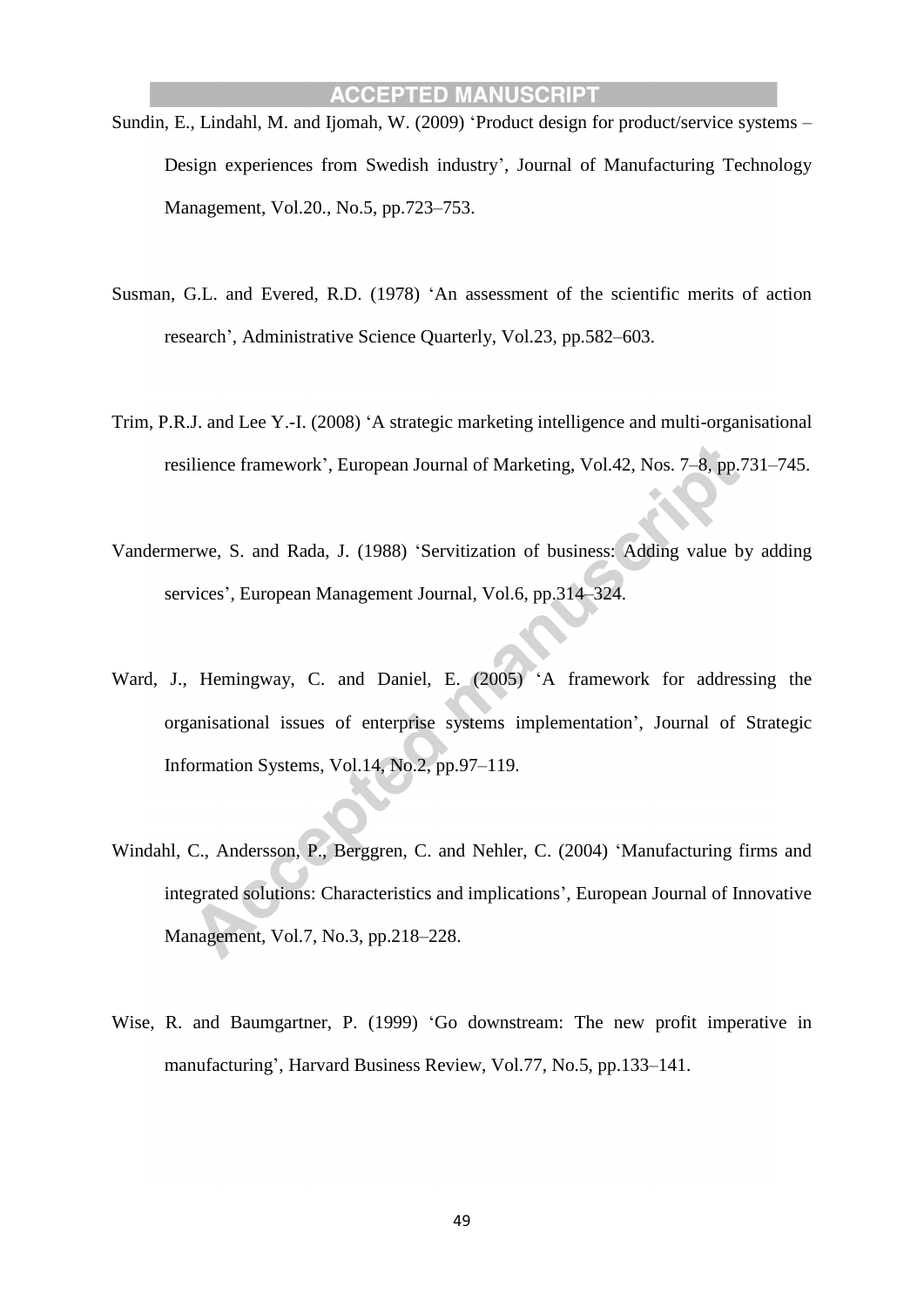Zhang, Z., Lee, M.K.O., Huang, P., Zhang, L. and Huang, X. (2005) 'A framework of ERP systems implementation success in China: An empirical study', International Journal of Production Economics, Vol.98, pp.56–80.



#### **HIGHLIGHTS**

- Describes how product–service enterprises deliver product–service solutions
- Illustrates how IT/IS facilitates enterprization and servitization transformations
- Demonstrates how an SME can grow into a multi-organisation enterprise
- Demonstrates how a UK construction SME develops product–service solutions